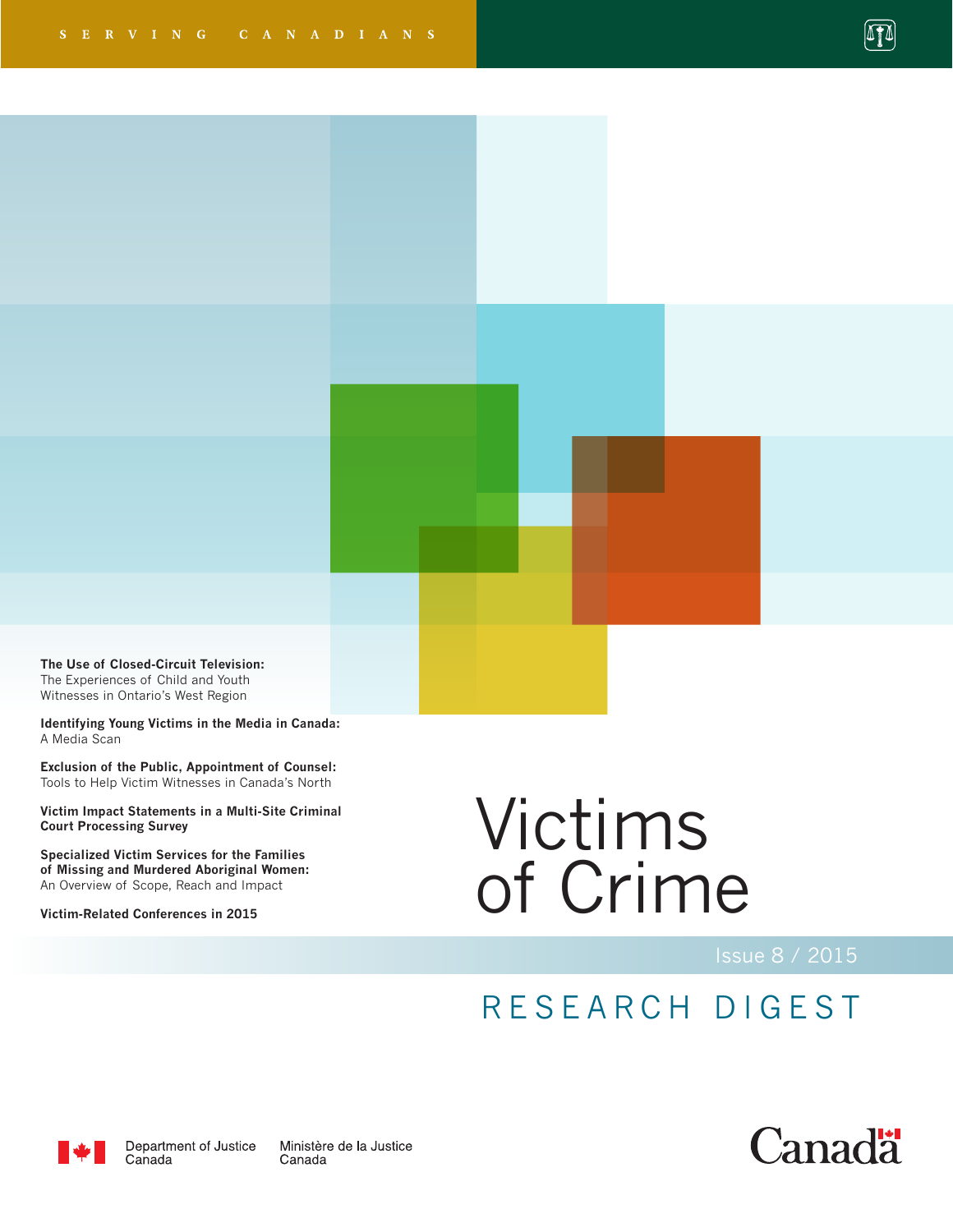### **CONTRIBUTORS**

### **EDITOR**

Susan McDonald

### **EDITORIAL TEAM**

Stephen Mihorean Alyson MacLean Catherine Thomson Charlotte Fraser Marguerite Jenner Robert Hayman

### **FEEDBACK**

We invite your comments and suggestions for future issues of *Victims of Crime Research Digest*. We may be contacted at rsd-drs@justice.gc.ca

### **DEPARTMENT OF JUSTICE CANADA**

<http://www.justice.gc.ca/eng/index.html>

### **INFORMATION FOR VICTIMS OF CRIME**

http://www.justice.gc.ca/eng/cj-jp/victims-victimes/

### **DEPARTMENT OF JUSTICE CANADA REPORTS AND PUBLICATIONS ON VICTIM ISSUES**

http://www.justice.gc.ca/eng/rp-pr/cj-jp/victim/index.html

*The views expressed in this publication are those of the authors and do not necessarily represent the views of the Department of Justice Canada or the Government of Canada.*

- Information contained in this publication or product may be reproduced, in part or in whole, and by any means, for personal or public non-commercial purposes, without charge or further permission, unless otherwise specified.
- You are asked to:
	- exercise due diligence in ensuring the accuracy of the materials reproduced;
	- indicate both the complete title of the materials reproduced, as well as the author organization; and
	- indicate that the reproduction is a copy of an official work that is published by the Government of Canada and that the reproduction has not been produced in affiliation with, or with the endorsement of the Government of Canada.
- Commercial reproduction and distribution is prohibited except with written permission from the Department of Justice Canada. For more information, please contact the Department of Justice Canada at: www.justice.gc.ca.

©Her Majesty the Queen in Right of Canada,

represented by the Minister of Justice and Attorney General of Canada, 2015

ISSN 1929-9990 Cat. no. J12-3/8-2015E-PDF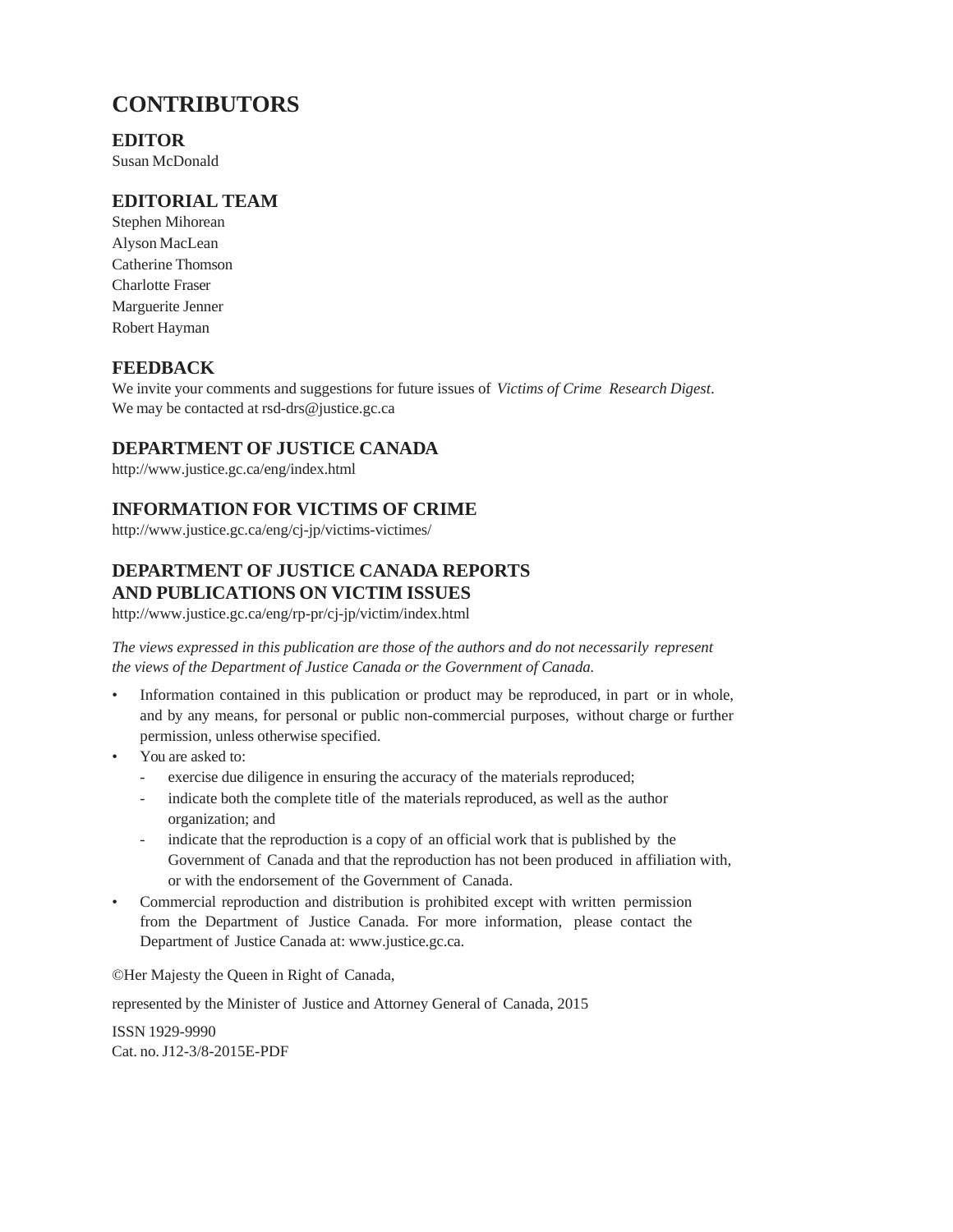

### **INTRODUCTION**

Welcome to Issue 8 of the *Victims of Crime Research Digest!* We are excited to bring you five articles about some excellent research occurring in Canada. This research, like the research presented in each issue of the *Victims of Crime Research Digest*, has played and continues to play a role in increasing awareness and building knowledge on victims issues in Canada, just as the National Victims of Crime Awareness Week (NVCAW) raises awareness and builds knowledge of victims issues.

The theme for NVCAW 2015 is "Shaping the Future Together." This year marks the 10<sup>th</sup> anniversary of the NVCAW, and three symposia will be held across the country – in Ottawa, Vancouver and Halifax.

As the country moves forward with the Canadian Victims Bill of Rights, we thought it important to share research on a variety of issues for which there are no national data. Hence, the focus in this issue is on testimonial aids and victim impact statements. We begin this issue with an article by Pamela Hurley describing the results of interviews with young witnesses about their use of closed-circuit television (CCTV). This article is followed by a media scan by Lisa Ha who sought to determine how often young victims can be identified via media reports. Susan McDonald and Lisa Ha then take a look at how two *Criminal Code* provisions, namely exclusion orders and the appointment of counsel for self-represented accused when cross-examining the victim, are working in the territories. Melissa Lindsay examines data on victim impact statements collected from a number of provincial courts as part of a multi-site criminal court processing study. Finally, Katie Scrim and Naomi Giff-MacKinnon examine the role and impact of Family Liaison Coordinators/Missing Persons Liaisons in the western provinces.

We hope this issue of the *Victims of Crime Research Digest* helps all of us working for victims of crime to raise awareness and build knowledge, so that we are "shaping the future together." As always, if you have comments, please do not hesitate to be in touch.

### **Susan McDonald**

Principal Researcher Research and Statistics Division

### **Pamela Arnott**

Director and Senior Counsel Policy Centre for Victim Issues

### **TABLE OF CONTENTS**

- **2 The Use of Closed-Circuit Television:**  The Experiences of Child and Youth Witnesses in Ontario's West Region
- **10 Identifying Young Victims in the Media in Canada:** A Media Scan
- **17 Exclusion of the Public, Appointment of Counsel:** Tools to Help Victim Witnesses in Canada's North
- **27 Victim Impact Statements in a Multi-Site Criminal Court Processing Survey**
- **33 Specialized Victim Services for the Families of Missing and Murdered Aboriginal Women:** An Overview of Scope, Reach and Impact
- **42 Victim-Related Conferences in 2015**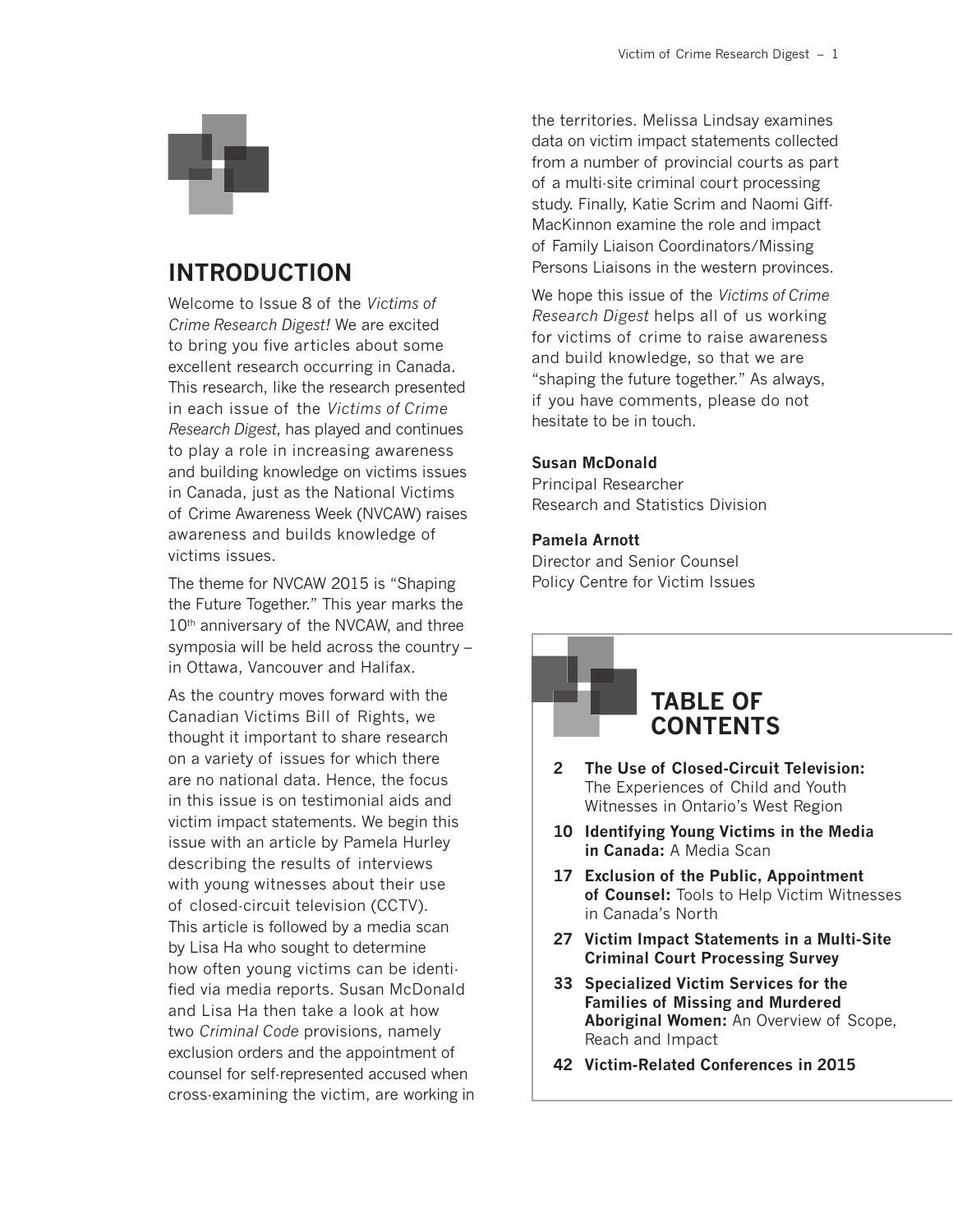# The Use of Closed-Circuit Television:

THE EXPERIENCES OF CHILD AND YOUTH WITNESSES IN ONTARIO'S WEST REGION



For almost three decades the role of young witnesses in the Canadian justice system has received considerable attention from the dual perspectives of minimizing revictimization and maximizing ability to provide best evidence. It is generally accepted that testimonial aids have improved the experience of children in the courtroom. Studies have reported the benefits of testimony outside the courtroom in facilitating the process of giving evidence (Davies and Noon, 1993; Goodman et al., 1998).

Efforts to "humanize" the adversarial process and make it more sensitive to children and youth are reflected in legislative amendments, in Canada and internationally, and research has attempted to ascertain the effects of these provisions

on children who give evidence in court. In the past decade, researchers have focused on better understanding children's experiences with the criminal justice system by speaking directly with them, rather than just their parents or the professionals (see Plotnikoff and Woolfson 2012, 2009, 2007, 2004). The present research reflects the experiences of young witnesses (now aged 9–19)1 in court and the use of testimonial aids, specifically closed circuit television (CCTV).

Since the first series of legislative reforms in 1988, there have been significant changes in the legal system addressing the needs of children called to testify in Canadian criminal courts. With amendments that came into force in 2006,

 $1$  The witnesses were all under the age of 18 at the time they testified in court, which could have been up to two years before they were asked if they would be willing to be interviewed.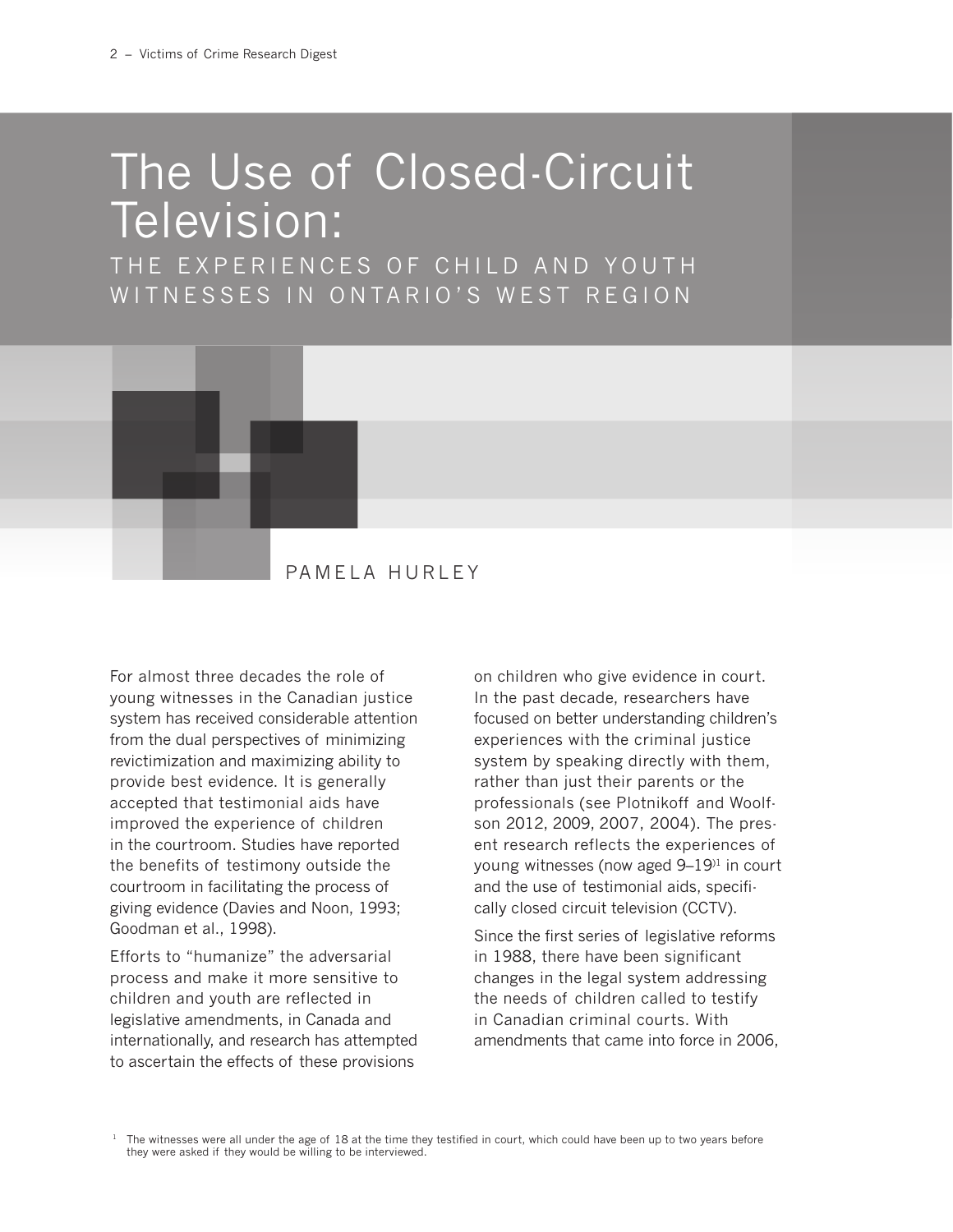there is now a presumption that all children under age 18 can, upon application, use testimonial aids, including screens and CCTV, and have an identified (courtapproved) support person.<sup>2</sup> Although the intention of the legislation was to provide clarity and consistency, there continues to be a wide variation in how these provisions are being used throughout the country.

The purpose of this study is to better understand the use of CCTV in the West Region of Ontario and to determine how, or if, the use of CCTV helps facilitate children's evidence and minimize stress and revictimization for children and youth. Ontario's West Region includes 10 areas and extends from Grey Bruce County (Owen Sound) to Essex County (Windsor). This article describes the method and the findings in light of other similar studies.



### **METHOD**

There were three sources of data: (1) information provided by the Victim/ Witness Assistance Program (V/WAP)3 and the Child Witness Project (CWP);<sup>4</sup> (2) demographic information obtained from a questionnaire completed by parents/guardians; and (3) in-depth interviews conducted with 15 children and youth and with 13 parents.

The study employed in-depth, semistructured interviews with witnesses to explore their experiences and perceptions about testifying in criminal court. Criteria for inclusion in the study were that the case must have been completed within a two-year period and that the children and youth were under the age of 18 when they testified. Cases that fell within the two-year parameter were reviewed by V/WAP in six of the ten locations in the West Region and by the CWP in one jurisdiction. The following information was retrieved from these files: type of offence(s); number of child witnesses in each case; completion date; disposition; and what if any testimonial aids were used. V/WAP and the CWP informed parents about the research and a total of 29 parents agreed to be contacted about the interviews. Of these, 15 children and youth and 13 parents participated. Participants were provided with a letter of information in adult, youth and child versions. The voluntary nature of participation, confidentiality, and anonymity was explained and discussed with each young person and parent.<sup>5</sup>

#### *Limitations*

As with all qualitative studies, the findings presented here are representative of only those interviewed and should not be generalized to the whole population of young witnesses. While many of the cases have similarities (e.g. offences, relationship to the accused, gender), each case is ultimately unique.

<sup>2</sup> *Bill C-2, An Act to Amend the Criminal Code (Protection of children and other vulnerable persons) and the Canada Evidence Act.* received Royal Assent on July 21, 2005. The provisions related to testimonial aids came into force on January 2, 2006

<sup>&</sup>lt;sup>3</sup> The Victim/Witness Assistance Program (V/WAP) is a court-based government service that provides comprehensive support services to victims and witnesses of violent crime in order to enhance their understanding of, and participation in, the criminal court process. Services include emotional support, information about the criminal process, court preparation, and orientation.

<sup>4</sup> The Child Witness Project (CWP), at the Centre for Children and Families in the Justice System, London, Ontario, provides court preparation services for children and youth under age 18. The program is funded by the Ministry of the Attorney General, Ontario.

<sup>5</sup> The project was granted ethics approval by the Research Ethics Review Committee (RERC) of King's University College at the University of Western Ontario, as it meets the ethical standards outlined in the *TCPS2 - Tri-Council Policy Statement: Ethical Conduct for Research Involving Humans (2010)*. The interview protocols and questionnaires were also reviewed by the Steering Committee and Community Advisory Committee. A child psychologist was available to receive an immediate referral should a child need support after the interview. None of the children interviewed were referred to this psychologist.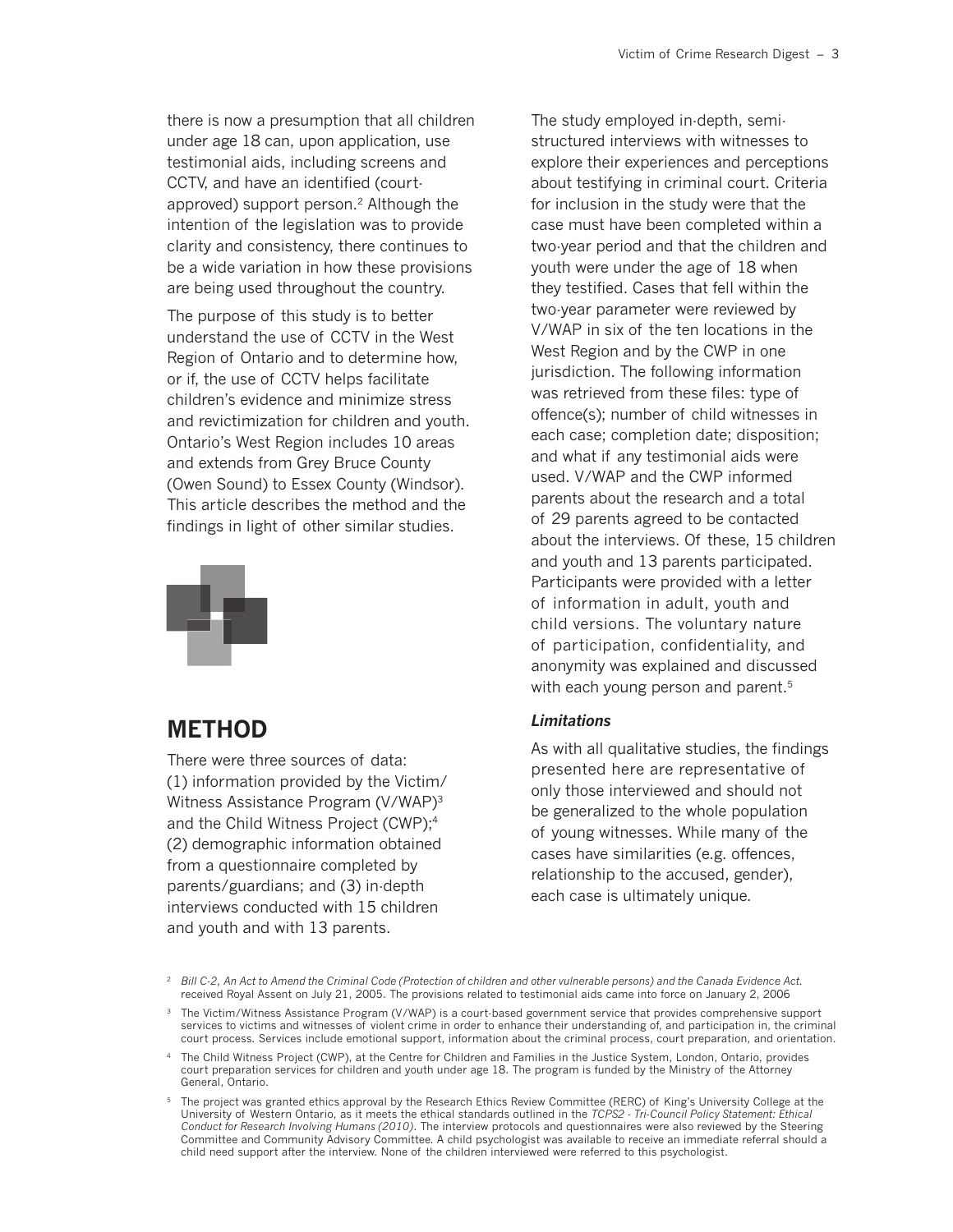### *Participants and the Interviews*

Twelve female and three male children and youth participated, ranging in age from 9 to 19 when interviewed. The courts were located in both large and smaller urban centres and most were equipped with CCTV. Of the 15 cases, 13 involved sexual offences. All but one participant was related to or knew the accused. Just over half of the children testified twice. Most used CCTV at least once; two children used a screen, and two children chose to testify in open court. These four witnesses were included to understand how their experience compared to those who used CCTV. The majority of children also had a courtapproved support person with them while testifying.

Most participants chose to have the interview in their own home with a parent present. Children were assured that they would not be asked about their evidence. The interview began with an open-ended question: "What do you remember most about going to court?" More focused questions addressed the use (or not) of specific testimonial aids. Children were asked about court preparation. In addition, questions addressed any difficulties they may have experienced testifying and about any positive and helpful aspects of the experience. Parents were also interviewed and completed a questionnaire.They were asked about the use of testimonial aids, court preparation and support, any concerns they had about their child testifying, and what, if anything, helped.



### **FINDINGS**

The findings are organized by five themes: the use of testimonial aids, the witnesses' perceptions about CCTV; cross-examination; preparing for court; and the impact of time and delays.

### *The Use of Testimonial Aids*

Three quarters of the children in the interview group used CCTV, and all of those who used CCTV had a support person with them while testifying. In four of the five courthouses where CCTV was used, both Crown and defence counsel were in the testimony room with the child and support person. In examining the court outcome for the participant cases, there appeared to be little difference associated with whether the child testified using CCTV or a screen or in open court.

Interviews explored reasons why CCTV was not used for four of the young witnesses. Two of the witnesses used a screen; one because the courthouse did not have the equipment. When technical problems with the CCTV arose, the second witness opted to testify in the courtroom rather than adjourning and re-scheduling the matter. The screen was placed in front of the accused in this instance. This witness had used CCTV at the preliminary inquiry.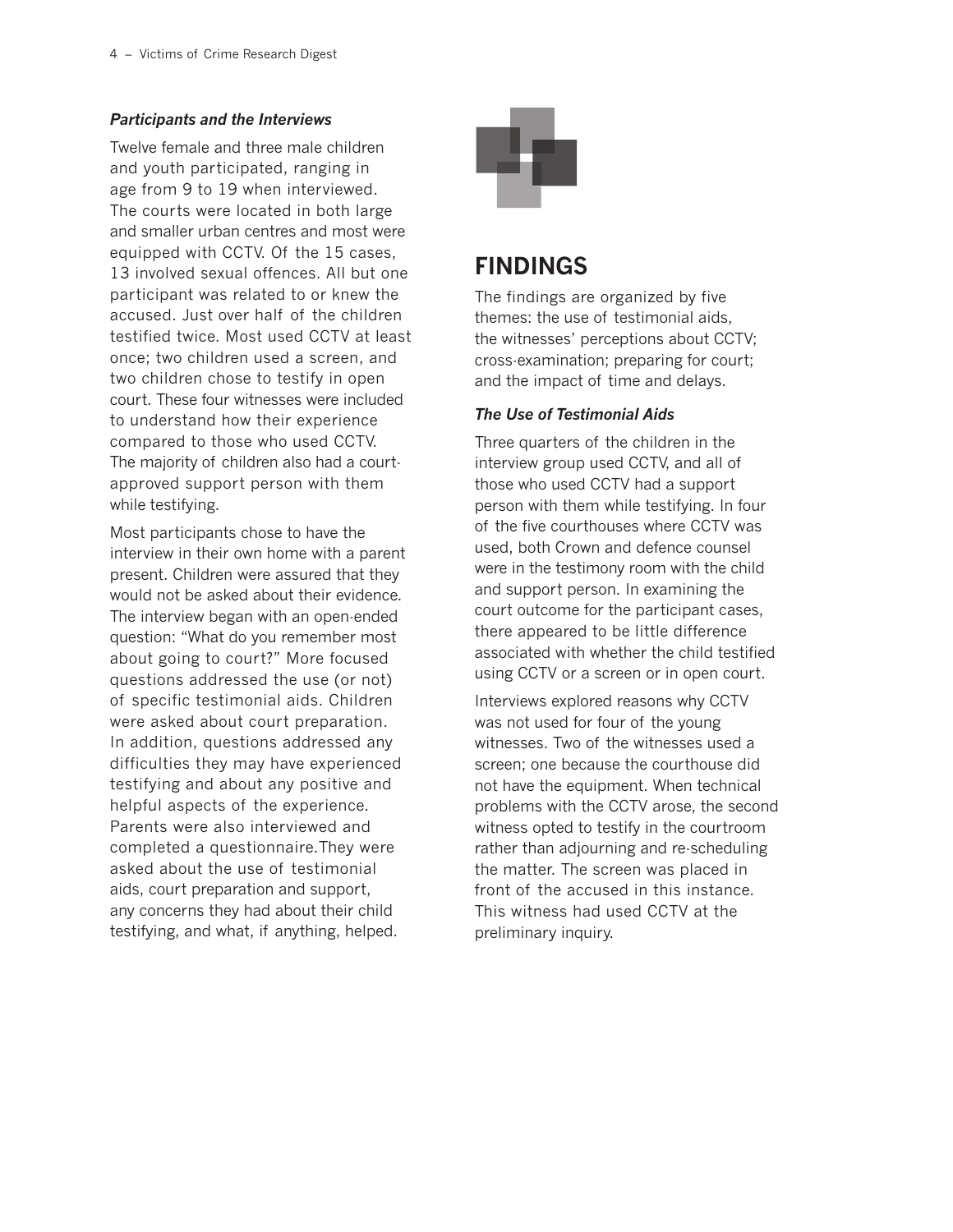Three other witnesses testified in open court, without a screen or CCTV, and one youth had used CCTV at the preliminary inquiry but chose open court at trial. She said that,

*(I) decided to be in the courtroom at trial – I was still afraid of him, but I wanted to show him I was strong enough – show I was not scared any more.*

*Counselling helped me to get stronger; I learned strategies to cope without breaking down.*

- female, aged 14

#### *Children's Perceptions about CCTV*

There was a high degree of consistency among the young witnesses about the benefits of CCTV. When testifying outside the courtroom, their most significant concerns were addressed: they did not have to see the accused or be in his or her presence; they did not see people in the courtroom; and it helped them feel safe. The young witnesses noted:

*[CCTV] helped because I didn't have to be in the courtroom... I didn't have to have people staring at me. If they didn't have CCTV it would have been very difficult for me.*

- female, aged 13

*I didn't have to see him or people in the court room – it felt safer.*

- female, aged 15

*I would have been even more scared if I had to go into that little box beside the judge - if he [the accused] was looking at me, I don't think I would have said everything.*

- female, aged 14

Participants who had used CCTV highly endorsed the aid and would recommend its use to other witnesses. One youth noted that it is not easy to testify, but that CCTV makes it easier. Problems with CCTV equipment, however, were identified by several young witnesses, sometimes resulting in delay or re-scheduling ofthe case.

The use of CCTV may not prevent an unanticipated meeting with the accused. One child saw the accused at the security gate and another saw the accused sitting on the bench outside of the testimony waiting room. An accidental move of the camera displayed a view of the accused to the young witness who was testifying via CCTV.

The majority of children reported that they had been very worried before court, and this was confirmed by parents who indicated that their child had been very worried about testifying and that the use of CCTV was helpful. All those interviewed, parents and children, emphasized the importance of having choice and the opportunity for input as to how they testified. The importance of having a choice in how to testify was also identified in an early Australian study (Cashmore 1991).

#### *Cross-Examination*

CCTV helps young witnesses provide a full and candid account of their evidence, but for many children the aid does not buffer the process of cross-examination. Many described cross-examination as the most difficult part of the process. Over half of the children said that they were unable to say everything they had wanted primarily due to the questioning by defence counsel.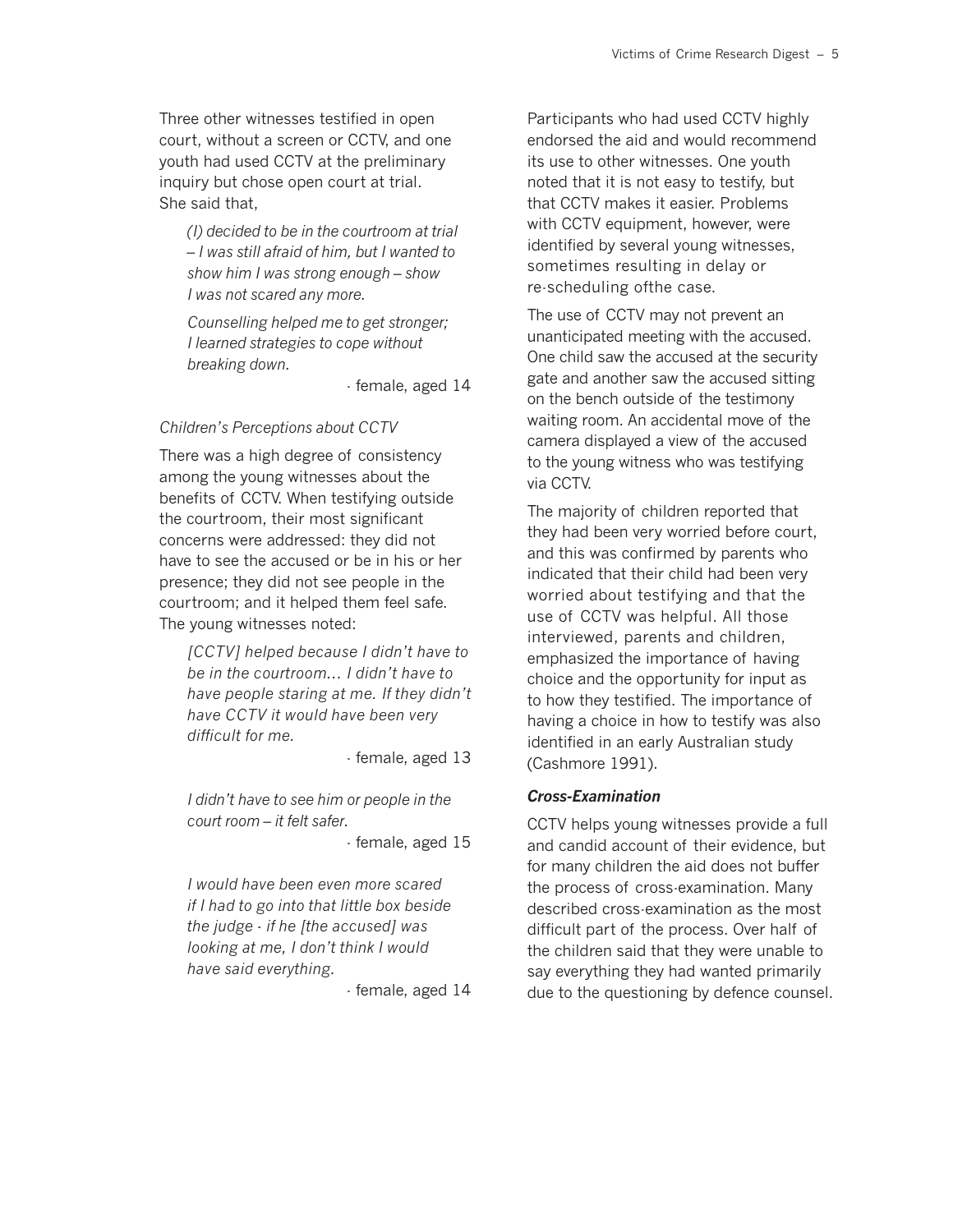The age of the witness was not a factor. In response to the question, "Did you say everything you wanted to the judge?" the participants responded:

*No. Sometimes I said I didn't understand, and sometimes I didn't understand the questions and didn't say*

- male, aged 16

*No. There was too much focus on time frames that happened a long time ago and not enough focus on the events.* - female, aged 15

*Confusing questions, I just tried to answer.* - male, aged 11

A small number of participants recalled that the defence lawyer had been "nice," but that they were confused by the questions. None of the children or youth reported confusion about questions asked by the Crown.

Participants recalled that court preparation helped somewhat with cross-examination and that they were aware they might be asked difficult questions. One youth recalled that the Crown had said she would, "intervene if there were inappropriate questions" asked during cross-examination. One youth became highly distressed during cross-examination, ran from the room, and was unable to return.

Cross-examination has been the focus of considerable controversy in child witness research for many decades. Studies have highlighted the difficulties children have responding accurately and completely to questions that are leading, suggestive and complicated. In a significant study in the UK (Plotnikoff and Woolfson 2009), undertaken as a follow-up to an earlier

study (Plotnikoff and Woolfson 2004), Plotnikoff and Woolfson interviewed 172 children about testifying in criminal proceedings. Two thirds of the children interviewed reported having difficulty with comprehension, the complexity and pace of questions and interruptions. Two thirds reported negative feelings, including being scared, shaky, tired and frustrated while testifying. In a smaller scale study involving 37 interviews, children who had testified in criminal proceedings in Northern Ireland reported similar experiences, with almost half of them having problems understanding all of the questions asked during cross-examination (Hayes et al. 2011). Studies also suggest that testimony is less accurate after crossexamination (Fogliati and Bussey 2014) and that children answer erroneously to leading questions or those they do not understand (Spencer 2012).

Research that looks at the questioning of children has identified that open-ended, non-leading questions elicit the most complete and accurate information (Lamb et al. 2007). This style of questioning, however, is rarely practised in crossexamination. The use of intermediaries to facilitate child witness testimony, initiated in South Africa in the early 1990s, is an example of one innovation. Intermediaries are tasked with facilitating communication for the young witnesses during court proceedings, and they act as a protective factor during crossexamination. The use of intermediaries for children and vulnerable adults has been implemented and evaluated in England and Wales (Henderson 2012; Plotnikoff and Woolfson 2007).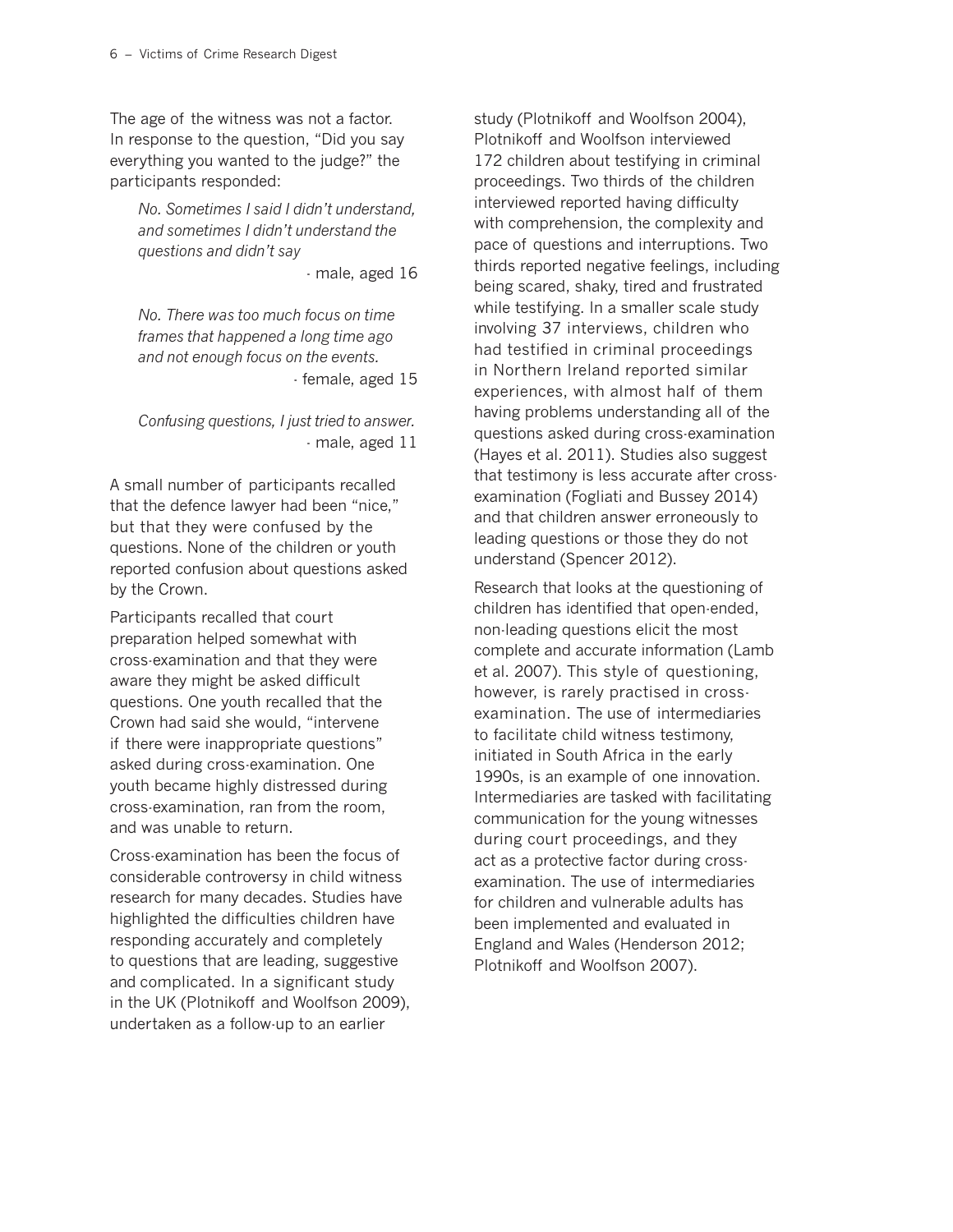#### *Preparing for Court*

All child and youth participants were provided with court preparation services by V/WAP or the CWP, which were highly valued. In most cases, the V/WAP or CWP staff who provided court preparation also acted as a court-approved support person. The majority of children and youth were informed about the availability of CCTV by the Crown prosecutor and/or V/WAP or CWP before going to court. Thirteen of the fifteen witnesses reported meeting with the Crown before court, and many recalled having a second meeting. Meetings with Crowns were described as reassuring and helpful. Many found that they learned what to expect when testifying, and some of the Crowns spent time preparing the witness for cross-examination. Two participants reported they did not have the opportunity to meet the Crown before court as the meetings were cancelled. This was upsetting for both young witnesses, one of whom reflected that the Crown "did not know me."

#### *The Impact of Time and Delays in the System*

Children and parents voiced frustration and distress about the multiple delays and the lengthy period of waiting for the court process to reach completion. The time spent in the system by the 15 young witnesses ranged from 11 months to 38 months; on average, cases took just under two years to reach completion.

Children described this waiting period as difficult and stressful. These comments illustrate their experiences:

*As soon as I got the subpoena I started reliving the memories about what happened.* - female, aged 18 *You had to relive it again and keep thinking about it. I was nervous and stressed about it.* - female, aged 14

*I wasted two years stressing about this.* - female, aged 18

*It took so long – I didn't want to do it anymore.* - female, aged 14

Waiting many months, even years, can have a negative impact on children and families. Parents spoke about their inability to talk to their child about their victimization until the case was completed, often having to wait up to two years. Parents were called as witnesses in several of the cases. They appreciated the preparation and support provided for their children and noted that they could also benefit from enhanced supports themselves. The need for support for parents has been identified in the literature (Crawford and Bull 2006). For a small number of children, counselling could not begin until the case was completed, as per the policy of some community agencies. Witnesses felt that they could not get on with their lives, as they were required to remember details of events in order to recount the information in court. As well, memories can fade with time.

Delays seem to be part of the criminal justice system, but there are some measures that may address the challenges (see Walsh et al. 2008). For example, the use of children's video-recorded statements as evidence-in-chief may help. So could child and youth advocacy centres, which provide multidisciplinary, seamless services to and families, from the point of the investigation to court outcome and beyond (see McDonald et al. 2013).6

<sup>6</sup> See the website www.cac-cae.ca for more information on child and youth advocacy centres in Canada.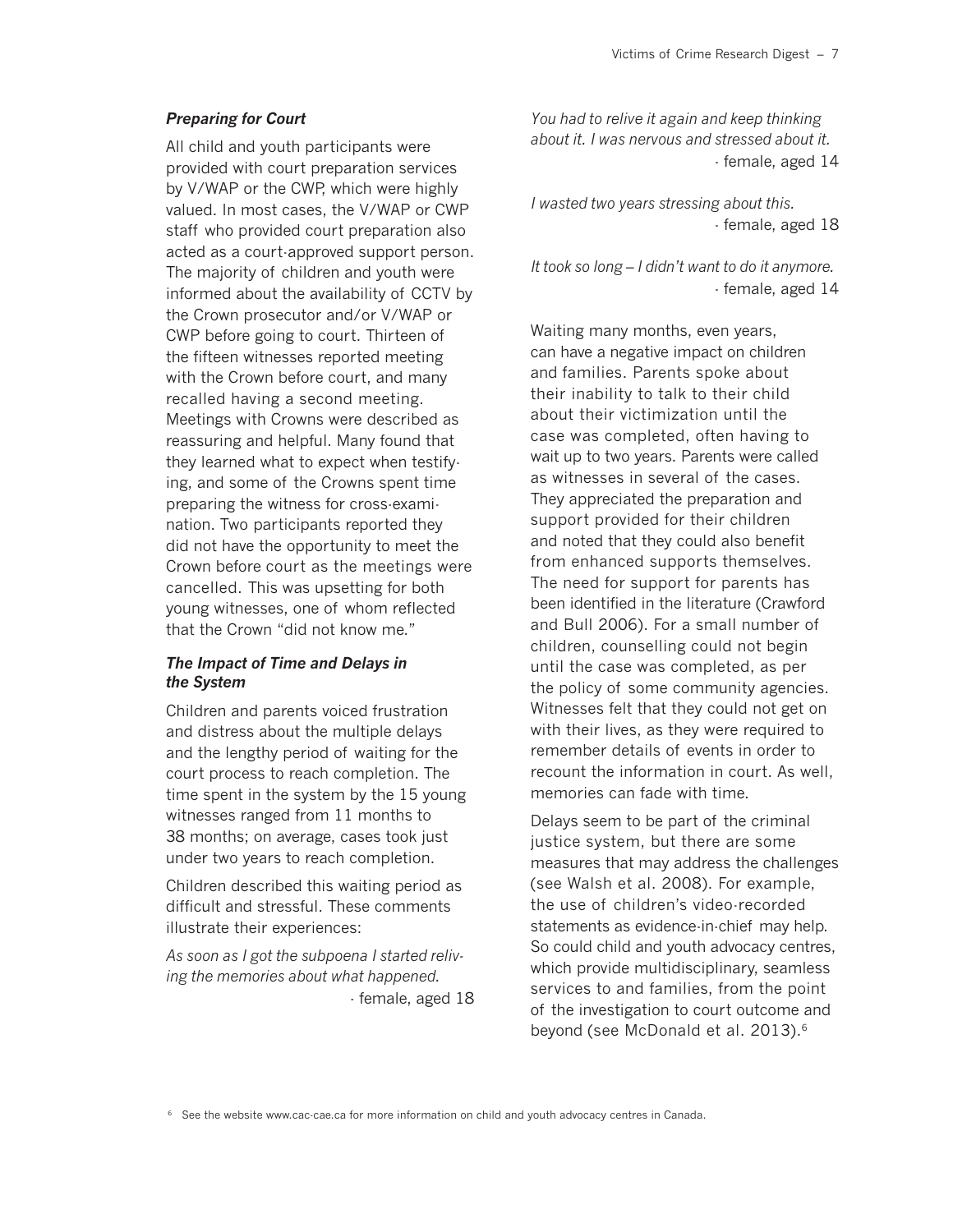

### **FINAL THOUGHTS**

CCTV has been available since 1988 on a case-by-case basis, and presumptively since 2006. Despite the clarity provided in the *Criminal Code*, anecdotal evidence shows that testimonial aids are not being used consistently for young witnesses in the country. Crown prosecutors, V/WAP and the CWP were concerned that this was also the case in the West Region. The findings showed that the majority of young witnesses interviewed did have access to CCTV and that most had been informed about CCTV and given the option to use it.

All participants reported that CCTV was beneficial; as one young person stated, "If CCTV is an option, take it." Court preparation and support were both also identified as helpful and as making a difference. On the less positive side, problems with CCTV equipment did occur and often resulted in delays. And it is important to note that the use of CCTV could not buffer two stressful aspects of participation in criminal justice proceedings which were highlighted during the interviews: cross-examination and the negative impact of delays and waiting.

The majority of young witnesses stated that they would not want to testify again. This sentiment was echoed by their parents, who had concerns about the emotional turmoil testifying put their children through. The young witnesses, however, showed remarkable resilience and courage in facing up to the responsibility of testifying, even when the outcome was acquittal. As one youth reflected,

*I am proud of myself. Even though he got off, I showed him that I [could stand] up and was not afraid of him anymore.*

Although this is a small study from which limited conclusions can be drawn, it supports the findings of a number of related studies dealing with children's participation in the criminal justice system. The views and experiences of the young witnesses explored in this study clearly highlight the benefits of CCTV and support while testifying. These testimonial aids facilitate the participation of child witnesses and, overall, serve to minimize stress associated with testifying.



### **ACKNOWLEDGEMENTS**

This article is based on a larger research project undertaken by the Research and Statistics Division, Department of Justice Canada (2014), that included interviews with children and youth and their parents conducted by the author and surveys with Crown prosecutors and victim services in the West Region of Ontario. The author is grateful to the Steering Group that supported and guided the study throughout, to the Victim/Witness Assistance Program managers and staff and the Child Witness Project, who helped facilitate the participation of the children and parents, and to the Crown Community Committee, who identified the need for research.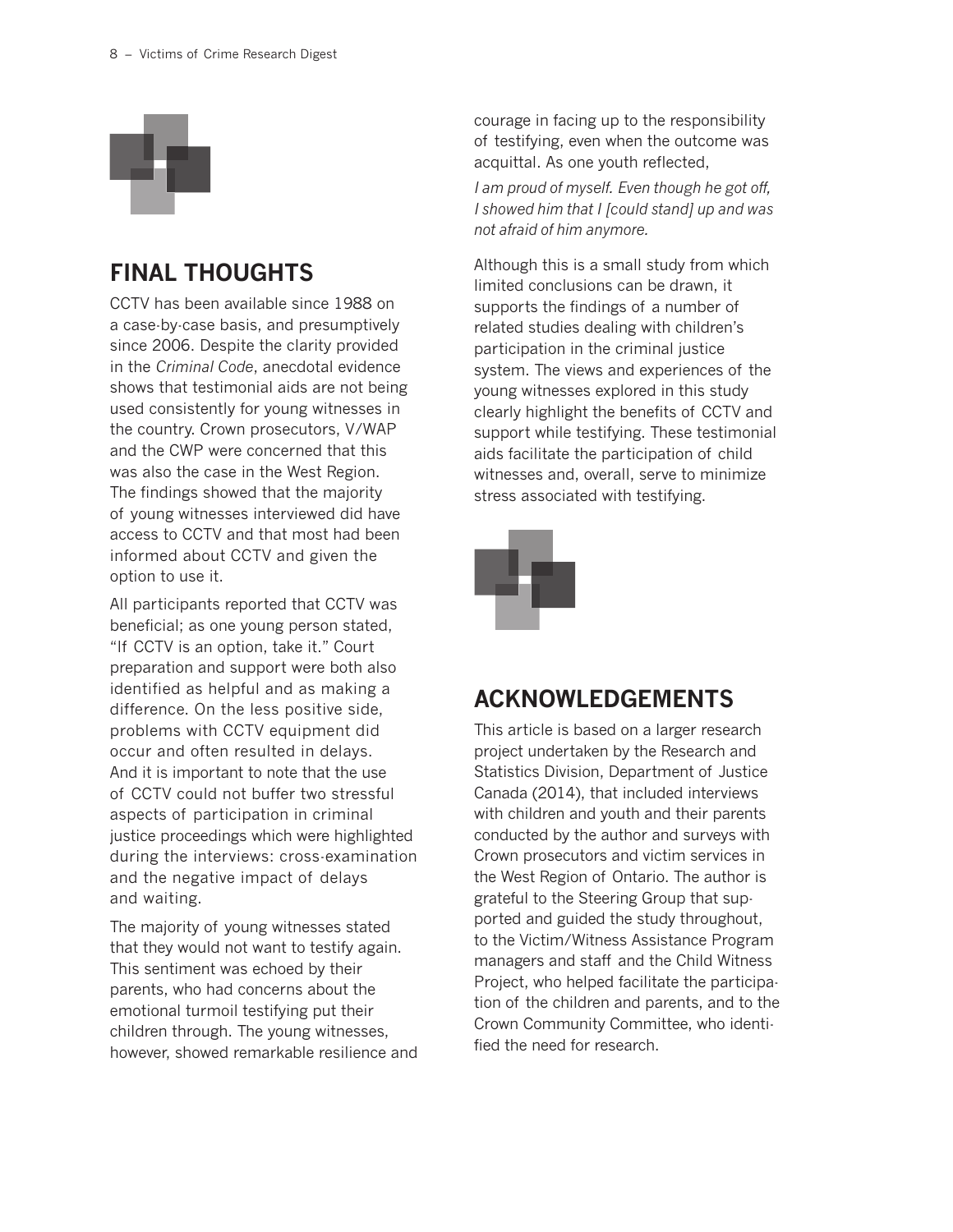### **REFERENCES**

Cashmore, Judy. 1991. *The use of CCTV for child witnesses in the Australian Capital Territory.* Sydney, Australia: Australian Law Reform Commission.

Cashmore, Judy, and Lily Trimboli. 2006. *Child sexual assault trials: A survey of juror perceptions.* Sydney, Australia: NSW Bureau of Crime Statistics and Research.

Crawford, Emma, and Ray Bull. 2006. Child witness support and preparation: Are parents/ caregivers ignored? *Child Abuse Review* 15:243-256.

Davies, Graham, and Elizabeth Noon. 1993. Video links: Their impact on child witness trials. *Issues in Criminological and Legal Psychology* 20:22-26.

Fogliati, Rhiannon, and Kay Bussey. 2014. The effects of cross-examination on children's reports of neutral and transgressive events. *Legal and Criminological Psychology* 19:296–315.

Goodman, Gail, Anne Tobey, Jennifer Batterman-Faunce, Holly Orcutt, Sherry Thomas, Cheryl Shapiro, and Toby Sachsenmaier, 1998. Face-to-face confrontation: Effects of closed-circuit technology on children's eyewitness testimony and jurors' decisions. *Law and Human Behavior* 22:165-203.

Hayes, David, Lisa Bunting, Anne Lazenbatt, Nicola Carr, and Joe Duffy. 2011. *The experiences of young witnesses in criminal proceedings in Northern Ireland.*

Henderson, Emily. 2012. Alternative routes: Other accusatorial jurisdictions on the slow road to best evidence. In *Children and cross-examination: Time to change the rules* , ed. John R. Spencer and Michael E. Lamb, 113-130. Oxford: Hart.

Lamb, Michael, Yael Orbach, Irit Hershkowitz, Phillip Esplin, and Dvora Horowitz. 2007. Structured forensic interview protocols improve the quality and informativeness of investigative interviews with children. *Child Abuse and Neglect* 31:1201-1231.

McDonald, Susan, with Lara Rooney and Katie Scrim. 2013. Building our capacity: Children's advocacy centres in Canada. *Victims of Crime Research Digest* 6:2-11.

Plotnikoff, Joyce, and Richard Woolfson. 2012. "Kicking and screaming": The slow road to best evidence. In *Children and cross-Examination: Time to Change the Rules?*, ed. John R. Spencer and Michael E. Lamb, 21-41. Oxford: Hart.

Plotnikoff, Joyce, and Richard Woolfson. 2009. *Measuring up? Evaluating implementation of government commitments to young witness in criminal proceedings. Good practice guidance in managing young witness cases and questioning children.* London, England: Nuffield Foundation and National Society for the Prevention of Cruelty to Children.

Plotnikoff, Joyce, and Richard Woolfson. 2007. *The 'Go-Between': Evaluation of Intermediary Pathfinder Projects.* London, England: Ministry of Justice.

Plotnikoff, Joyce, and Richard Woolfson. 2004. *In their own words: The experiences of 50 young witnesses in criminal proceedings.* London, England: National Society for the Prevention of Cruelty to Children.

Spencer, John R. 2012. Conclusions. In *Children and cross-examination: Time to change the rules?* , ed. John R. Spencer and Michael E. Lamb, 171-201. Oxford: Hart.

Walsh, Wendy A., Tonya Lippert, Theodore P. Cross, Danielle M. Maurice, and Karen S. Davison. 2008. How long to prosecute child sexual abuse for a community using a children's advocacy center and two comparison communities? *Child Maltreatment* 13:1, 3-13.

**Pamela Hurley** is a child witness specialist and part-time faculty, Department of Interdisciplinary Programs, King's University at Western.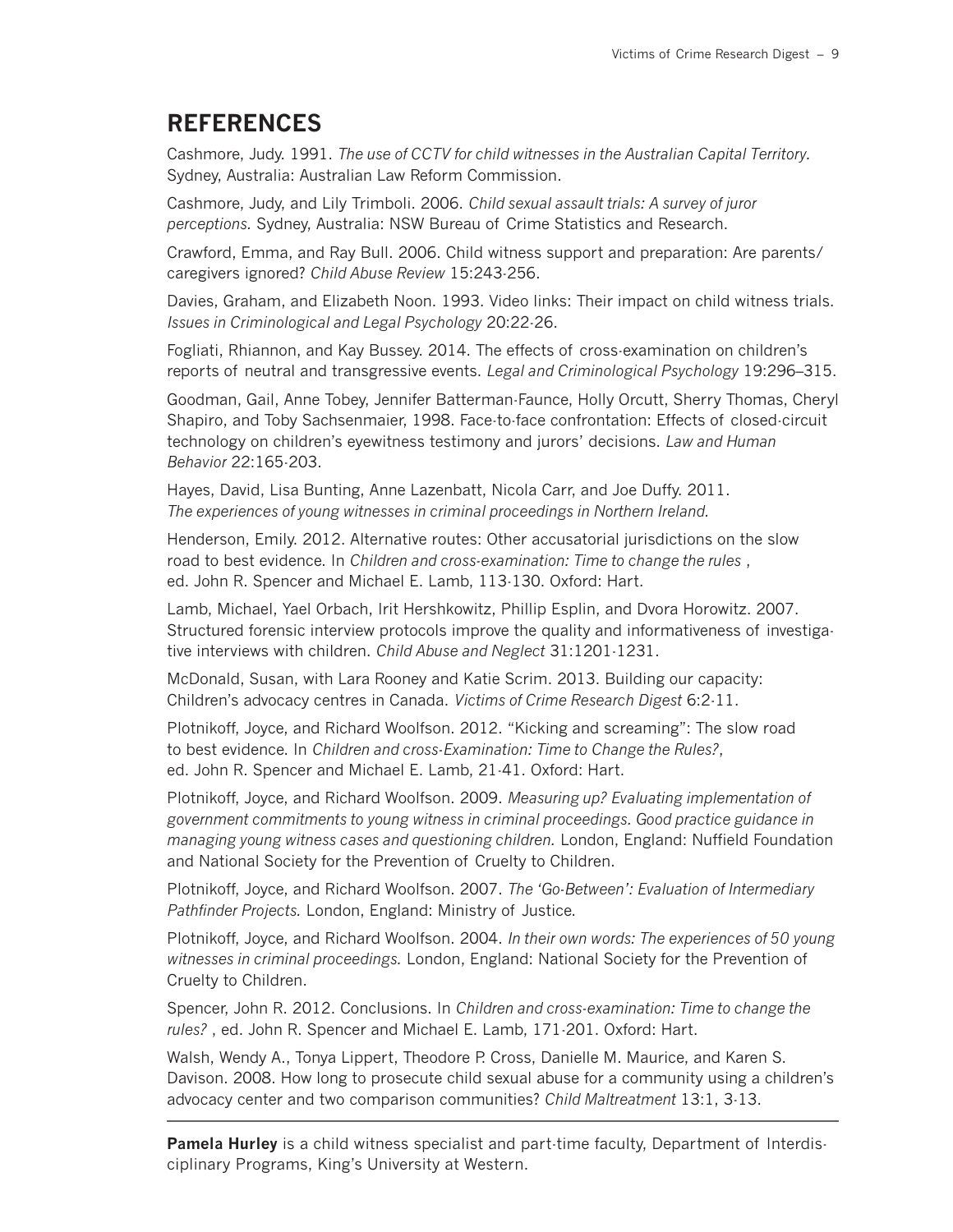# Identifying Young Victims in the Media in Canada:

A MEDIA SCAN



### LISA HA AND ANNA NDEGWA

The identities of young victims and witnesses can be protected in various ways under existing law. In most cases, the *Youth Criminal Justice Act* does not allow publication of the identity of young victims/witnesses (s.111). This is an automatic ban; neither the Crown nor any other party needs to apply for it. It is also *mandatory*, meaning the judge must implement it. A court can only issue an order permitting the publication of the identity of the victim/witness if the young person makes an application requesting it and the court is satisfied that the publication would not be contrary to his or her best interests or the public interest  $(s.110(6))$ .<sup>1</sup> In contrast, under

the *Criminal Code* (s.486.4), only child victims and witnesses of primarily sexual offences allegedly committed by an adult accused benefit from a publication ban to protect their identity. A judge must inform a victim or any witness under the age of 18 years of their right to make an application for an order under s. 486.4(1), and if they apply the judge must make the order. There is, therefore, under the current law a difference in approach governing the application of publication bans involving child victims or witnesses under the *Criminal Code* and under the *Youth Criminal Justice Act*. 2

<sup>&</sup>lt;sup>1</sup> Note that, in addition to s. 110(6), several sections of the *YCJA* allow the court to lift a publication ban for a young accused: s. 75. (1) and (2), s.110 (2)(a), s.110 (2)(b), s.110 (2)(c), s.110 (3), and s.110(4).

<sup>&</sup>lt;sup>2</sup> Note that *Criminal Code* s.486.5 also governs the ordering of discretionary publication bans in all other cases, including in respect of child witnesses/victims of other crimes.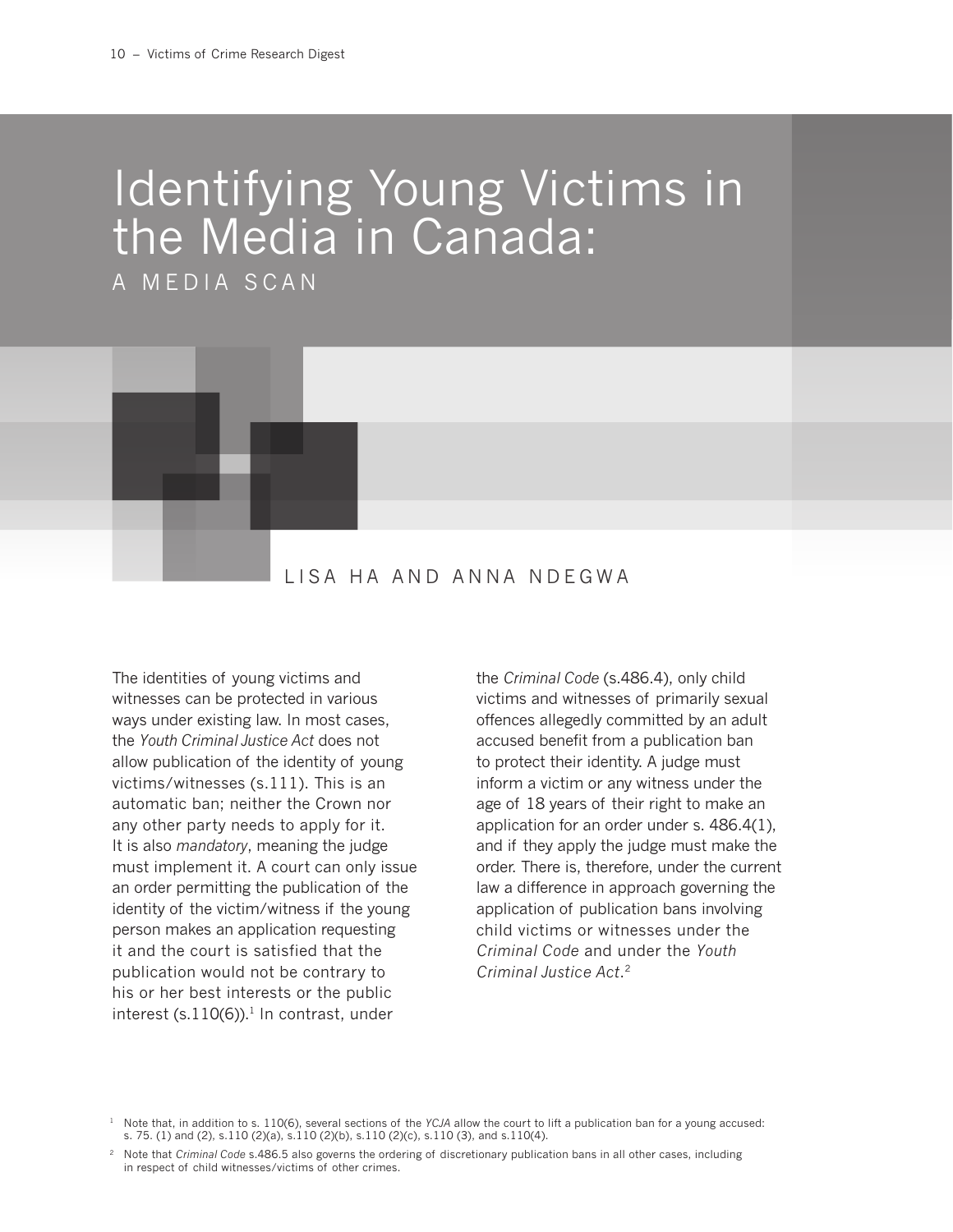A 2012 Supreme Court of Canada decision involving a young victim of cyberbullying highlighted the need to protect the privacy of young persons as these cases are brought through the justice system. In doing so, the Court referred to important privacy protections for young persons in the context of criminal justice proceedings and emphasized that these protections are based solely on their age. The Court in *AB v. Bragg Communications*, 2012 SCC 46, stated:

Recognition of the *inherent* vulnerability of children has consistent and deep roots in Canadian law. This results in protection for young people's privacy under the *Criminal Code*, R.S.C. 1985, c. C-46 (s. 486), the *Youth Criminal Justice Act*, S.C. 2002, c. 1 (s. 110), and child welfare legislation, not to mention international protections such as the *Convention on the Rights of the Child*, Can. T.S. 1992 No. 3, **all based on age, not the sensitivity of the particular child**. As a result, in an application involving sexualized cyberbullying, there is no need for a particular child to demonstrate that she personally conforms to this legal paradigm. **The law attributes the heightened vulnerability based on chronology, not temperament:** See *R. v. D.B*., [2008] 2 S.C.R. 3, at paras. 41, 61 and 84-87; *R. v. Sharpe*, [2001] 1 S.C.R. 45, at paras. 170-74.

The statements in the decision apply to all young persons, whether they are accused, victims or witnesses. Bill C-32, *An Act to enact the Canadian Victims Bill of Rights and to amend certain Acts*, introduces amendments to s.486.4 of the *Criminal Code*. The proposed amendments would

make a publication ban mandatory upon application for all victims under the age of 18 years in respect of offences not already covered by the current provision. These changes would enhance the protections afforded to child victims in particular under the *Criminal Code*. It is within this context that this small study was undertaken.

In a 2010 study (Jones et al. 2010), researchers examined the nature and extent to which identifying information was being published in child victimization cases in the United States. The authors highlighted the impact that media identification of young victims can have, suggesting it can "exacerbate trauma, complicate recovery, discourage future disclosures and inhibit cooperation with police" (2010, 347). The study found that just over 50% of media articles examined included identifying information (2010, 353).

The purpose of this study is to look at media coverage of cases of violent victimization of children in Canada and to determine, using similar methodology to Jones et al. (2010), the extent to which Canadian media sources publish identifying information on child victimization cases. The focus is on the characteristics of cases of child victimization reported by the media (e.g. type of victimization, demographics), how often the coverage included identifying information about the victim, whether there was an indication of a publication ban in place, and the type of identifying information reported.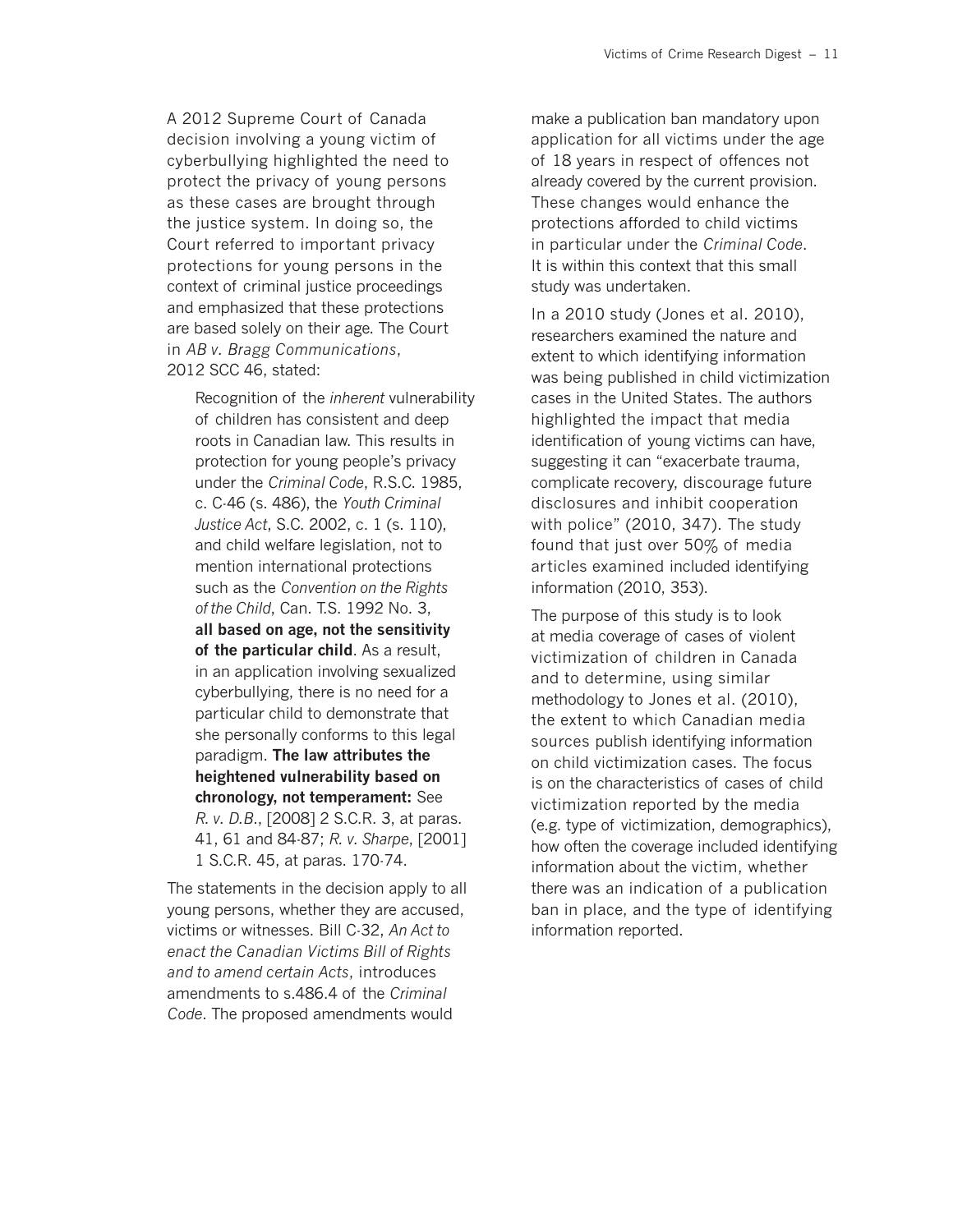

### **METHODOLOGY**

Two databases were used to retrieve media articles: the Government of Canada news database, "NewsDesk," and one from a media-monitoring company, Gnowit.com. The focus was on Canadian newspaper articles and media sources reporting on cases of child victimization within a period of roughly six years, from January 1, 2008, to October 31, 2013. The following search terms were used: "child\* and (neglect or violence or sexual offence or victim or crime or abuse or assault or rape or crimes against persons or child victim)." Articles were excluded if there was no clearly reported offence against a child (e.g. if a child victim was not indicated). A total of 60 articles were found through the initial search. A further 30 articles were added based on the added search term of "pornography."

Articles were excluded if the case involved child fatalities. Jones et al. (2010) found that media coverage involving child fatalities is more likely to include information that can be used to identify the victims (i.e., the victim or relative's actual names). The analyses presented below were conducted on a final sample of 90 articles covering non-fatal child victimization in Canada between 2008 and 2013.

For each newspaper article and news media source, characteristics about the incident and information about both the accused and victim were collected and documented. Also noted was whether the article reported identifying information about the victim as well as whether it clearly stated there was a publication ban in place. "Identifying information" was defined as those pieces of information that could potentially reveal a child victim to their social group. Identifiers include the victim's name; the street name or full address of the victim; the name of the victim's school, daycare, or church; the name of non-offending relatives; and the name of an offending family member. Information was also collected on the length of time between the victimization and the publication of the article.



### **FINDINGS**

Of the 90 articles reviewed, almost a quarter (23%) contained identifying information (Table 1). The identifying information reported most often was the name of the child's school, church or day care (33%), the child's street or address (29%), and the full name of nonoffending relatives (24%). The full name of the victim was included in 4 out of the 21 articles that contained identifying information (23%). More than half of the articles did not mention whether a publication ban was in place (57%); however, 41% of the articles did specify that there was a publication ban. Seven of the articles indicating that a publication ban was in place contained identifying information, including the home address of the victim or the accused (full or partial), name/address of daycare,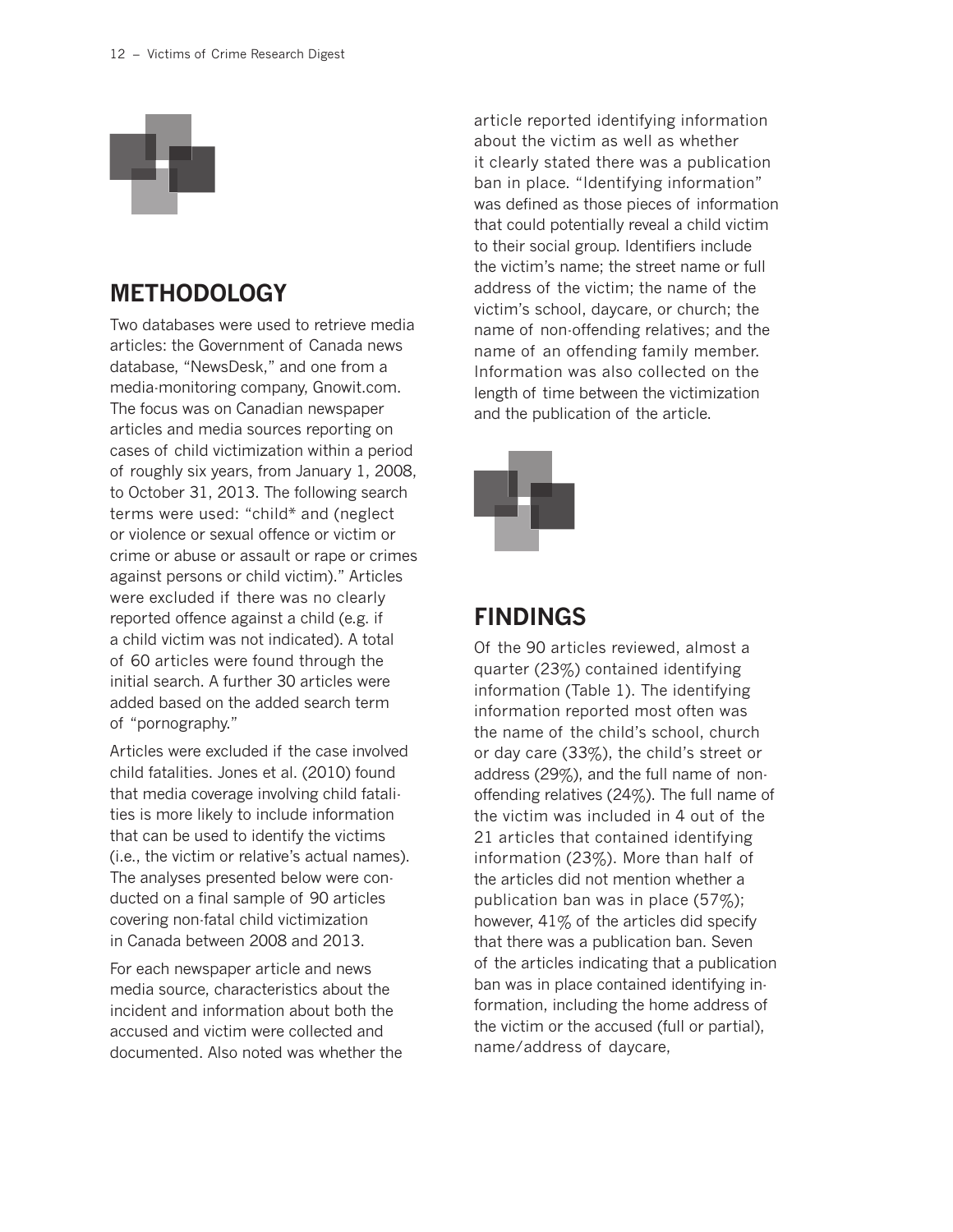### **Table 1. Identifying information in Canadian media articles on child victimization cases (2008-2013, 90 articles)**

| <b>Identifying Information</b>                                                                                                                                         | $\%$                        | (n)                               |
|------------------------------------------------------------------------------------------------------------------------------------------------------------------------|-----------------------------|-----------------------------------|
| No<br>Yes                                                                                                                                                              | 77<br>23                    | (69)<br>(21)                      |
| <b>Type of Identifying Information</b>                                                                                                                                 |                             |                                   |
| Name of church, school, daycare etc.<br>Street/address<br>Full name of non-offending relatives<br>Full name of victim<br>Full name of offending family member<br>Other | 33<br>29(6)<br>24 (5)<br>10 | (7)<br>19 (4)<br>10(2)<br>(2)     |
| <b>Publication Ban</b>                                                                                                                                                 |                             |                                   |
| Unspecified<br>Yes<br>No                                                                                                                                               | 57<br>41<br>2               | (51)<br>(37)<br>(2)               |
| Time between victimization and article                                                                                                                                 |                             |                                   |
| $0 - 1$ years<br>$2 - 5$ years<br>$6 - 10$ years<br>$10+$ years<br>Unspecified                                                                                         | 52<br>32<br>6<br>7<br>3     | (47)<br>(29)<br>(5)<br>(6)<br>(3) |

Source: (Canadian media articles from Government of Canada Newsdesk and Gnowit.com)

and partial name of victim (e.g. "baby Alison"). Slightly more than half of the articles (52%) were published within a year of the victimization.

Table 2 presents the victim and accused characteristics in cases of child victimization reported in the media. Victims were more often female than male (61% versus  $41\%$ ).<sup>3</sup> In terms of age, slightly more than half of victims were under the age of 12 (53%). A large proportion of accused were male (89%). Slightly more than half of accused were 41 years old or older (51%), while 29% were between the ages of 26 and 40 years of age.The majority of cases involved accused who were either a non-family member known to the victim (47%) or a parent of the victim (20%).

<sup>3</sup> Percentages add to more than 100% due to the possibility of multiple victims in one case.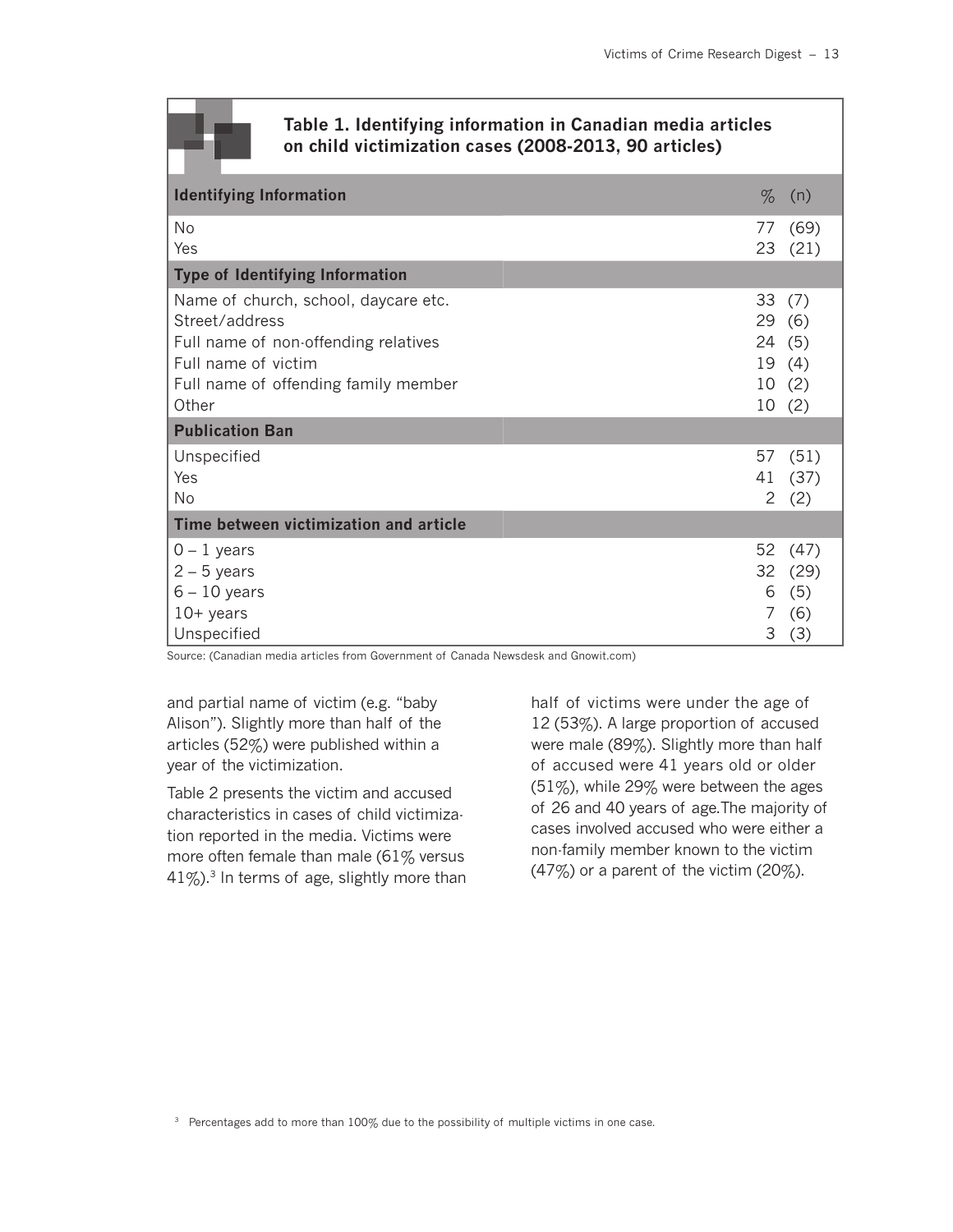| Table 2. Victim and accused characteristics in Canadian media<br>articles on child victimization cases (2008-2013, 90 articles) |                                                                  |  |  |
|---------------------------------------------------------------------------------------------------------------------------------|------------------------------------------------------------------|--|--|
| <b>Victim sex</b>                                                                                                               | $\%$<br>(n)                                                      |  |  |
| Female<br>Male<br>Unspecified                                                                                                   | 61<br>(55)<br>41<br>(37)<br>$\overline{7}$<br>(6)                |  |  |
| Victim age at time of incident                                                                                                  |                                                                  |  |  |
| Child (12 years old and under)<br>Adolescent (13-17 years old)<br>Unspecified                                                   | 53<br>(49)<br>34<br>(32)<br>13<br>(12)                           |  |  |
| <b>Accused sex</b>                                                                                                              |                                                                  |  |  |
| Male<br>Female<br>Unspecified                                                                                                   | 89<br>(80)<br>14<br>(13)<br>1<br>(1)                             |  |  |
| Accused age at time of incident                                                                                                 |                                                                  |  |  |
| $41 + \text{years}$<br>26-40 years<br>Unspecified<br>18-25 years<br>$1-17$ years                                                | 51<br>(46)<br>29<br>(26)<br>16<br>(14)<br>6<br>(5)<br>4<br>(4)   |  |  |
| <b>Accused - victim relationship</b>                                                                                            |                                                                  |  |  |
| Known to victim<br>Parent<br>Unknown to victim<br>Unspecified<br>Family member                                                  | 47<br>(42)<br>20<br>(18)<br>18<br>(16)<br>12<br>(11)<br>7<br>(6) |  |  |

Source: (Canadian media articles from Government of Canada Newsdesk and Gnowit.com)

Table 3 presents the characteristics of the child victimization cases reported in the media. The majority of articles reported on cases of child sexual abuse  $(71\%)$ , while the others reported on physical abuse (17%) and other types of abuse, including neglect (12%). In a majority of the cases the accused were charged with making, possessing, or distributing child pornography (42%); 38% were charged with sexual assault; 23% were charged with sexual interference; 21% were charged with failing to provide the necessaries of life or mistreatment; and 18% of accused were

charged with sexual touching involving a young person, a person under the age of 14 or 16. Slightly more than half of cases involved only one victim  $(51\%)$ , and nearly half (48%) of cases involved multiple victims. Child pornography, videotapes or photographs were factors in the victimization in 37% of cases, while 23% of the cases involved an international connection (e.g. a Canadian victimized abroad), 17% of cases involved a high-profile community member (e.g. pastor, RCMP officer), and 14% involved the Internet.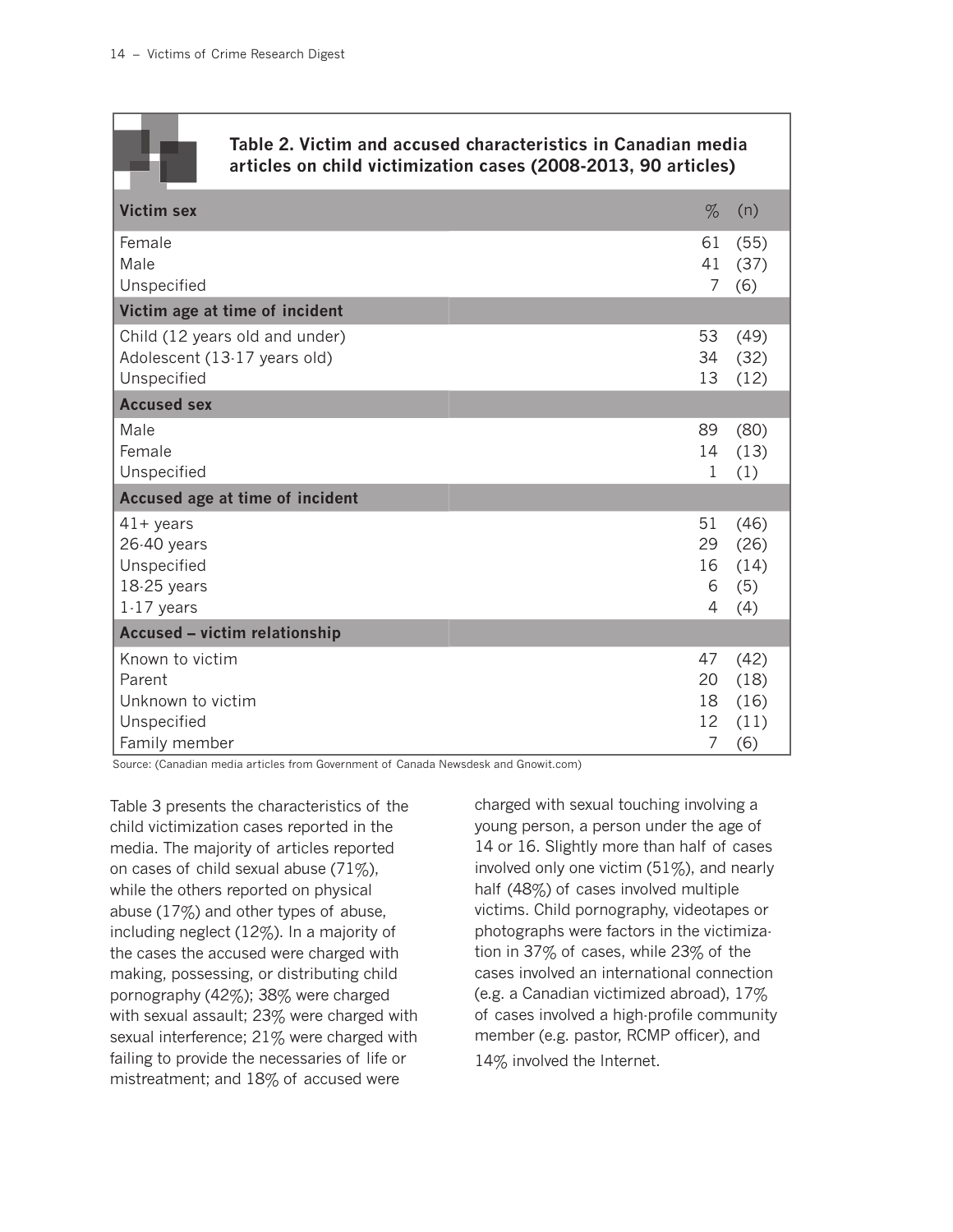### **Table 3. Case characteristics in Canadian media articles on child victimization cases (2008-2013, n=90)**

| <b>Victimization type</b>                                                                                                                                                                                                                                                                                                                     | $\%$                   | (n)                                                                                                  |
|-----------------------------------------------------------------------------------------------------------------------------------------------------------------------------------------------------------------------------------------------------------------------------------------------------------------------------------------------|------------------------|------------------------------------------------------------------------------------------------------|
| Sexual abuse<br>Physical abuse<br>Other (neglect)                                                                                                                                                                                                                                                                                             | 71                     | (64)<br>17 (15)<br>12 (11)                                                                           |
| <b>Type of Offence: Charges laid</b>                                                                                                                                                                                                                                                                                                          |                        |                                                                                                      |
| Making, possessing or distributing child pornography<br>Sexual assault<br>Sexual interference<br>Failing to provide necessaries of life/Mistreatment<br>Sexual touching involving a young person (under 14, under 16)<br>Assault (aggravated, with weapon)<br>Luring<br>Sexual exploitation<br>Molestation/Incest<br>Unspecified<br>Abduction | 38<br>$7^{\circ}$<br>7 | 42 (38)<br>(34)<br>23 (21)<br>21 (19)<br>18 (16)<br>16 (14)<br>12 (11)<br>8(7)<br>(6)<br>(6)<br>4(4) |
| <b>Number of Victim(s)</b>                                                                                                                                                                                                                                                                                                                    |                        |                                                                                                      |
| 1 victim<br>2+ victims                                                                                                                                                                                                                                                                                                                        | 51<br>48               | (46)<br>(44)                                                                                         |
| <b>Number of accused</b>                                                                                                                                                                                                                                                                                                                      |                        |                                                                                                      |
| 1 accused<br>2+ accused                                                                                                                                                                                                                                                                                                                       | 91<br>9                | (82)<br>(8)                                                                                          |
| Time between victimization and article                                                                                                                                                                                                                                                                                                        |                        |                                                                                                      |
| $0 - 1$ years<br>$2 - 5$ years<br>$6 - 10$ years<br>$10+$ years<br>Unspecified                                                                                                                                                                                                                                                                | 6<br>7                 | 52 (47)<br>32 (29)<br>(5)<br>(6)<br>3(3)                                                             |
| <b>Victimization Characteristics</b>                                                                                                                                                                                                                                                                                                          |                        |                                                                                                      |
| Photographs, pornography, videotape<br>International connection<br>High-profile community member<br>Internet-related<br>Abductions<br>Romantic relationship                                                                                                                                                                                   | 6<br>$\overline{2}$    | 37 (33)<br>23 (21)<br>17 (15)<br>14 (13)<br>(5)<br>(2)                                               |

Source: (Canadian media articles from Government of Canada Newsdesk and Gnowit.com)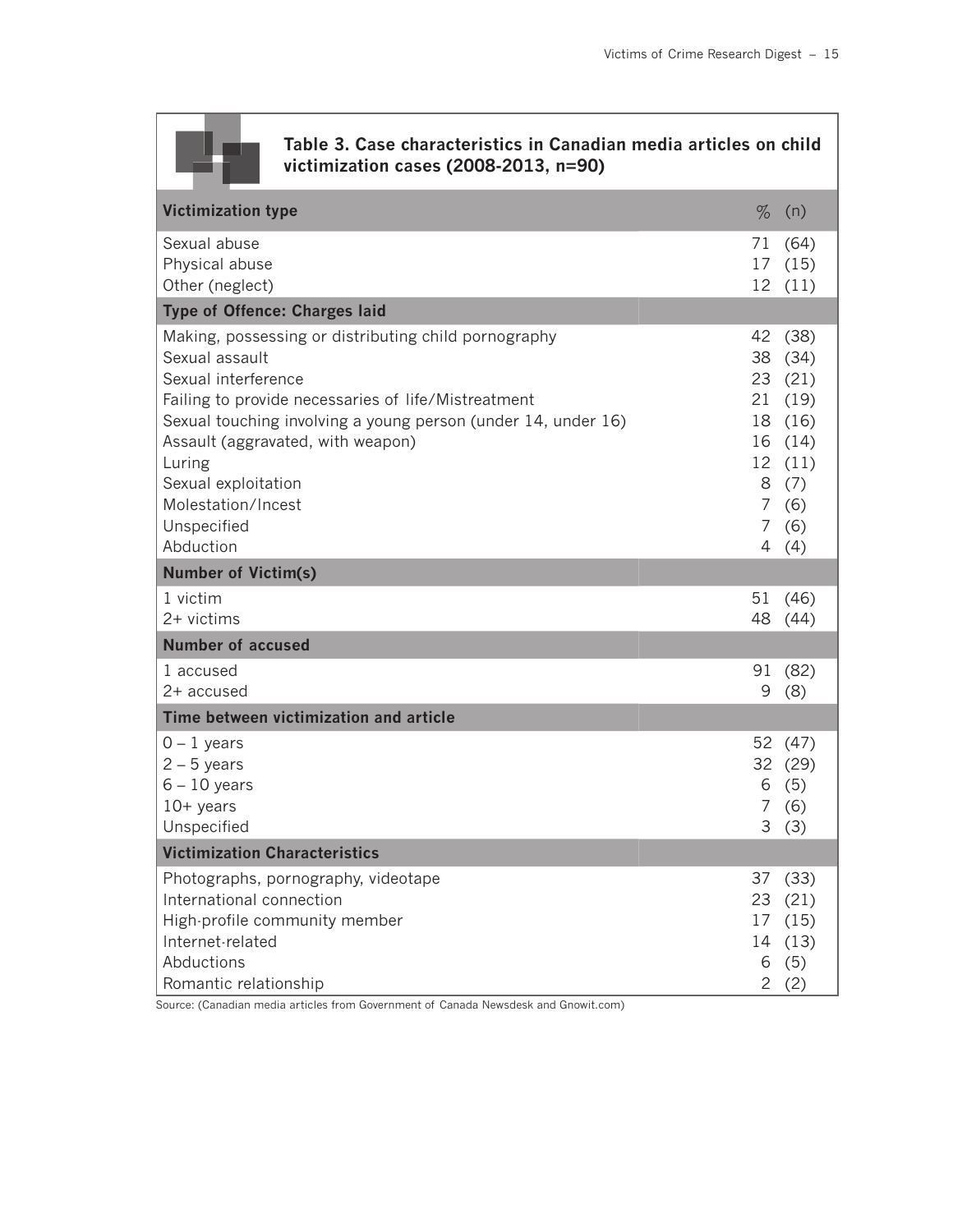

### **CONCLUSION**

Looking at the content of media coverage of young persons who are victims and/or witnesses in the criminal justice system is a straightforward method to understand how publication bans are working. The context for this study is also important and will likely draw greater attention to the privacy protections of young persons in the criminal justice system. The Supreme Court of Canada's decision in *AB v. Bragg Communications* affirmed the inherent vulnerabilities of young persons by way of their chronological age alone. In line

with this decision, the proposed changes to the *Criminal Code* under Bill C-32, the *Canadian Victims Bill of Rights*, will enhance protections for victims under the age of 18 years in the criminal justice system. While the findings of this study show that the identities of young victims/witnesses are being protected to a greater extent in Canada than what may be seen in the United States (based on the results of the Jones et al. study), it remains important for the courts and media organizations to be sensitive to the vulnerabilities of children.

### **REFERENCES**

Jones, Lisa M., David Finkelhor, and Jessica Beckwith. 2010. Protecting victims' identities in press coverage of child victimization. *Journalism* 11(3): 347-367.

**Lisa Ha**, is a senior researcher with the Research and Statistics Division, Department of Justice Canada, in Ottawa.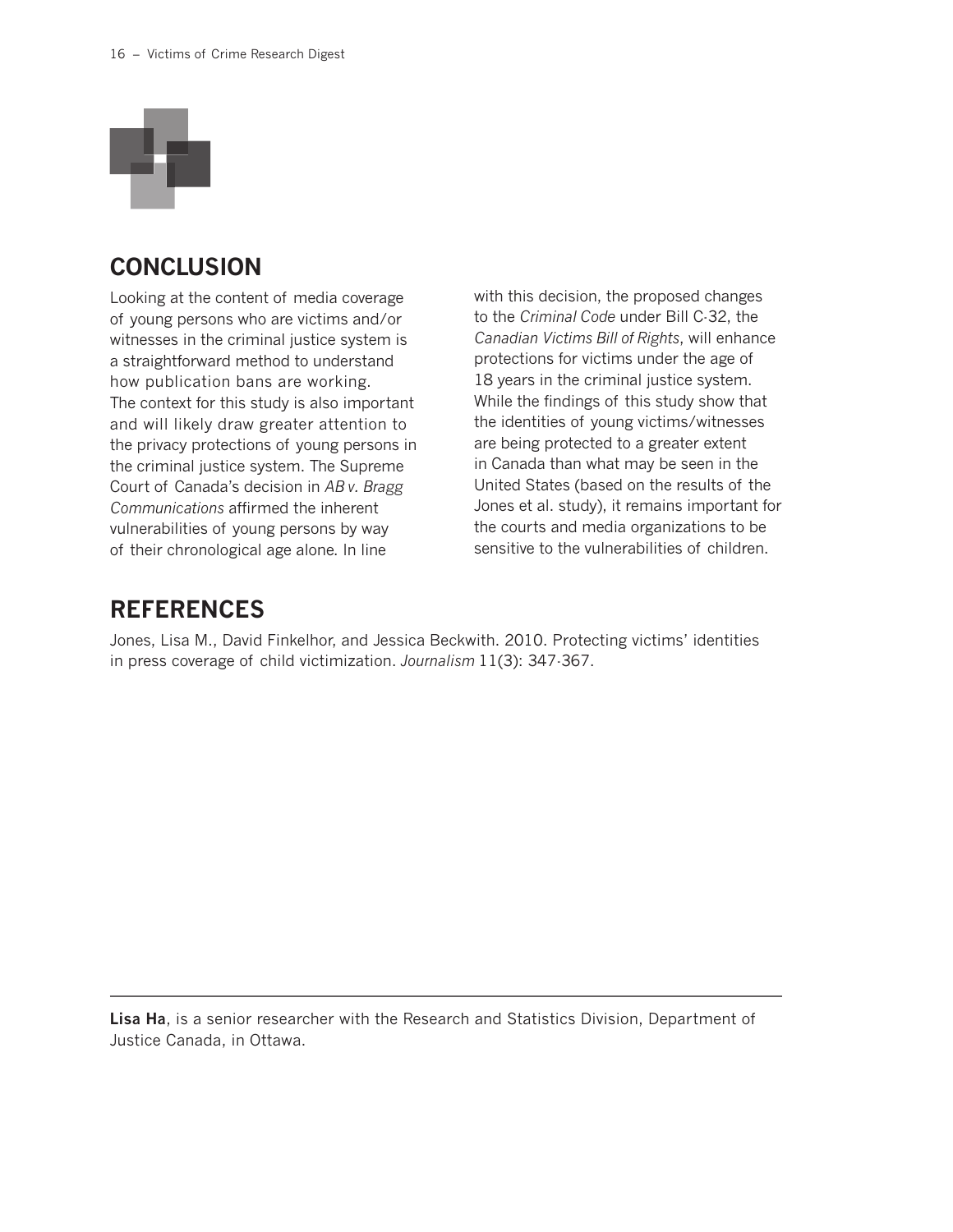# Exclusion of the Public and Appointment of Counsel:

TOOLS TO HELP VICTIM WITNESSES IN CANADA'S NORTH



Testimonial aids can help a witness give a full and candid account of the alleged incident. The *Criminal Code* and the *Canada Evidence Act* contain numerous provisions on the use of testimonial  $a$ ids<sup>1</sup> in the context of criminal justice proceedings, all of which recognize the concerns and the needs of victims who testify.<sup>2</sup> This study examined two of these provisions: an order for exclusion of the public and the appointment of counsel for self-represented accused for crossexamination of the victim.

Section 486 of the *Criminal Code* codifies the common law principle that all proceedings shall take place in open court, but it also permits the Crown to request and the judge or justice to order the exclusion of all public members or specific individuals from all or part of the proceedings to ensure the proper administration of justice. Subsection 486(2) was amended so that the "proper administration of justice" includes safeguarding the interests of witnesses under the age of 18 in all proceedings. Before this and other changes came into force and effect in January 2006, the section only referred to proceedings involving sexual offences or personal violence offences.

Other amendments to the testimonial aids provisions also came into force and effect in January 2006. Section 486.3 gives judges the authority to appoint counsel for self-represented accused persons for

 $1$  Testimonial aids or supports include support persons, screens so the witness does not have to see the accused, and the use of video or closed-circuit television for testifying from outside of the courtroom, among other tools to help witnesses testify.

 $2$  The term "victim/witness" is used to acknowledge that testimonial aids can be requested for any witness, but in the context of this study, the witness is also the victim.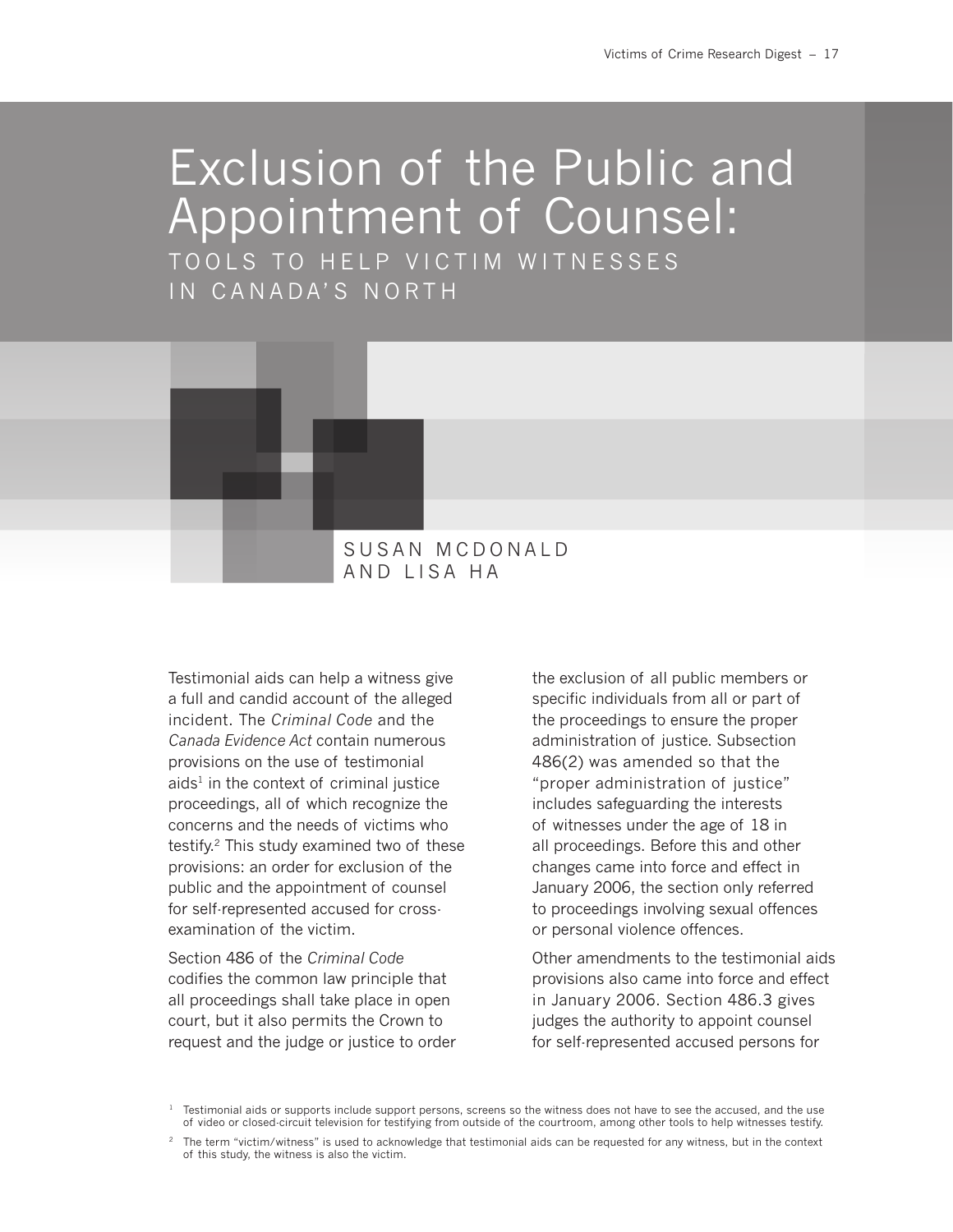the purposes of preventing the accused from personally cross-examining children and vulnerable adult witnesses, unless doing so would interfere with the proper administration of justice. Now for example, under s. 486.3(4) there is a presumption that an order preventing in-person crossexamination of the complainant will be made in any case involving a charge of criminal harassment.

In April 2014, Bill C-32, *An Act to enact the Canadian Victims Bill of Rights* and to amend certain Acts, introduced a number of amendments to the testimonial aids provisions in the *Criminal Code*. The amendments enumerate a non-exhaustive list of factors that a court shall take into consideration when determining whether an exclusion order is in the proper administration of justice.

This article summarizes a small study in which Crown prosecutors and victim services providers, primarily in the territories, were interviewed about how these provisions work in practice. Context, method and findings are described in the following sections.



### **THE NORTHERN CONTEXT – DEMOGRAPHICS, CRIME RATES AND THE DELIVERY OF VICTIM SERVICES**

This study provides some insight to improve our understanding of how these two provisions are working in the territories; it was undertaken in the three territories because they share the characteristics of high levels of violent inter-personal crime, and small, isolated communities, many of which have no road access. To understand why and how these particular *Criminal Code* provisions are used in the territories, it is important to consider geographic and demographic context.

The Yukon Territory has a population of 36,402 (Census 2011), of which 23% is Aboriginal and 68% live in Whitehorse. The smallest community is Destruction Bay, with a population of 55 (Census 2011). Old Crow is the only fly-in community in the territory as all other communities have road access, although some of those roads are unpaved. The Northwest Territories (NWT) have a population of 43,523 (Census 2011), with 44% living in Yellowknife. Just over half (51%) of the population is Aboriginal. The territory of Nunavut covers 2,000,000 km2, 20 percent of Canada's total land mass. The population is 33,697 people, 85% of whom are Inuit (Census 2011). There are 25 communities, including the capital, Iqaluit, and the majority of these are accessible by plane only.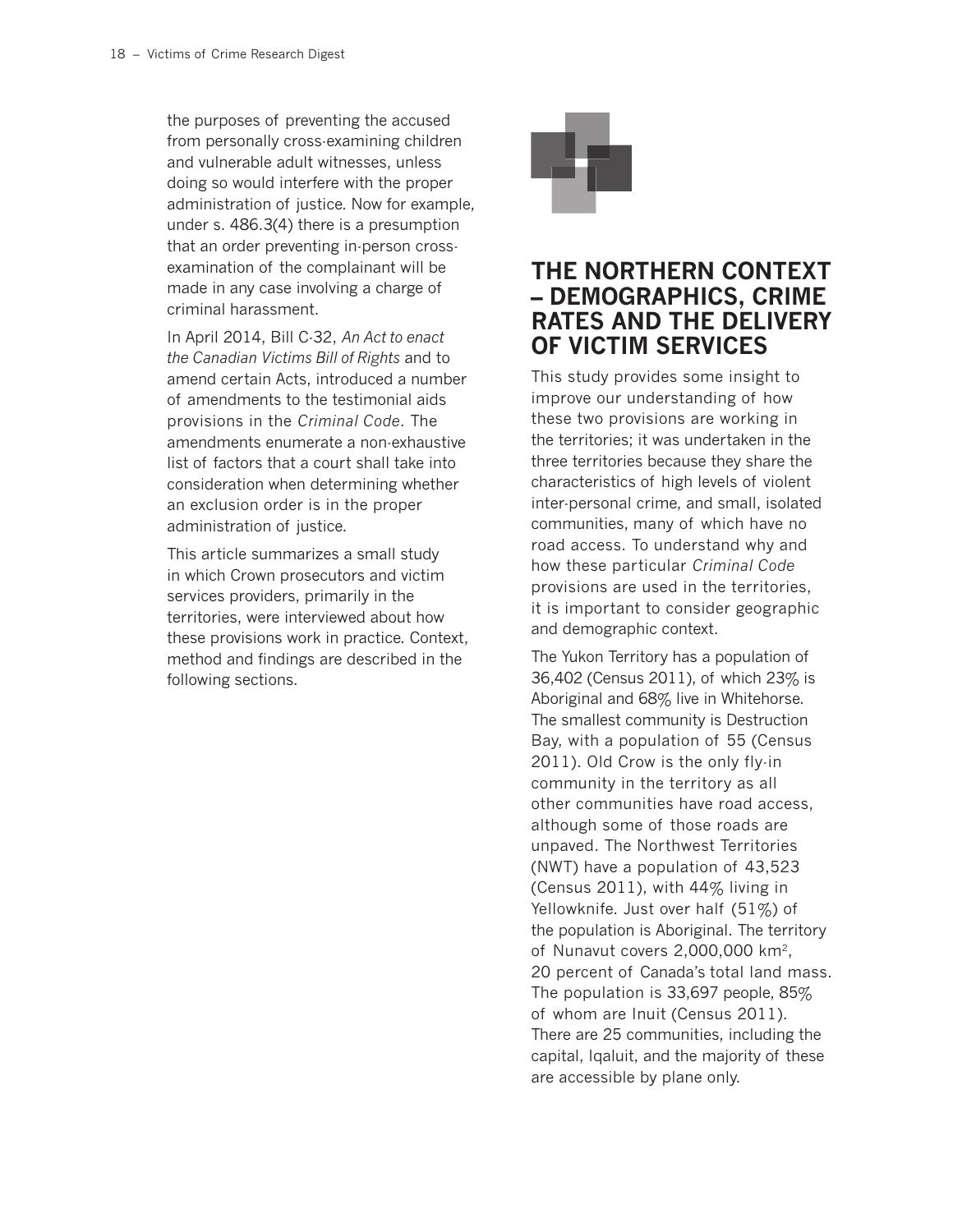In 2013, Nunavut had the highest violent crime rate in the country (8,659 incidents per 100,000 population), followed by the NWT (7,462 incidents) and the Yukon (4,112 incidents); in comparison, the general Canadian violent crime rate is 1,092 incidents per 100,000 population. It is important to note that violent crime has decreased in the country overall over the past ten years. The violent crime rate decreased by 11% from 2012 in Nunavut and by 9% in the Northwest Territories; the Yukon is the only jurisdiction where the violent crime rate increased (by 2%) from 2012 (Boyce et al. 2014, Table 2b). According to the 2009 General Social Survey on Victimization, which complements police-reported data with selfreported victimization data, incidents of spousal violence and sexual offences were higher in the territories than in any of the provinces, and women and children made up the majority of victims in these cases (Perreault and Hotton Mahony 2012).

The federal government, through the Public Prosecution Service of Canada (PPSC), is responsible for all prosecutions in the territories and also for providing assistance to victims and witnesses through the Crown Witness Coordinator (CWC) program. Territorial governments also provide victim services, as do some non-governmental organizations. Most criminal justice proceedings are conducted through circuit court. Since few communities have permanent court structures, the community centre or other suitable room is transformed into a courtroom for the duration of the visit when all the circuit party – Crown, CWC, defence, justice, etc. – are flown into the communities.

A decade ago, Professor Jamie Cameron of Osgoode Hall Law School prepared a report for the Department of Justice entitled, *Victim Privacy and the Open Court Principle* (Cameron 2005). Beginning with the principle of open court, the author reviewed the case law on publication bans and exclusion orders, looking specifically at cases of sexual violence. Empirical research on both these *Criminal Code* provisions was undertaken in the *Multi-Site Survey of Victims of Crime and Criminal Justice Professionals* across Canada (Prairie Research Associates 2006). As Statistics Canada does not collect any victim or witness-related information from the courts, we do not know how these particular provisions are used on a national scale.



### **METHOD**

Semi-structured, qualitative telephone interviews with Crown Witness Coordinators (CWCs) and Crown prosecutors from the PPSC were conducted across the three territories. The interviews with the nine Crown prosecutors lasted approximately 30-40 minutes each. Eleven CWCs were interviewed in groups and one was interviewed individually. Questions on the use of orders for the exclusion of the public and appointment of counsel were posed by the responsible researcher, while another researcher took notes.

Additional interviews on the topic of appointment of counsel were conducted with seven victim services workers from two western and two eastern provinces.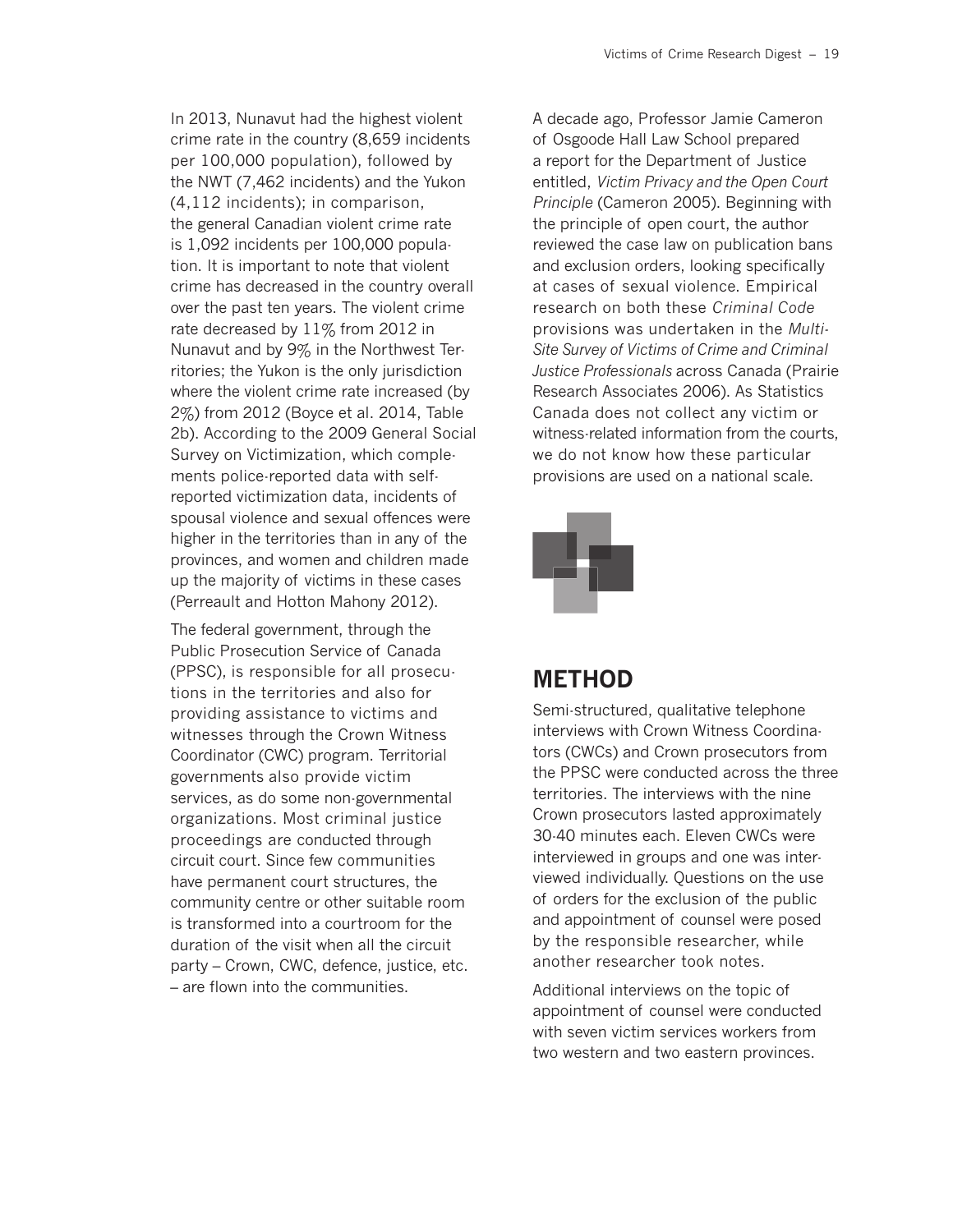This approach was taken to highlight the differences that occur across the country, both within and between jurisdictions. Crown prosecutors were not interviewed in the provinces as they had recently been contacted to participate in a separate research project. Victim services workers interviewed were those with experience supporting victims through the courts.

A letter of information and consent was sent to participants in advance of the interview. The letter explained the purpose of the research, confidentiality, anonymity, risk and data issues. Participants gave their consent verbally at the beginning of the interview and asked no questions regarding the method or ethics of the research.

As with all qualitative research, the findings reflect the experiences and perceptions of those who were interviewed and should not be generalized to experiences of all Crown prosecutors or victim services in the territories.



### **FINDINGS**

### **I. Orders for Exclusion of the Public**

There were four key findings on orders for exclusion of the public.

### *All Crown and CWCs recognize the presumption of the common law principle of open court.*

All Crown prosecutors and all CWCs recognized the importance of the common law principle of open court with its twin elements of access and publicity. One Crown noted that orders for publication bans and exclusion of the public may not be challenged to the same extent by media in the north as in the south, where the media continue to play a role in ensuring that the default is open court. Both the Crowns and CWCs recognized that an application for an order for the exclusion of the public needed to demonstrate that there was no other available alternative, such as other testimonial aids like the screen, to ensure the proper administration of justice.

### *Characteristics of cases and victims are very similar across the three territories.*

As noted earlier, spousal and family violence and sexual offences are prevalent in the territories, and women and children make up the majority of victims in these cases. In interviews, Crown prosecutors most often considered an application for an order for exclusion of the public in cases of sexual violence and where there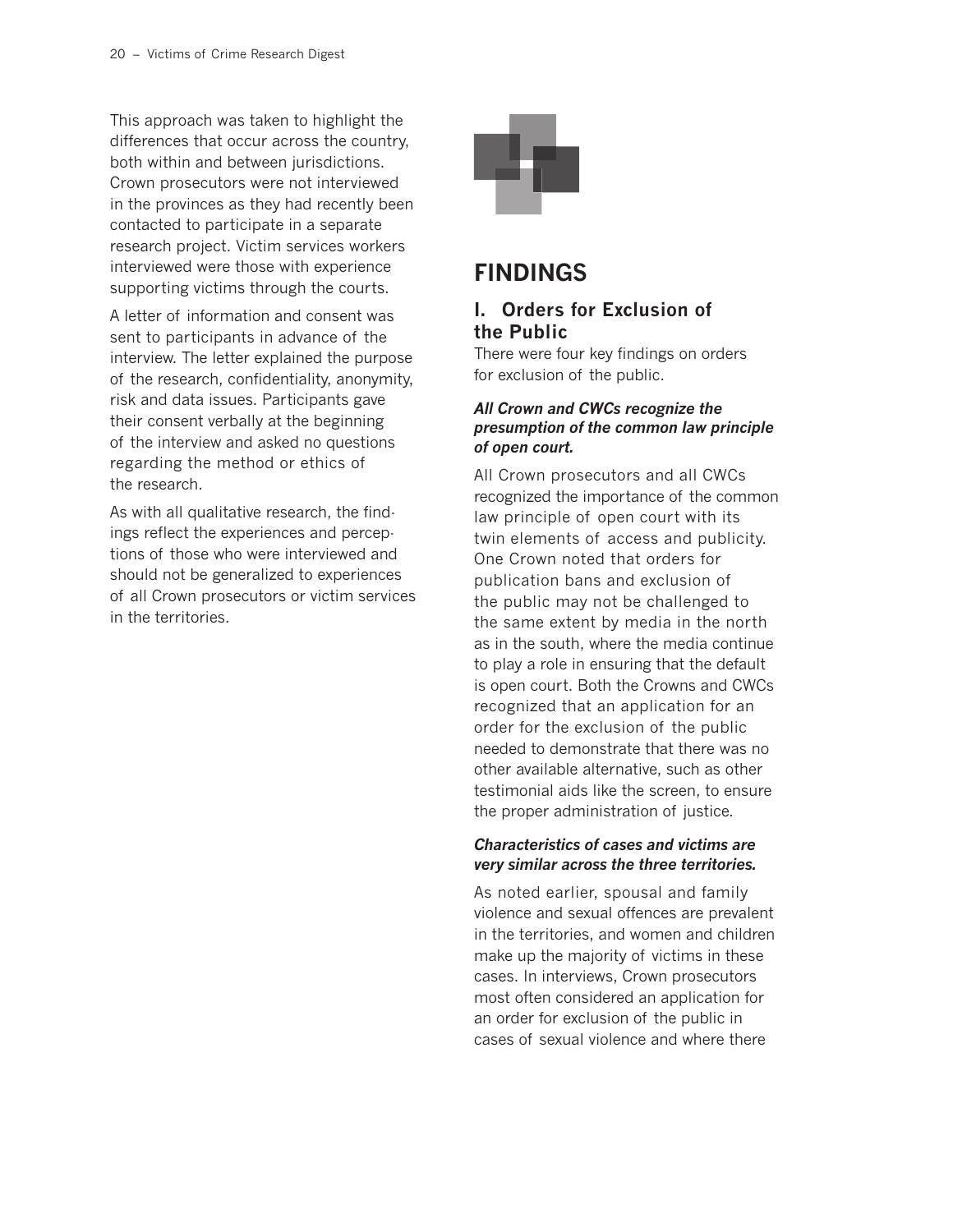was a relationship between the accused and the victim. Crowns also noted that in small communities, the victim and accused will almost always know each other, even if they have no personal relationship, and that the facts of the alleged incidents are exceedingly personal, with privacy issues at play. There are rarely witnesses to these alleged incidents, so the credibility of the victim is under scrutiny. The CWCs spoke about the power imbalance between the accused and the victim and how intimidation by the accused or by supporters of the accused may make it difficult for the victim to provide a full and candid account of the incident.

There were a couple of examples of children and adult women who were unable to testify in front of the accused and others in the courtroom and ran from the witness stand. These cases all dealt with sexual violence, and testifying in public proved exceedingly difficult for the witnesses. While such instances are rare, they do occur despite the support provided by CWCs and Crown.

#### *Applications for an order for exclusion of the public are rare across the three territories.*

As noted earlier, Crown prosecutors were selected because of their experience with such applications, and all those interviewed noted that these applications are quite rare. For example, a Crown with 14 years of experience in the North had only made two applications. Several Crowns noted that they are reluctant to make the application unless they have exhausted all alternatives, such as the use of other testimonial aids like the screen, or where the case would be heard as late as possible in the day and most members of the public would have left.

Several Crown prosecutors had also made applications which were denied by the judge; in these cases, judges were not convinced that there were no other alternatives to ordering the exclusion of the public.

#### *The availability of alternatives, especially technology, as well as the remoteness and size of communities appears to be related to the use of exclusion orders.*

The availability and use of technology appears to have an impact on the use of exclusion orders in each of the territories – where there are alternatives to orders for exclusion of the public, the courts will employ these first.

One alternative to an order for exclusion of the public is closed-circuit television (CCTV) or videoconferencing, where the victim/witness testifies from another room (sometimes even another building) and does not enter the courtroom. Unfortunately, CCTV is only available in the capital cities and the technology is not without its challenges.

Interviewees noted that, because of the delay of the audio, the quality of testimony by video conference is not ideal. This can have an adverse impact on how testimony is perceived by the judge or jury, so some Crowns indicated that they are reluctant to request it. Another disadvantage of videoconferencing and CCTV is that the Crown is usually in the room with the witness and so is not able to easily assess how the testimony is being received by the judge or jury. So, while technology provides alternatives to orders for exclusion of the public, the technology is often not available or if it is, there may be challenges with the quality of the testimony.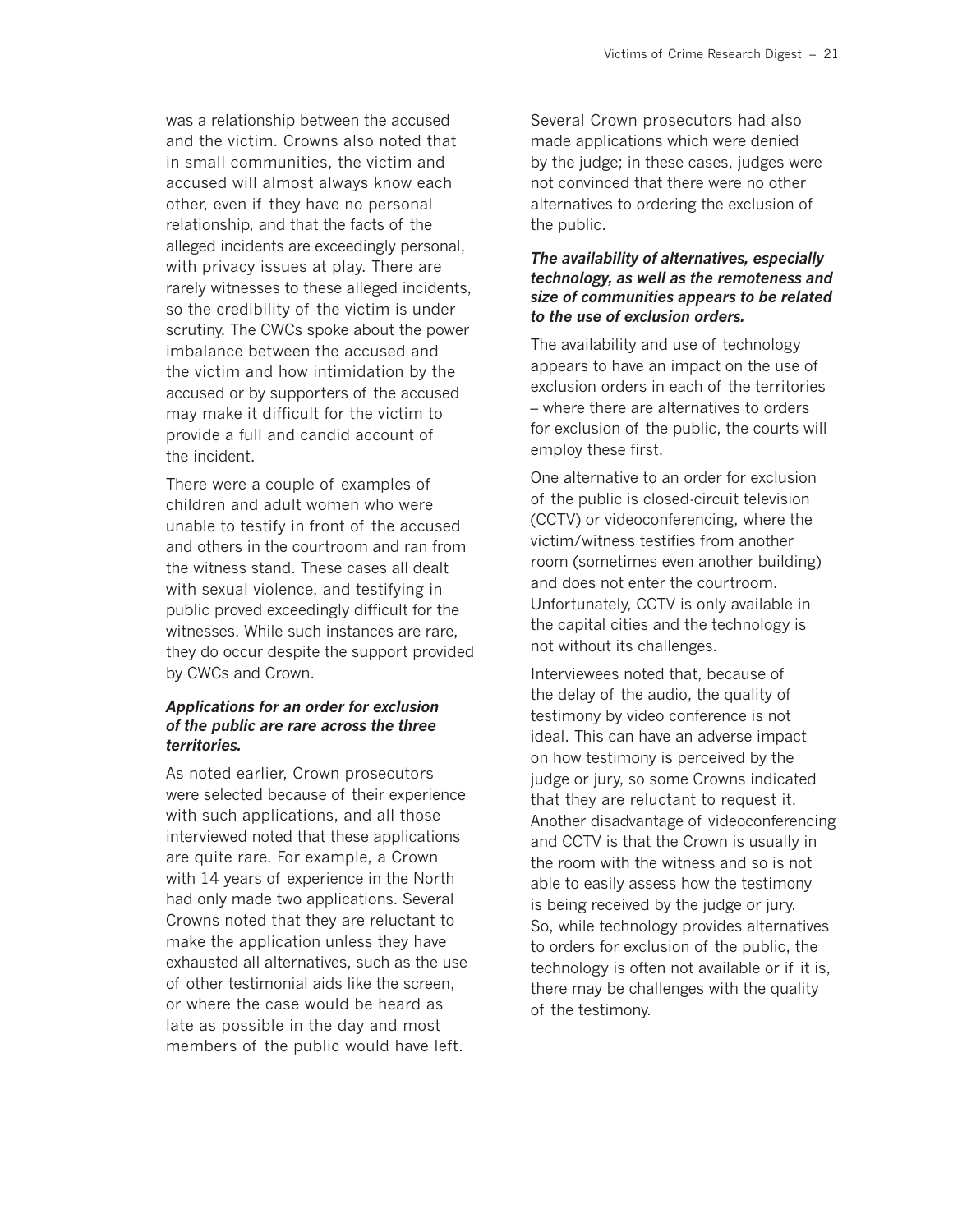All CWCs across the three territories agreed that an exclusion of the public order does not address the issue of the witness being intimidated by the accused. In these cases, other testimonial aids, such as a screen or a support person, would be helpful.

Proceedings in the smaller communities may attract a great deal of attention, and it is common for large numbers of community members to attend a trial or other proceeding. Applications for orders for exclusion of the public were most frequently made in Nunavut where CCTV was not available (outside of the capital), where screens were not available (although makeshift screens such as bedding or flags are used), and where communities were quite small and remote. These applications, however, remain the exception and are only made where the circumstances and the lack of alternatives demand them.

### **II. Appointment of Counsel for Cross-Examination when the Accused Is Self-Represented**

### **Interviews with Territorial Crown and CWCs**

#### *Applications for appointment of counsel are not uncommon and are relatively straightforward.*

In the NWT and Yukon, applications for appointment of counsel are not uncommon; in fact, a few interviewees reported dealing with them on a weekly or monthly basis. In contrast, the practice is rare in Nunavut, where an interviewee reported that all accused persons are presumed to be represented by legal services.3

Most interviewees noted the applications they see are typically for domestic violence cases, assault cases or child victimizations. A few noted that the most serious

cases usually do not involve self-represented accused, suggesting the accused is more likely to have counsel due to the complexity of cases (e.g. homicide) and the seriousness of potential sentences. A few interviewees discussed their perceptions as to why an accused might be self-represented, suggesting that many do so by choice or that mental health issues could be at play, or the accused may consider himself or herself "court savvy," while others either did not qualify, or did not apply for legal aid.

Crown prosecutors typically initiate the application, which is generally put in place in advance. One Crown and a few CWCs noted they would flag the file early on if they saw that an application might need to be made. Interviewees indicated that for the most part the process goes fairly smoothly. A few interviewees noted that they have seen an accused fire counsel at the last minute, so in those situations there would have to be an adjournment to make the application and get counsel in place.

### *Applications are strongly supported by the courts.*

All of the Crowns and CWCs who had experience with applications for appointment of counsel indicated that applications are always granted by the courts. None of those interviewed had ever seen an application denied. Interviewees noted the imbalance of power that results when an accused person cross-examines the person they are accused of victimizing. Interviewees highlighted how seriously this power imbalance is taken by judges, suggesting there is little deliberation involved in granting appointment of counsel applications. A few interviewees also noted that judges view appointment of counsel as an important tool to keep the courtroom running smoothly and to curtail the "vexatious behaviour" of self-represented litigants.

<sup>3</sup> The Nunavut Legal Services Board has a presumed eligibility practice for criminal matters, which provides legal aid services for all Nunavummiut appearing before the court for the first time (Legal Services Board of Nunavut Annual Report 2011-2012).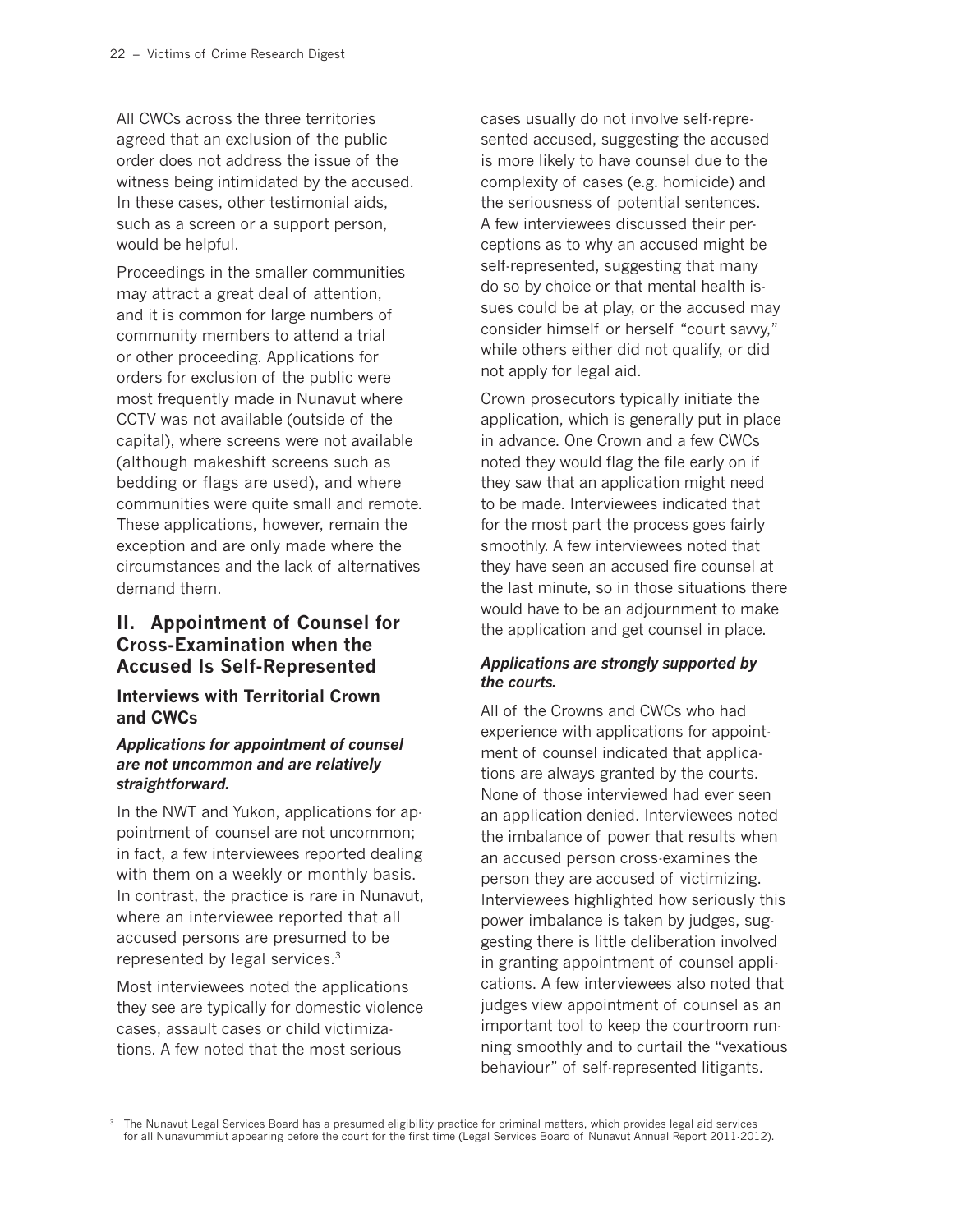#### *Challenges*

While most Crowns and CWCs felt that applications were straightforward and rarely if ever denied, some interviewees highlighted challenges they have encountered or witnessed in the courts. The most common challenge mentioned concerned delays that result from applications for appointment of counsel – specifically, the time it takes to get appointed counsel in place. In some locations, getting counsel appointed is handled by legal aid, and elsewhere it is handled by the courts. Some interviewees identified challenges around appointing counsel who are not familiar with the case. This can create delays and interruptions in court when counsel and the accused need to have frequent discussions. A few interviewees also noted that there have been cases where an accused has fired several lawyers, which causes delays due to the need to obtain new counsel. One interviewee pointed out that, in the North, it could be particularly difficult to find additional counsel when the accused has previously fired several of them.

One interviewee also commented on inconsistencies around the role of appointed counsel, indicating that some are just in and out for cross-examination while others spend time in court to get up-to-speed and prepared.

#### *Impact of appointment of counsel on the victim/witness*

When asked to discuss the perceived impact that appointment of counsel has on a victim/witness, all interviewees said that it was positive; many used language such as "it is essential." Two main aspects were discussed: first, the psychological impact on the victim/witness; and second, the impact on the testimony or on the

ability of the victim/witness to provide a full and candid account on the stand.

A few interviewees discussed the palpable relief they see in victims/witnesses when informing them the application has been granted. It was also noted that judges consider allowing the accused to cross-examine the victim/witness to be a continuation of the abuse or a form of re-victimization. A few interviewees pointed out that while appointment of counsel does have a positive impact on victims/ witnesses, the reality is that they still have to testify in court. The interviewees noted that just having to attend court is a difficult process and seeing the self-represented accused "in charge of the case" in all other aspects can also be challenging and stressful.

With regard to the impact on testimony, many interviewees suggested the witness would refuse to testify knowing that the accused would be permitted to cross-examine them. Others pointed out that having the accused cross-examine a witness would very likely influence the testimony provided.

### **Interviews with Provincial Victim Services Providers**

The findings that emerged from interviews with victim services workers in several provinces were slightly different, due at least in part to the different social and geographical contexts, as well as the different role and perspectives of victim services workers.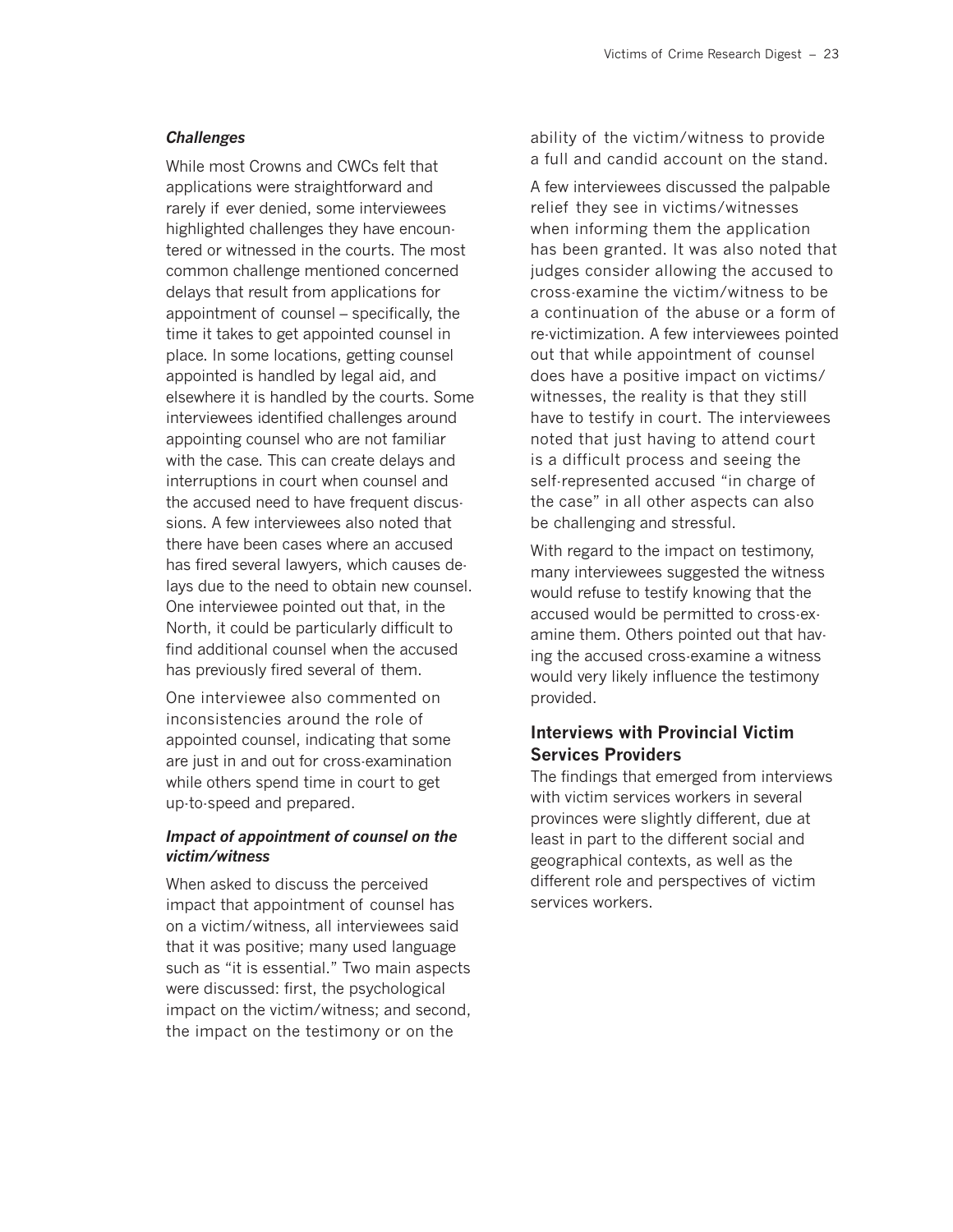### *Victim services experiences with applications for appointment of counsel*

Victim services workers interviewed did not have significant experience with cases where applications were made to have counsel appointed. Those who had some experience noted that the applications are typically sorted out well in advance. Similar to the findings from the interviews in the North, no one had ever seen an application denied. One victim services worker recalled a case of a teenage victim of sexual abuse who would have had to wait for a new trial date if an application for appointment of counsel had been made. In this instance, after much discussion, the witness decided to move forward with the self-represented accused, rather than wait. One interviewee recounted experiences working in the courts prior to being a victim services worker and noted that court-appointed counsel were very common, particularly for domestic violence cases, sexual assaults, and child/ youth victim/witnesses.

#### *Minimal Victim Services involvement*

Victim services workers interviewed indicated that applications for appointment of counsel were typically handled exclusively by the Crown prosecutor. While a few interviewees noted they had made contact with the Crown in cases where it was evident that the accused would be selfrepresented, for the most part the victim services workers have no involvement in identifying cases where an application would be appropriate. It was evident in these discussions that in some provinces victim services have little contact with the Crown, so it would be difficult for them to have access to the information that would allow them to flag cases. A few of the interviewees noted that they did have full access to Crown files, and would flag cases if necessary, but indicated that the Crown is typically good about doing so. Others noted that the Crown are "on it"

when the need for an application arises, and that it would be rare for a matter to get to trial without representation. One interviewee stated, "We might have to advocate on some of the other testimonial aids, but never on the applications for counsel."

#### *Importance of Crown and victim services communication*

There are varying levels of interaction and information-sharing between Crown and victim services workers across jurisdictions. While a few interviewees noted that they would not typically have a role in identifying cases for appointment of counsel, one victim service worker in particular highlighted the challenges that emerge from lack of communication. This interviewee mentioned being involved in several cases where an accused had cross-examined a vulnerable adult victim and the Crown – for an unknown reason – had made no application for appointment of counsel. The lack of access to information meant that the victim services worker would not know about representation until arriving in court that day. This interviewee felt that better communication and more contact between victim services and Crown across this particular province would be beneficial in order to better support victim needs.

#### *Impact of appointment of counsel on the victim/witness*

Similar to the Crown and CWCs interviewed in the North, victim services workers in the provinces echoed the importance of appointment of counsel when the accused is self-represented. Interviewees talked about re-victimization, which can happen if the accused cross-examines the victim, as questions asked may be unfair and inappropriate. Interviewees also noted that victims show relief when they are informed that an application has been granted. One victim services worker recounted a case where an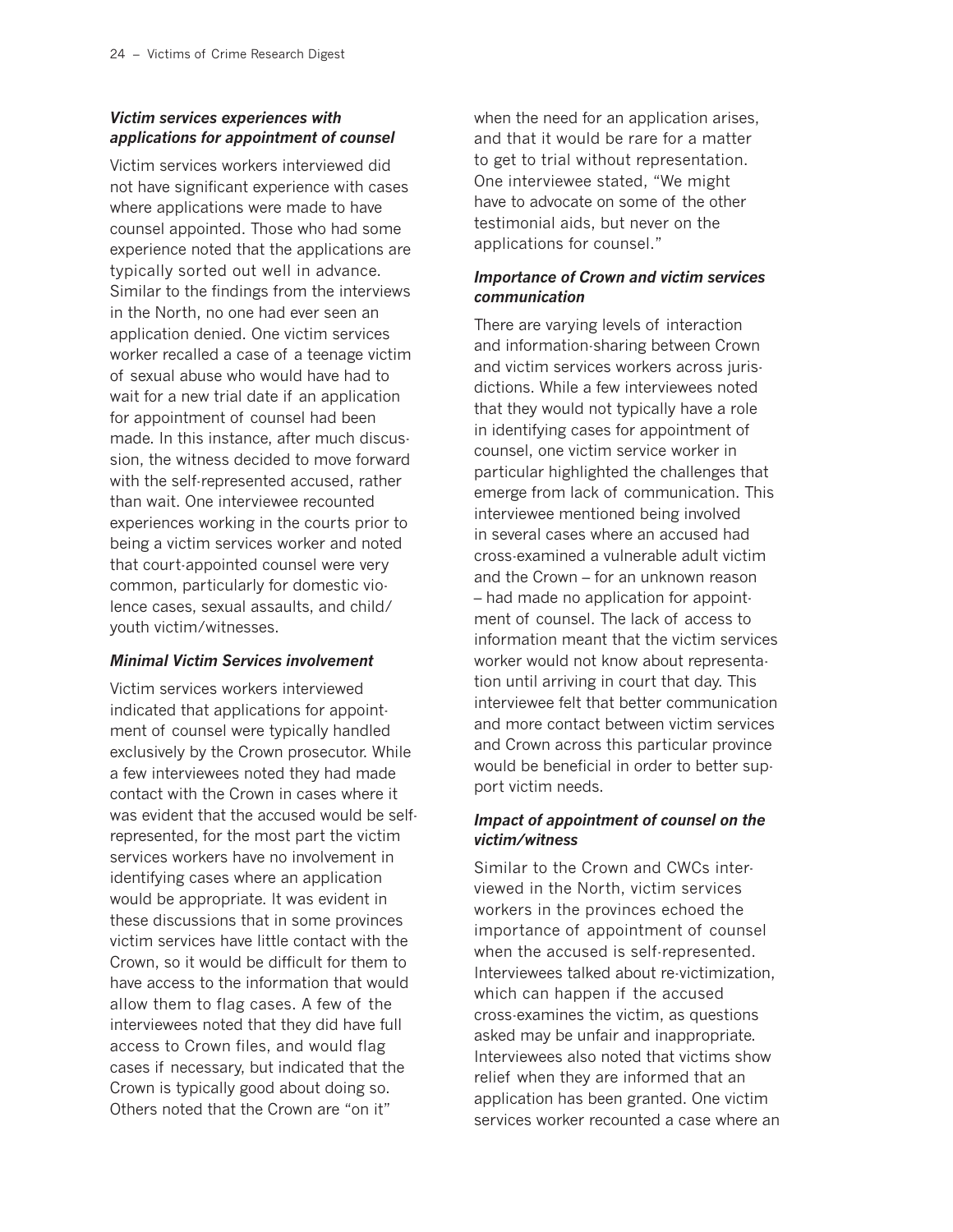accused was permitted to cross-examine his spouse (why no application for appointment of counsel was made is not known), and the accused brought up details during cross-examination that were irrelevant to the case. The interviewee noted that the stress and anxiety for the victim was extremely high. Another interviewee recounted examples of domestic violence cases where the accused and witness ended up yelling at each other during self-represented cross-examination, noting how difficult it was to watch, as though the cross-examination was a continuation of the abuse. With regard to the impact on testimony in these cases, interviewees agreed that a full and candid account is difficult to achieve. An interviewee noted that testimony often ends up being "well, you know what you did." Another interviewee noted that witnesses may recant testimony or leave full details out if subjected to cross-examination by an accused.



### **CONCLUSION**

In the mid-1990s, in the case of *R. v. Bernardo*, LeSage, Associate Chief Justice of the Ontario Court, observed that "[d]uring recent years, there has been a gradual shift, or evolution ... to a recognition of the concerns, interests and involvement of the individual who

has suffered as a result of crime."4 The provisions in the *Criminal Code* that allow for orders for the exclusion of the public and for the appointment of counsel for self-represented accused during cross-examination of the victim/ witness are evidence of that shift or evolution. The court has a truth-seeking function, and it is critical to obtain the best evidence possible from all witnesses. Testimonial aids are valuable tools for victims who testify in criminal proceedings, and the *Criminal Code* provides different options depending upon the specific needs of the victim/ witness and the specific context for the proceedings.

All those interviewed were fully aware of the importance of obtaining a "full and candid account" from the victim/witness and the many challenges that may impede this goal. The research described in this article provides a small picture of how these provisions work, in conjunction with other testimonial aids, in the communities of the territories.

In each of the territories, there are plans to improve the technology in the courts and to increase access to testimonial aids such as screens.<sup>5</sup> Ideally, there would be screens permanently in all communities with a permanent court facility and portable screens for other communities.

Challenges remain for prosecutions in the North, but the Crown prosecutors, CWCs and provincial victim services interviewed show a very high level of awareness of the importance of both the open court principle and the needs of victim/witnesses.

<sup>4</sup> *The Queen v. Bernardo*, unreported decision of LeSage A.C.J.O.C., May 29, 1995, at 38.

<sup>5</sup> In the Yukon, CCTV will be installed in 2014 at the Whitehorse courthouse. Video conferencing is currently in use, allowing witnesses to testify to a Whitehorse courtroom from multiple sites across the country, including every Yukon community. Currently, there is no infrastructure to provide video conferencing evidence to community courthouses. In 2012, new screens were purchased for Whitehorse. As part of funding for the Lynx Children's Advocacy Centre, additional screens and CCTV infrastructure were budgeted for purchase in fiscal year 2014-15.

The Nunavut Court has budgeted additional project managers to develop a number of programs in 2014-15: the Court's video-conferencing capabilities will be expanded into all three courtrooms in Iqaluit; the Court's bandwidth will be upgraded to support two video courts running simultaneously; and a portable video-conferencing unit will be purchased and tested for use on court circuits where the available bandwidth and hard wiring can support the use of such a unit (Nunavut Court of Justice 2014, 27-28).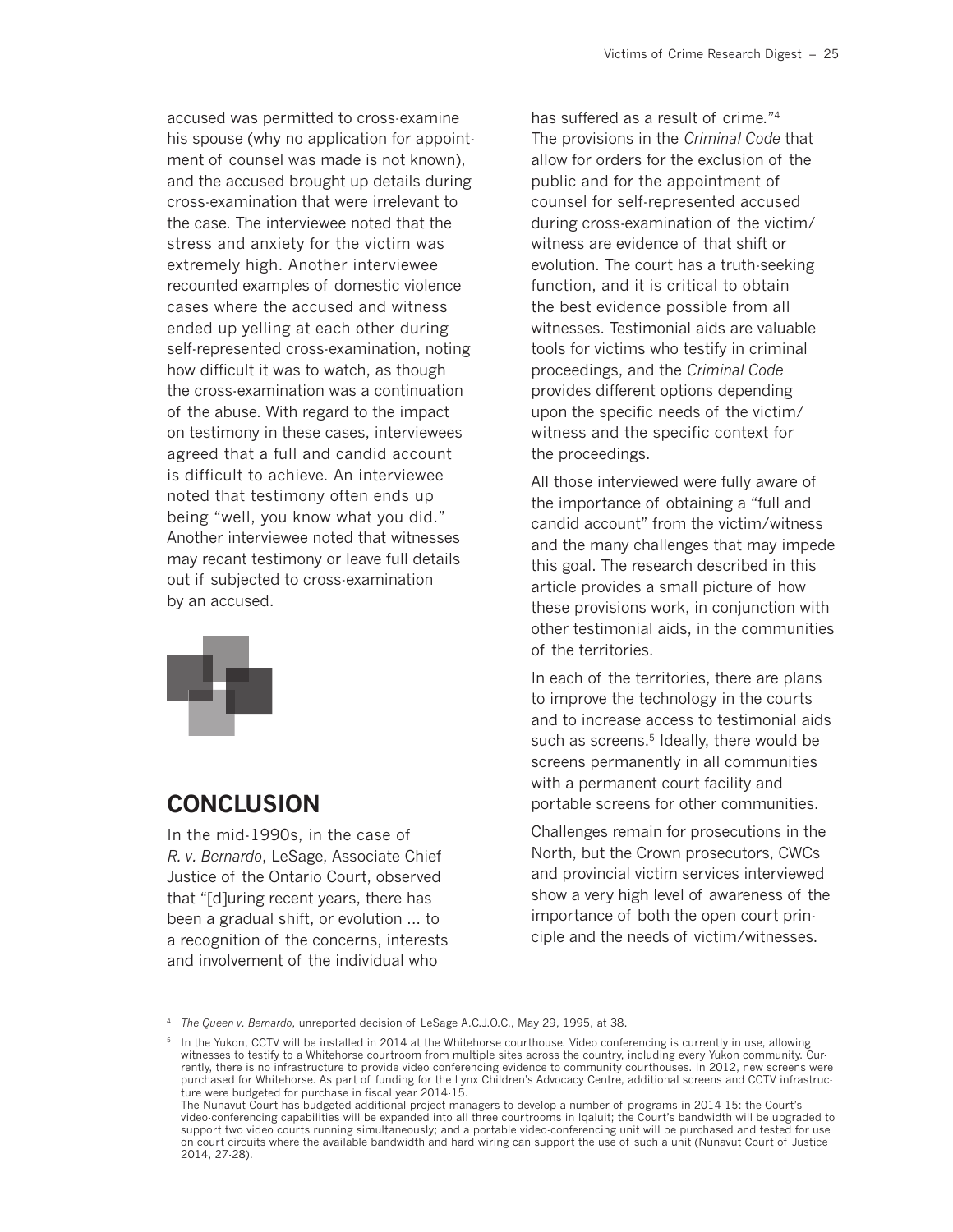

### **ACKNOWLEDGEMENTS**

The authors would like to thank Naomi Giff-MacKinnon of the Department of Justice Canada and Joanne Power and Richard Meredith of the Public Prosecution Service of Canada for their assistance with this project. Additionally,

the authors would like to thank those Crown prosecutors and Crown witness coordinators in the Yukon, Northwest Territories and Nunavut who were interviewed for this study.

### **REFERENCES**

Boyce, Jillian, Adam Cotter, and Samuel Perreault. 2014. *Police-reported crime statistics in Canada*, 2013. Ottawa: Statistics Canada.

Cameron, Jamie. 2005. *Victim privacy and the open court principle*. Ottawa: Department of Justice Canada. Accessed August 7, 2014, from http://www.justice.gc.ca/eng/rp-pr/cj-jp/ victim/rr03\_vic1/index.html.

Census 2011. Accessed August 13, 2014, from http://www12.statcan.gc.ca/census-recensement/index-eng.cfm.

*Legal Services Review Board of Nunavut Annual Report 2011-2012*. Accessed August 7, 2014, from http://nulas.ca/wp-content/uploads/2015/02/LSB-Annual-Report-2011-2012.pdf.

Nunavut Court of Justice. 2014. *Ingirravugut Suli, our journey continues: A statistical and comparative review of court operations in Nunavut 2013.* Accessed February 25, 2014, from http://nucj.ca/files/2013AnnualReport-FinalEng.pdf.

Perreault, Samuel, and Tina Hotton Mahony. 2012. *Criminal victimization in the Territories*, 2009. Ottawa: Statistics Canada.

Prairie Research Associates. 2006. *Multi-site survey of victims of crime and criminal justice professionals across Canada.* Ottawa: Department of Justice Canada. Accessed August 7, 2014, at http://www.justice.gc.ca/eng/rp-pr/cj-jp/victim/rr05\_vic1/index.html.

**Susan McDonald, LLB, PhD**, is Principal Researcher with the Research and Statistics Division, Department of Justice Canada, in Ottawa. She is responsible for victims of crime research in the Department and has extensive research experience on a range of victim issues.

**Lisa Ha** is a senior researcher with the Research and Statistics Division, Department of Justice Canada, in Ottawa.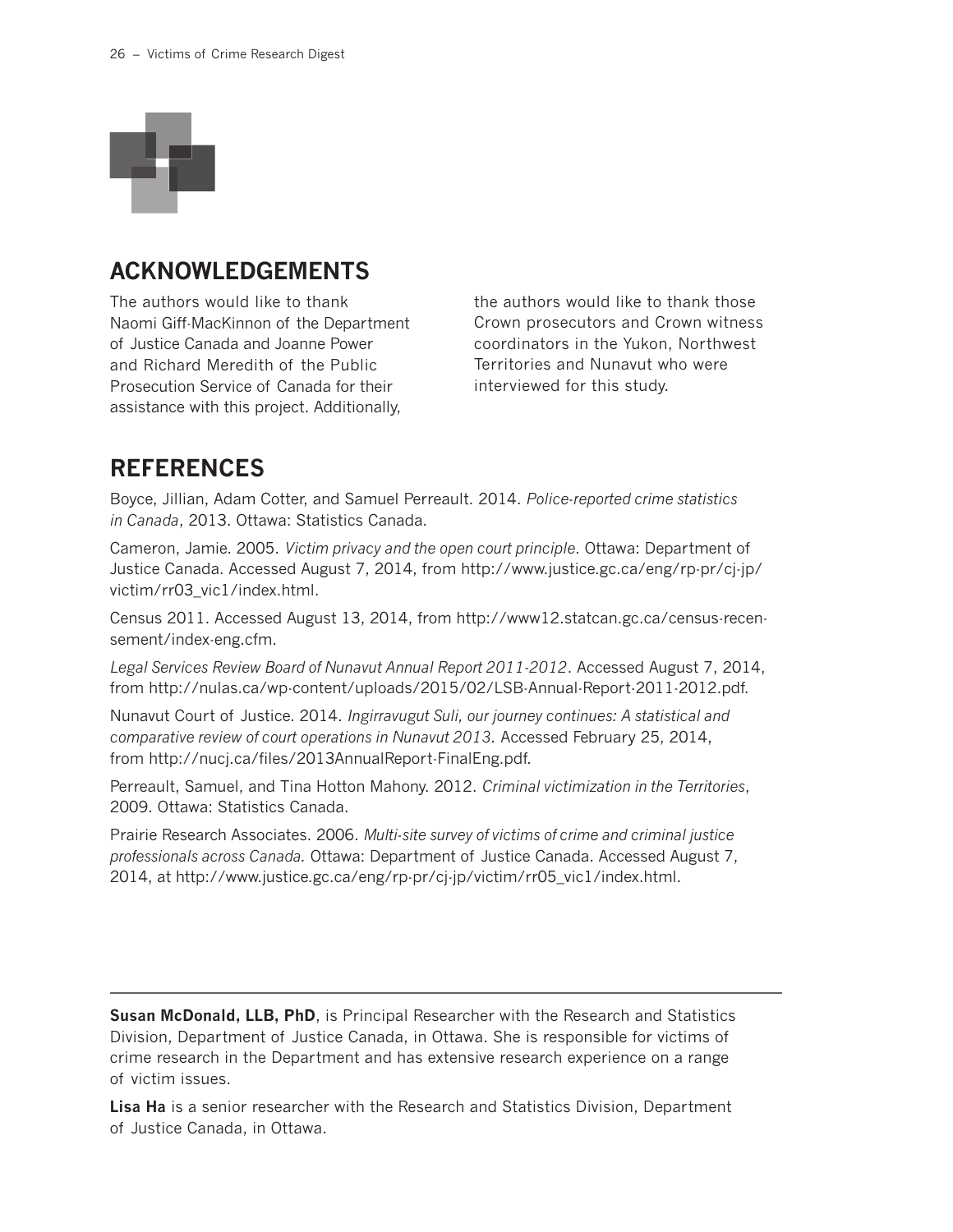# Victim Impact Statements in a Multi-Site Criminal Court Processing Survey



### MELISSA LINDSAY

The Victim Impact Statement (VIS) provision has been in the *Criminal Code* since 1988 and has been amended several times in the past two and a half decades (see Roberts 2008). It is the one provision that applies to all victims, regardless of whether or not they testify during a trial. Bill C-32, the *Victims Bill of Rights Act,* introduces amendments that will clarify the parameters of appropriate VIS content, enable vulnerable victims to present a VIS using testimonial aids, broaden its use to formally allow Community Impact Statements to be presented for all offences, and codify a standard form to be used across Canada.

Canadian research on VISs has shown that they are submitted to courts infrequently. For example, in a survey of judges in three

Canadian provinces, Roberts and Edgar (2006) found that judges estimated that they were receiving a VIS in only 8% of cases in BC,  $11\%$  in Manitoba and  $13\%$ in Alberta. Similarly, a study by the same authors in 2002 found that Ontario judges estimated that victim impact statements were submitted in only  $11\%$  of cases.

The purpose of this article is to provide additional insight into the use of victim impact statements in Canadian criminal courts. Court data collected by Statistics Canada does not include any victim-related data, such as whether a VIS was submitted and delivered or whether witnesses used testimonial aids. Consequently, there are no national data, and estimates on the prevalence of VIS are estimates, as with the surveys of judges noted above.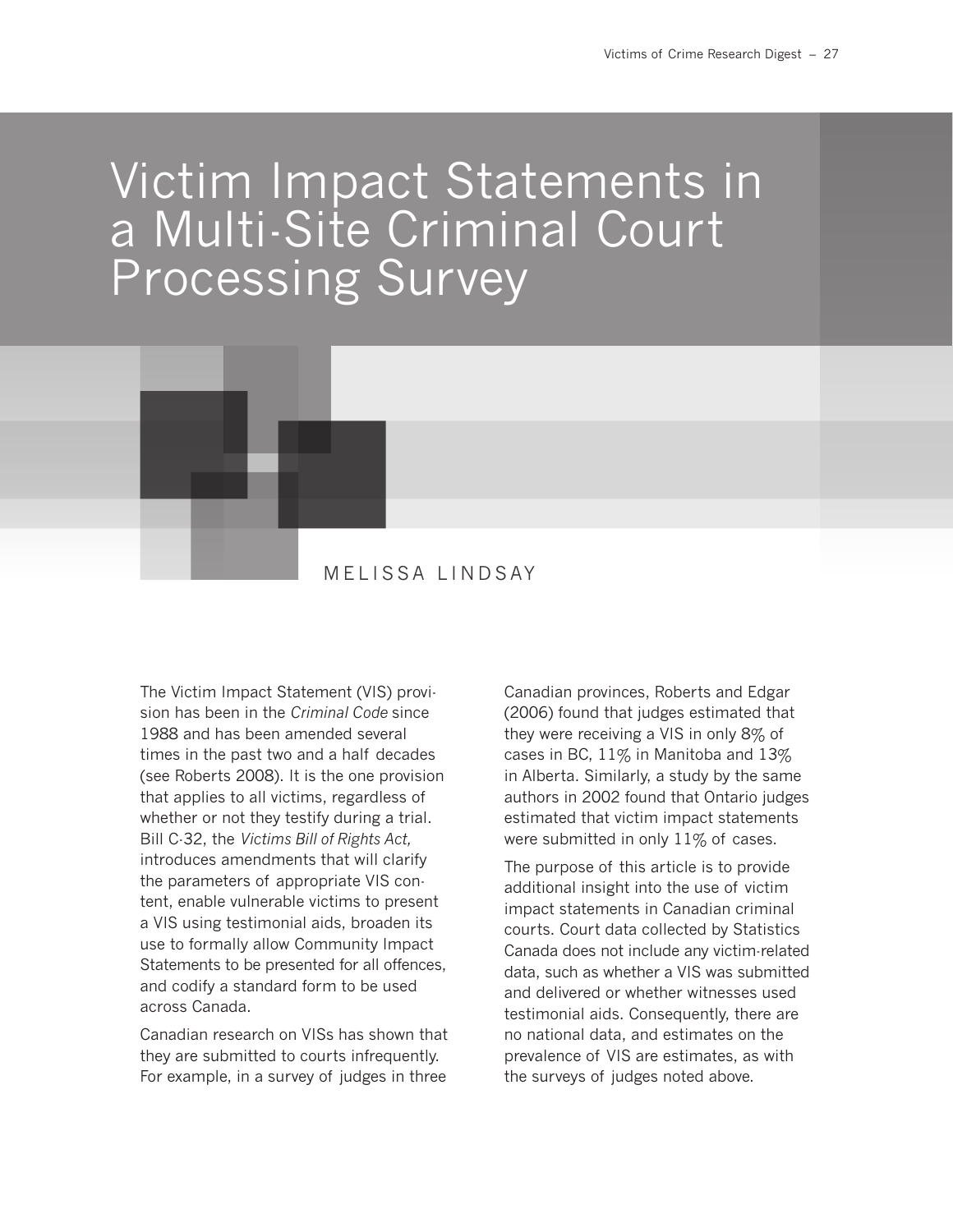This article describes data collected on victim impacts statements from a multi-site criminal court processing study that assessed court and Crown prosecutor files for criminal cases that were closed in 2008.



### **METHODOLOGY**

The primary goal of the study was to measure effectiveness and efficiency in the criminal justice system by gathering information pertaining to appearances and duration of cases. Information was collected on cases from provincial court and Crown files in cities in five sites in four provinces: Saskatchewan, Nova Scotia, Prince Edward Island and British Columbia.1 Case information was collected for each stage of the criminal justice system, from first appearance to sentencing. Specific information regarding victims involved in the case was collected, including whether victims submitted a VIS. In total, data were collected on 3,093 cases.

In this study, a VIS was flagged if one had been recorded or produced, as noted in a Crown/prosecution file. Even where a VIS may have been flagged, there is no guarantee that the sentencing court in fact considered it. As such, all that is known is that a VIS had been produced and placed on file.

In addition, even where a VIS was considered, it is unknown how it was presented to the court. Although the VIS is always submitted in writing, it can be received

in different ways, such as being read silently or out loud by the judge, out loud by the Crown or a representative of the victim, or by the victim him or herself. In many jurisdictions, victims are encouraged to submit their VIS as soon as possible, often in a sealed envelope, which will be included in the court file and only opened if there is a conviction. In some of the files reviewed for this study, there would have been a VIS, even where there was no conviction. Because a VIS is only considered in cases where there is a conviction, these were the cases that were selected for the analyses described below.

Two separate databases were created, which allowed for an exploration of victimrelated information. The first database included all of the victim-specific variables that were collected. A victim was flagged and included if the victim-specific section of the multi-site survey was completed, even if data were missing. It is important to note that it is possible that other cases may have included victims, but if this information was not available in the files, the case would not have been included in the analyses. This database captured data on all of the victims in the cases and allowed for analyses of multiple victims in one case. In total, data were collected on 1,586 victims.

The second database included all of the case-related information and was analyzed in the context of the case. In this database, in order for a case to be flagged as having a victim, at least one of the victim-specific items in the multi-site survey had to have been coded as a "yes". As above, it is possible that a case may have involved a victim, but it may not have been captured if this information was missing.

<sup>&</sup>lt;sup>1</sup> Note that where there is missing data, this is largely because one province did not provide it. The information presented is therefore not necessarily reflective of cases in that province.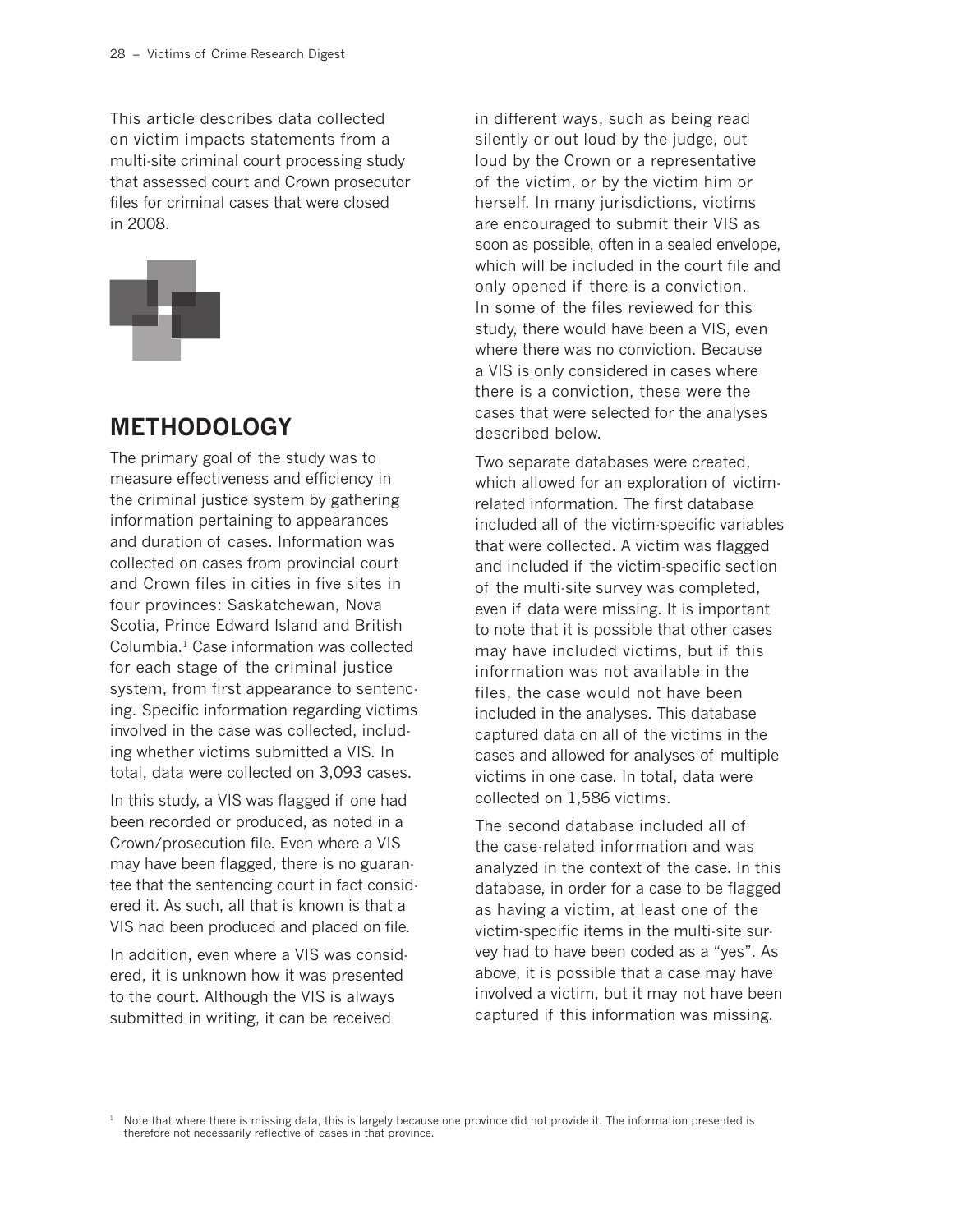As a result, the information presented is likely an undercount of the true number of victims involved. Moreover, this database only captured one victim per case. In total, data were collected on 1,316 victims. Fewer victims were accounted for in this database compared to the victim-specific database as it was not possible to account for multiple victims.



### **FINDINGS**

#### *Victim Impact Statements from the Perspective of the Victim as the Unit of Analysis*

VISs were explored from two perspectives: where the unit of analysis is the victim and where the unit of analysis is the case. This first section explores the use of the VIS from the perspective of the victim in terms of injuries experienced by victims, the relationship between the victim and the offender, and the gender of the victim.

In the database of the victim-specific variables that were collected, there were 1,005 cases in which there was a conviction. In 975 cases there was a finding of guilt, and in 30 cases there was a finding of guilt or guilty of a lesser or included offence. There were no cases in which there was a suspended sentence.

Overall, 93 VIS submissions were made in the 1,005 cases in which there were convictions (9%).

First, the submission of a VIS was explored in terms of the most serious injury suffered by the victim. Almost two-thirds

(65%) of the VISs were made in cases in which the victim suffered no injury or only minor physical ones for which no professional medical treatment was required (scratches, bruises, etc.). This does not mean that there was no psychological or emotional impact; indeed, a family member of a homicide victim may not have experienced physical harm himself or herself, but might well wish to submit and deliver a VIS to describe the emotional impact of this incident. Sixteen percent of the VISs were made in cases where there was a major physical injury that required medical treatment. The remaining 19% were made in cases where there was damage to property or possessions.

The submission of VISs was also explored in terms of the relationship between the victim and the accused. VISs were most likely to be delivered by victims who were strangers to the accused (39%), followed by former spouses/common-law/intimate partners (22%) and those with an "other"2 relationship with the offender  $(11\%)$ . The remainder came from victims who were a current spouse/common law partner (8%), friend (8%), business or corporation  $(7\%)$ , or other family member  $(5\%)$ .

The gender of the victims who submitted victim impact statements was also considered. Nearly three-quarters (71%) of the VISs were submitted by female victims.

#### *Victim Impact Statements from the Perspective of the Case as the Unit of Analysis*

The second section explored the delivery of VISs from the perspective of the case as the unit of analysis. This section explores the submission of victim impact statements as a function of the most serious offence in the case, the most serious outcome, and the most serious sentence imposed on the accused.

<sup>2</sup> "Other" includes other individuals known to the accused (e.g. teachers, neighbours) or others who came into contact with the accused.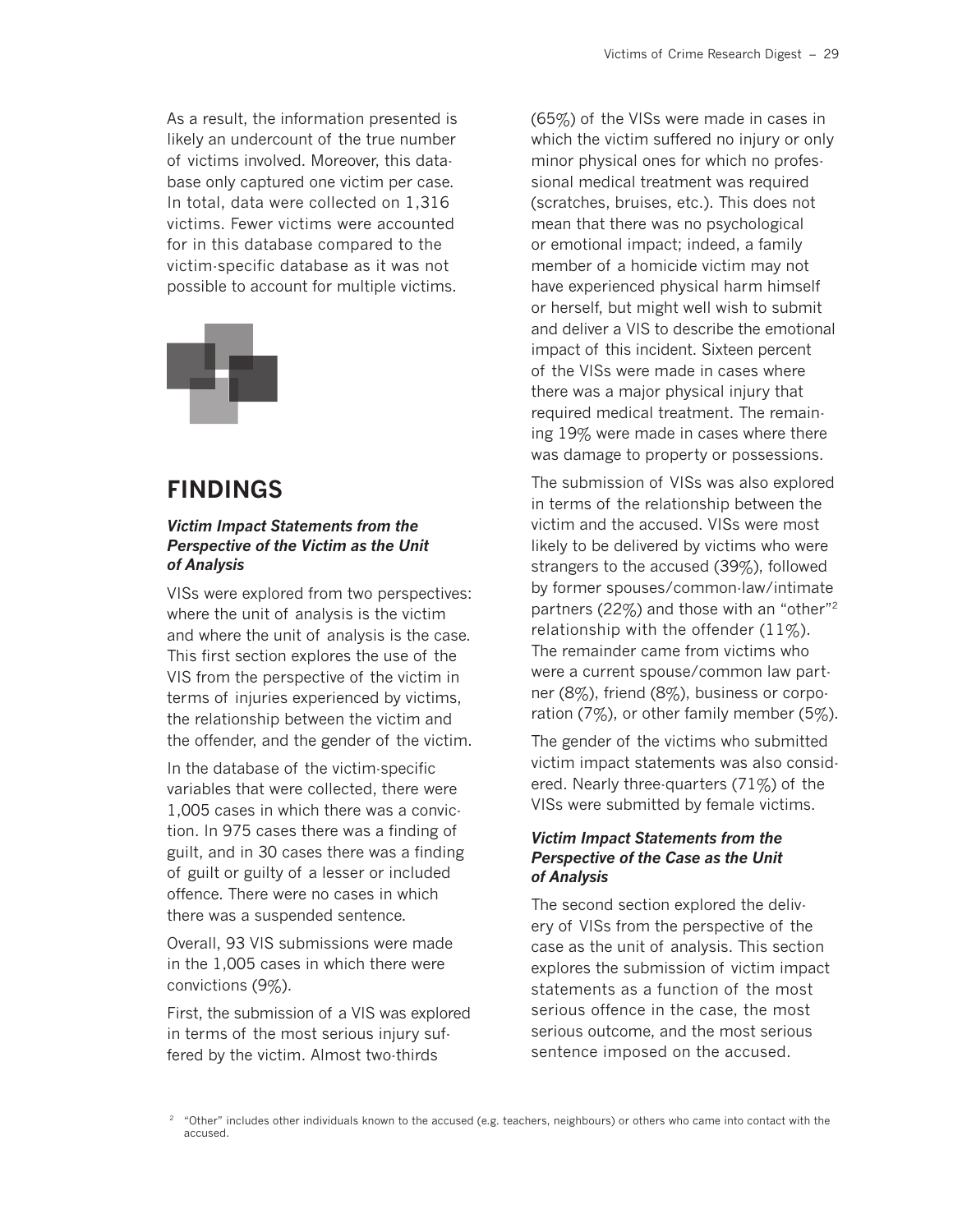In the database of the case-specific information, there was a conviction and a victim in 828 cases. There were 790 cases in which there was a finding of guilt, 23 cases in which there was a finding of guilt or guilty of a lesser or included offence, and 15 cases in which there was a suspended sentence.

Victim impact statements were submitted in 90 of the 828 cases  $(11\%)$  in which there was a victim and a conviction. This finding is consistent with research

on judges' estimates of the prevalence of VIS in certain jurisdictions (Roberts and Edgar 2002; 2006).

As can be seen in Table 1, the highest proportion of VISs were submitted in cases in which the most serious offence was a violent one, including Assault Level  $1^3$  (23%), Assault Level  $2^4$  (21%) and Other violations involving violence or the threat of violence (18%), which includes uttering threats and criminal harassment.



### **Table 1. Most serious offence by delivery of victim impact statement**<sup>5</sup>

| <b>Most Serious Offence</b>                                      |                       | <b>Victim Impact Statement</b> |
|------------------------------------------------------------------|-----------------------|--------------------------------|
| Assault Level 1                                                  | 21                    | (23%)                          |
| Assault Level 2                                                  | 19                    | (21%)                          |
| Other violations involving violence or the<br>threat of violence | 16                    | (18%)                          |
| Other property offences                                          | 9                     | $(10\%)$                       |
| Break and enter                                                  | 3                     | (3%)                           |
| Robbery and Extortion                                            | 5                     | (6%)                           |
| Administration of justice offences                               | 3                     | (3%)                           |
| <b>Traffic Violations</b>                                        | 5                     | (6%)                           |
| Sexual Assault Level 1                                           | $\overline{c}$        | (2%)                           |
| Other sexual violations                                          | 0                     | (0%)                           |
| Assault Level 3                                                  | 1                     | (1%)                           |
| Fraud                                                            | 2                     | (2%)                           |
| <b>Probation and Bond Violations</b>                             | $\mathbf{2}^{\prime}$ | (2%)                           |
| Offences causing death                                           | 1                     | (1%)                           |
| Other assaults                                                   | 1                     | (1%)                           |
| Drug Offences                                                    | 0                     | (0%)                           |
| Violations resulting in the deprivation of<br>freedom            | $\Omega$              | $(0\%)$                        |
| Firearms and weapons offences                                    | 0                     | $(0\%)$                        |
| Sexual Assault Level 3                                           | 0                     | (0%)                           |
| Other Criminal Code Violations                                   | 0                     | (0%)                           |
| <b>Total</b>                                                     | 90                    | $(100\%)$                      |

<sup>3</sup> There are three levels of assault in the Criminal Code. Assault Level 1 is also referred to as simple assault or common assault.

<sup>4</sup> Assault Level 2 is assault with a weapon or assault causing bodily harm.

<sup>5</sup> Percentages may not add up to 100% due to rounding.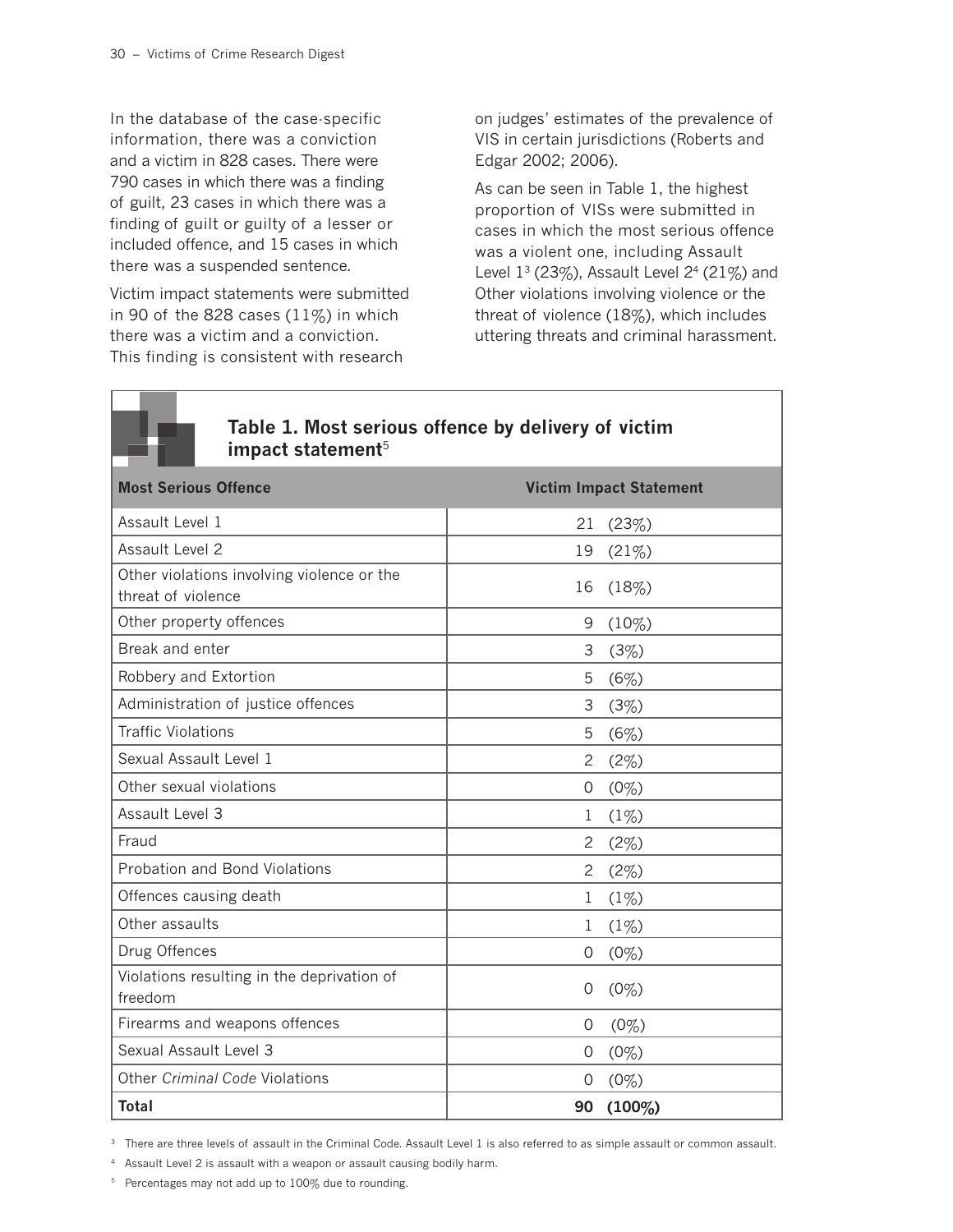The submission of a VIS was also examined in regard to the most serious sentence the accused received. As shown in Table 2, the most serious sentence that was imposed most often in cases in which a VIS was submitted was a custodial sentence (38%), followed by probation (28%) and a conditional sentence  $(11\%)$ . Other most serious sentences imposed in cases in which a VIS was submitted included a fine or restitution (10%), a suspended sentence (6%), and a conditional sentence (5%), and one case each for conditional and absolute discharge, respectively.



| <b>Most Serious Sentence</b>                 | Victim Im-<br>pact State-<br>ment |
|----------------------------------------------|-----------------------------------|
| Custody                                      | 31 (38%)                          |
| Probation                                    | 23 (28%)                          |
| <b>Conditional Sentence</b>                  | $9(11\%)$                         |
| Fine/Restitution                             | $8(10\%)$                         |
| <b>Suspended Sentence</b>                    | 5(6%)                             |
| Conditional Discharge                        | 4 (5%)                            |
| Absolute Discharge                           | $1(1\%)$                          |
| Other (Prohibition, Alternative<br>Measures) | $1(1\%)$                          |
| <b>Community Service</b>                     | $0(0\%)$                          |
| Total                                        | 82 (100%)                         |



### **CONCLUSION**

The data analyzed show that the proportion of VISs submitted in these cases is similar to what has been estimated by judges surveyed in previous studies. Depending on the unit of analysis (victim or case), the percentage of VISs submitted in cases where there was a victim were low at 9% (victim analysis) and 11% (case analysis).

These data show that VISs were submitted mostly in cases in which the victim sustained no physical injuries or only minor ones. In addition, VISs were most commonly submitted in cases where the accused was a stranger to the victim, and most of the victims who submitted VIS were female.

It was also possible to consider VISs from the case perspective. These analyses revealed that VIS were most often submitted in cases involving a violent offence. This is consistent with the findings from Roberts and Edgar's surveys of the judiciary (2002; 2006). In addition, more than half of offenders received either a custodial sentence or probation.

While this information does shed some light on the use of VISs in Canadian courts, it also has its limitations. For example, the data represent only a portion of the cases that are seen in criminal courts in Canada, so the findings cannot be generalized to all provincial court cases. Moreover, a large amount of data on one jurisdiction was missing, which in turn likely decreased the number of cases that could be examined in the data with VIS-related information.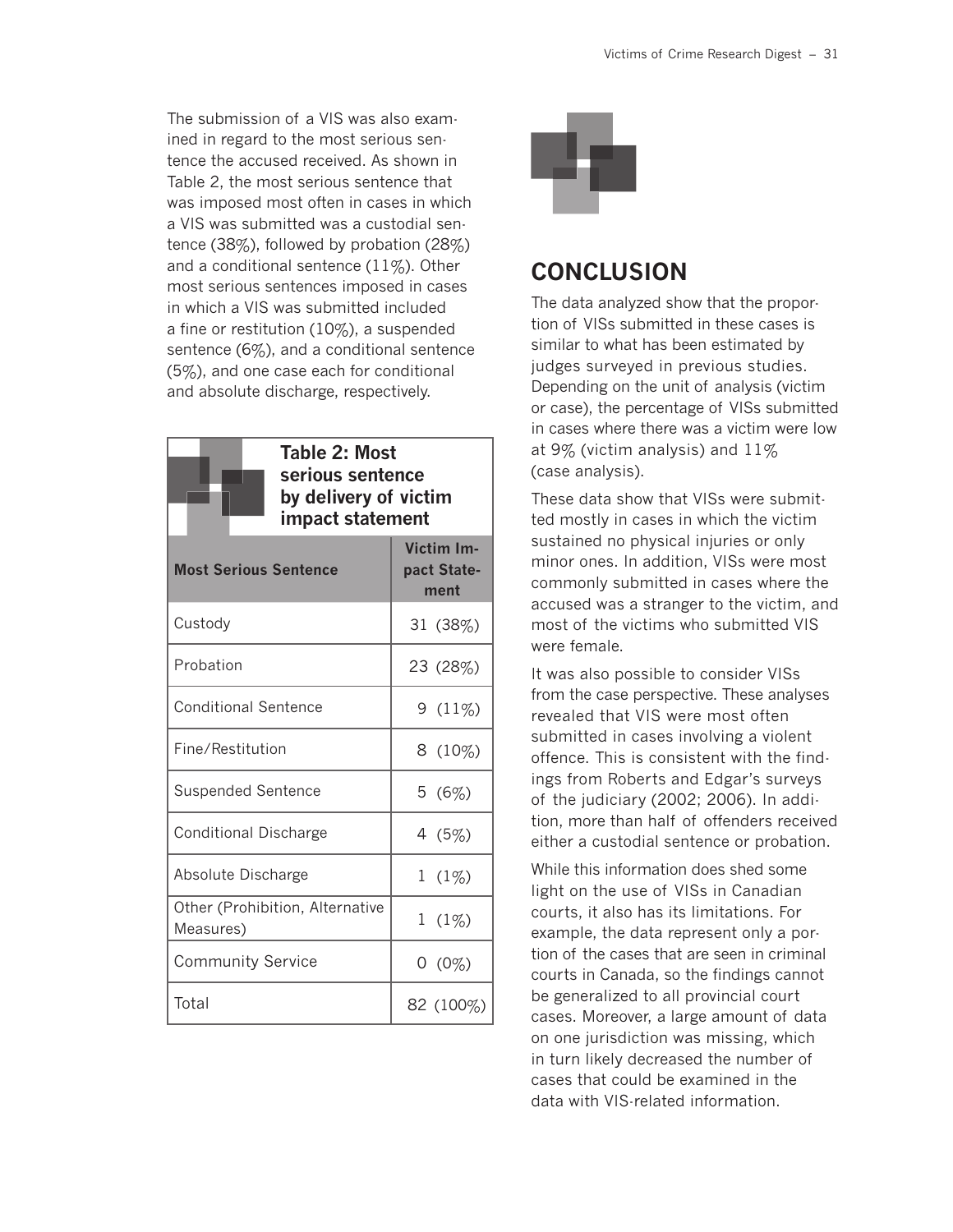The data also did not capture how VISs were delivered, as it only captured cases in which a VIS was on the court file. This information would be useful as there is little understanding of how the VIS is being used by victims at sentencing.

As noted in the introduction, the VIS is the one provision that applies to all

victims, regardless of whether they testify during a trial or not, and is one of the primary ways in which victims can participate in the criminal justice process. With the *Victims Bill of Rights*, it will be even more important to understand how often victims are exercising their right to participation.

### **REFERENCES**

Roberts, Julian V. 2008. Victim impact statements: Lessons learned and future priorities. *Victims of Crime Research Digest* 1:3-16. Ottawa: Department of Justice Canada. Accessed April 23, 2014, from http://www.justice.gc.ca/eng/rp-pr/cj-jp/victim/rr07\_vic4/rr07\_vic4.pdf.

Roberts, Julian V., and Allen Edgar. 2006. *Victim impact statements at sentencing: Judicial experiences and perceptions. A survey of three jurisdictions.* Ottawa: Department of Justice Canada. Accessed April 23, 2014, from http://www.justice.gc.ca/eng/rp-pr/cj-jp/victim/ rr06\_vic3/rr06\_vic3.pdf.

Roberts, Julian V., and Allen Edgar. 2002. *Victim impact statements at sentencing: Perceptions of the judiciary. Findings from a survey of Ontario judges.* Ottawa: Policy Centre for Victim Issues, Department of Justice Canada.

**Melissa Lindsay**, MA, is currently with Aboriginal Affairs and Northern Development Canada. Her article was prepared in her capacity as a researcher with the Research and Statistics Division, Department of Justice Canada, in Ottawa.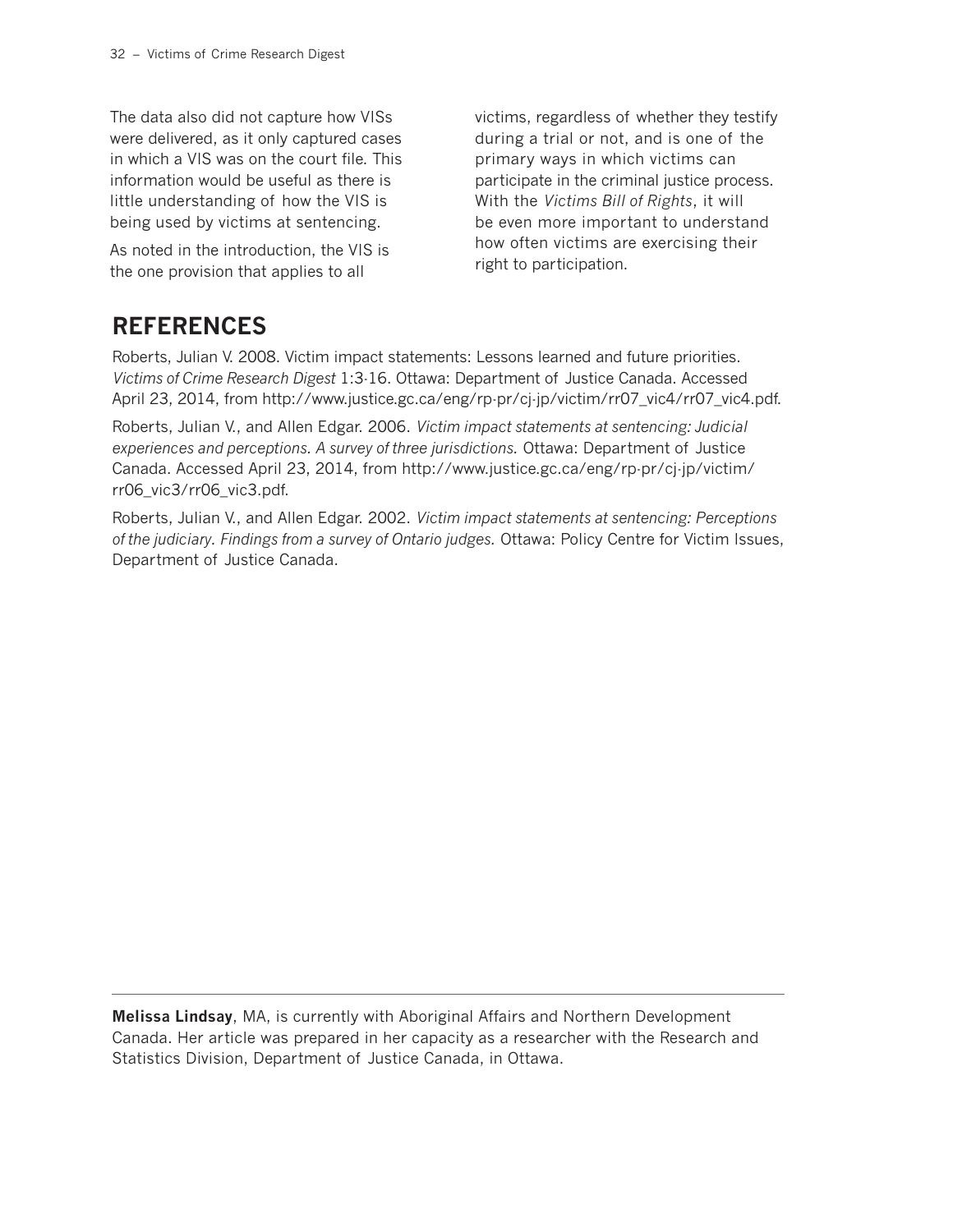# Specialized Victim Services for the Families of Missing and Murdered Aboriginal Women: AN OVERVIEW OF SCOPE, REACH AND IMPACT



Awareness of the needs of victims of crime has been growing across Canada since the first victim services programs were established three decades ago. The design and delivery of services, programs and legislation for victims in each province and territory have benefited from collaboration at the federal-provincial-territorial level towards shared objectives to increase the voice of victims in the criminal justice system. Over the last 20 years, there have been significant changes and adaptations in policy and legislation to meet the needs of victims being served and to provide more services for victims across Canada.

In addition, capacity has increased to meet the specific needs of vulnerable communities, including child victims, sexual assault victims, and victims of hate crimes.

In the last five years in this evolving environment, there has been a growth of specialized police-based victim services that provide dedicated, culturally responsive assistance to family members of missing or murdered Aboriginal women. This article will provide an overview of how these programs are being delivered and identify the impact they have had on clients, investigators and police-family relationships.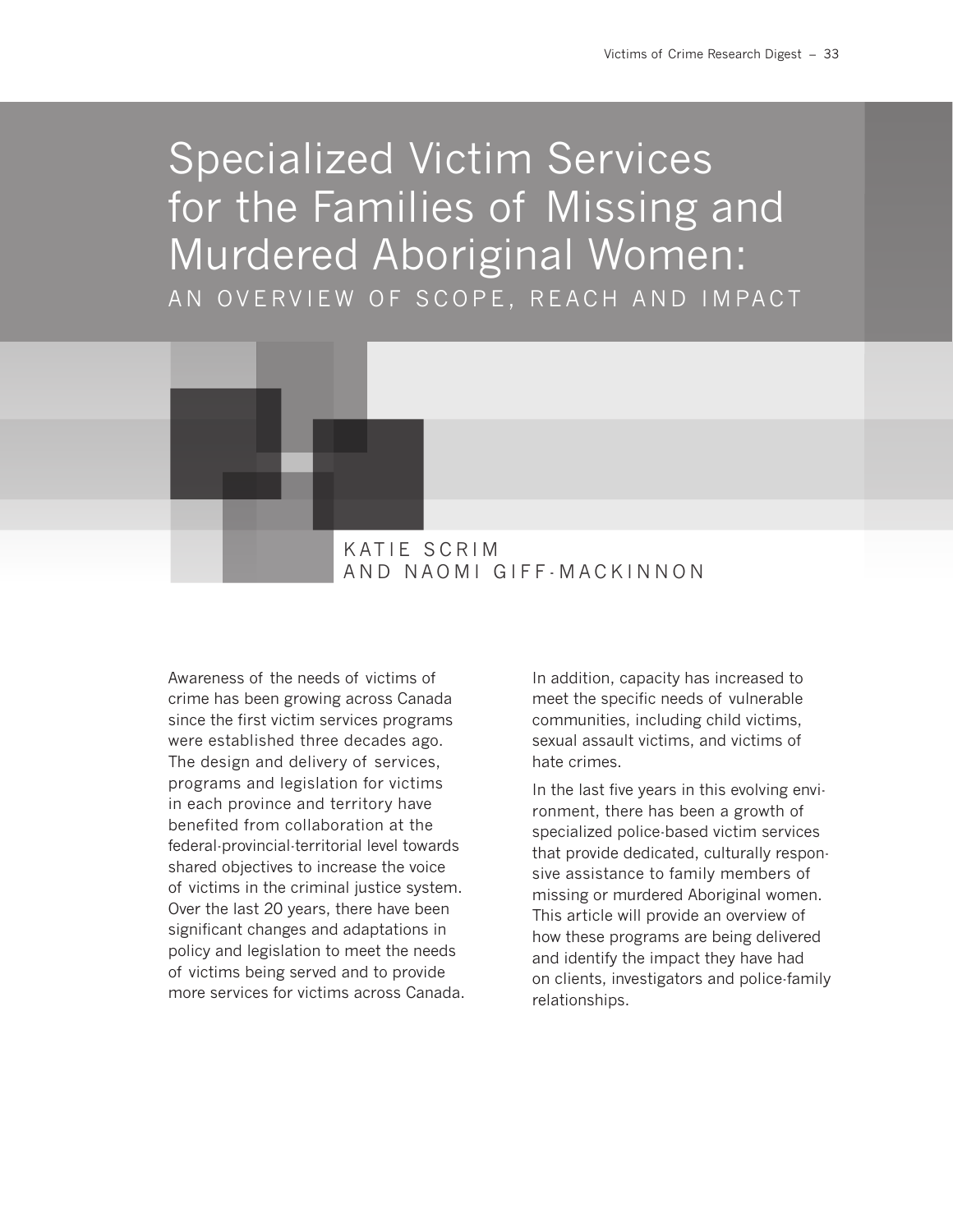

### **ORIGINS AND MODELS: SPECIALIZED VICTIM SERVICES FOR FAMILY MEMBERS OF MISSING AND MURDERED VICTIMS**

Specialized victim services for family members of missing and murdered victims have emerged in several provinces across Canada. Many originated from special police units that were established to investigate a subset of missing persons/murder cases that involved vulnerable people, particularly those involved in prostitution. Investigation teams working with families of these victims, many of whom were Aboriginal, identified the need for culturally sensitive support and services.

Current programs employ a variety of service-delivery models, but all involve a dedicated, trained individual to liaise with police and families. In Saskatchewan, for example, there are three Missing Persons Liaison Officers who work out of the Regina, Saskatoon, and Prince Albert municipal police detachments, serving all families of missing persons in each of those cities. In Alberta, there is one Victim Services Coordinator for KARE,1 the special investigation unit based in RCMP headquarters in Edmonton, who serves clients across the province where the missing or murdered person falls

within the KARE mandate. In Manitoba, the Family Liaison Contact works with the families of victims who fall under the mandate of Project Devote, a specialized investigation unit focussed on investigating specific cases of missing and murdered persons in the province. In British Columbia, services for family members of missing women commenced in the early years of the  $21^{st}$  century. These specialized victim services are now being administered to family members of missing women under the Project Even-Handed Joint Task Force, a policing unit that includes a group of specially trained victim service workers and is investigating missing women from the Downtown Eastside of Vancouver.

While these four programs operate differently, their mandates are similar in significant ways.2 They all provide families with information about the case and the criminal justice system; they provide emotional support and crisis response; and they provide referrals to community supports and services (counselling and other forms of practical assistance). Some also provide court support and accompaniment, as required. The majority of their clients are families of missing or murdered Aboriginal women, and all the programs offer services and assistance that is culturally sensitive and responsive to the needs and concerns of families. The shared goal is to provide dedicated assistance to the family members and ensure they have access to information and services to assist them in healing.

 $1$  Project KARE is an investigational RCMP unit created in 2003 with the highest priority to examine the deaths of several "high-risk" missing persons" who were found in rural areas surrounding the City of Edmonton. KARE has since expanded its mandate to include cases of murdered or missing high-risk persons from all parts of Alberta. One of the objectives of project KARE is to investigate all leads, capture and prosecute the person(s) responsible for these crimes. (See Royal Canadian Mounted Police n.d.)

<sup>&</sup>lt;sup>2</sup> The focus in Saskatchewan is on providing services to families of missing persons. The MPL program is embedded in existing provincial Victims Services programs, which already provide seamless service delivery to families of homicide victims. In other jurisdictions, the assistance is for families of both missing persons and homicide victims.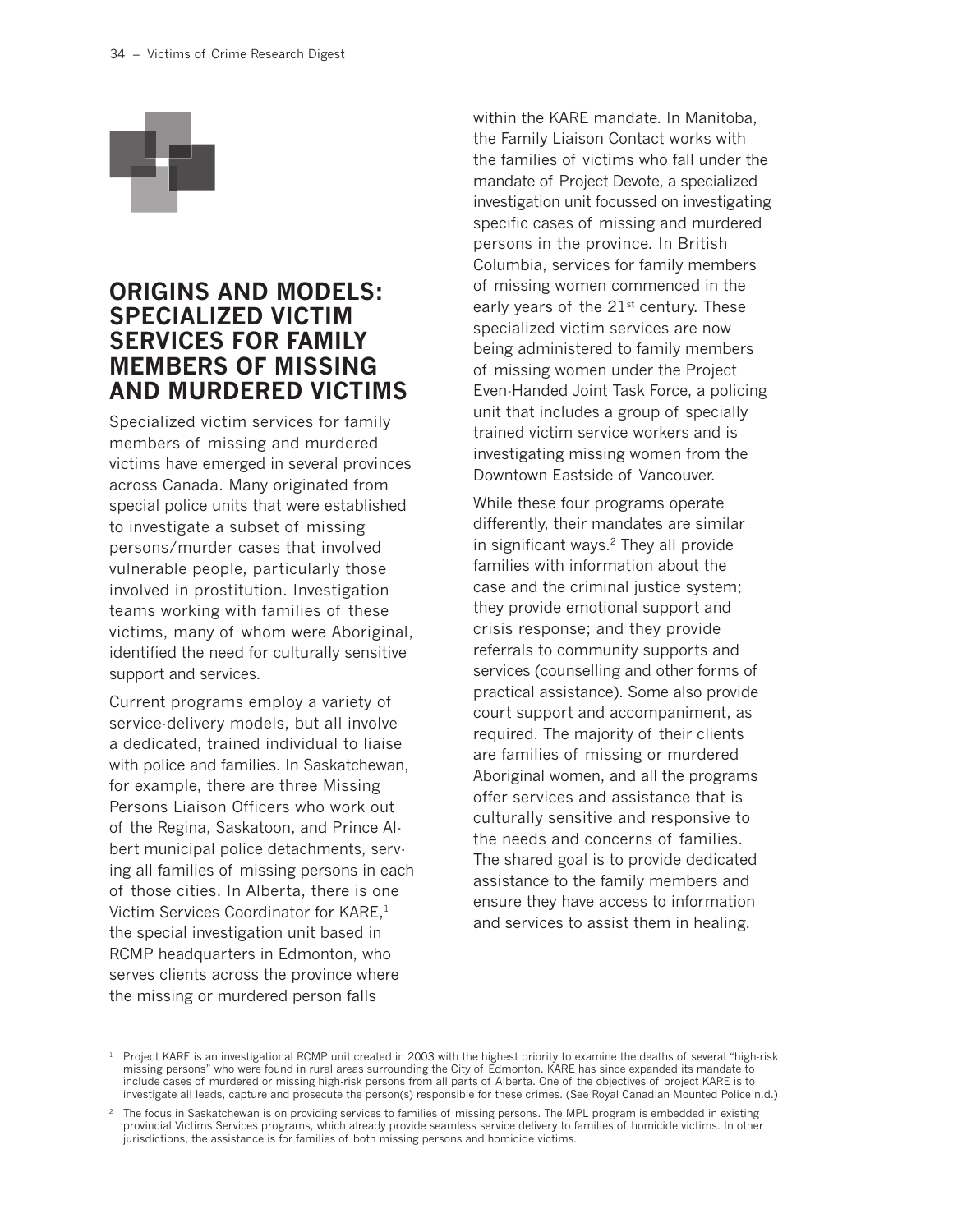

### **THE INTERVIEWS: THE IMPACT OF FAMILY LIAISON COORDINATORS AND MISSING PERSON LIAISON OFFICERS**

In order to gather information about the operation and impact of these programs, the Research and Statistics Division, Department of Justice Canada, interviewed a Family Liaison Coordinator (FLC) or Missing Person Liaison (MPL) and a police investigator from British Columbia, Alberta, Saskatchewan, and Manitoba. The FLC/MPL and police member from each respective province were interviewed jointly. Interviews were conducted by telephone and followed a semi-structured interview guide. The purpose of the interviews was to highlight the types of services provided, the types of clients served, and the impact that these services have had on the families from the perspective of the service providers. The interviews also focussed on the FLC/ MPL's impact on the police investigation, as well as police/family relationships.

Clients of these victim services were not interviewed for this research. The absence of their point of view means that the findings presented below are missing an important perspective. Nevertheless, the findings do provide insight on the types of services that are emerging in Canada to recognize and respond to the needs of family members of missing or murdered Aboriginal women.



### **FINDINGS**

#### *Dedicated liaison positions between police and family members build trust and understanding.*

The use of a dedicated person to liaise between police and family is a relatively new approach to victim services that has been positive and significant in many ways. Analysis of the interview data indicate that their impact so far has been overwhelmingly helpful, both for clients and for police investigators. The most important role of the FLC/MPL mentioned during the interviews was the liaison function between the family members and police. This role was often referred to as a "conduit" between police and families or a position that "bridged the gap" between families and police.

All interviewees reported that the development of trusting relationships between the FLC/MPL and the families was, over time, decreasing the level of mistrust that Aboriginal victims feel when in contact with law enforcement. This development of trust has been driven by the warm, understanding, and non-judgemental approach taken by the FLC/MPLs in their efforts to assist families. Since the FLC/MPLs are not police officers, but civilians, they can connect directly with families outside of the law enforcement context. Interviewees noted that the FLC/MPLs may be helping to repair relationships between Aboriginal clients and police and, to a degree, between police and the larger Aboriginal community.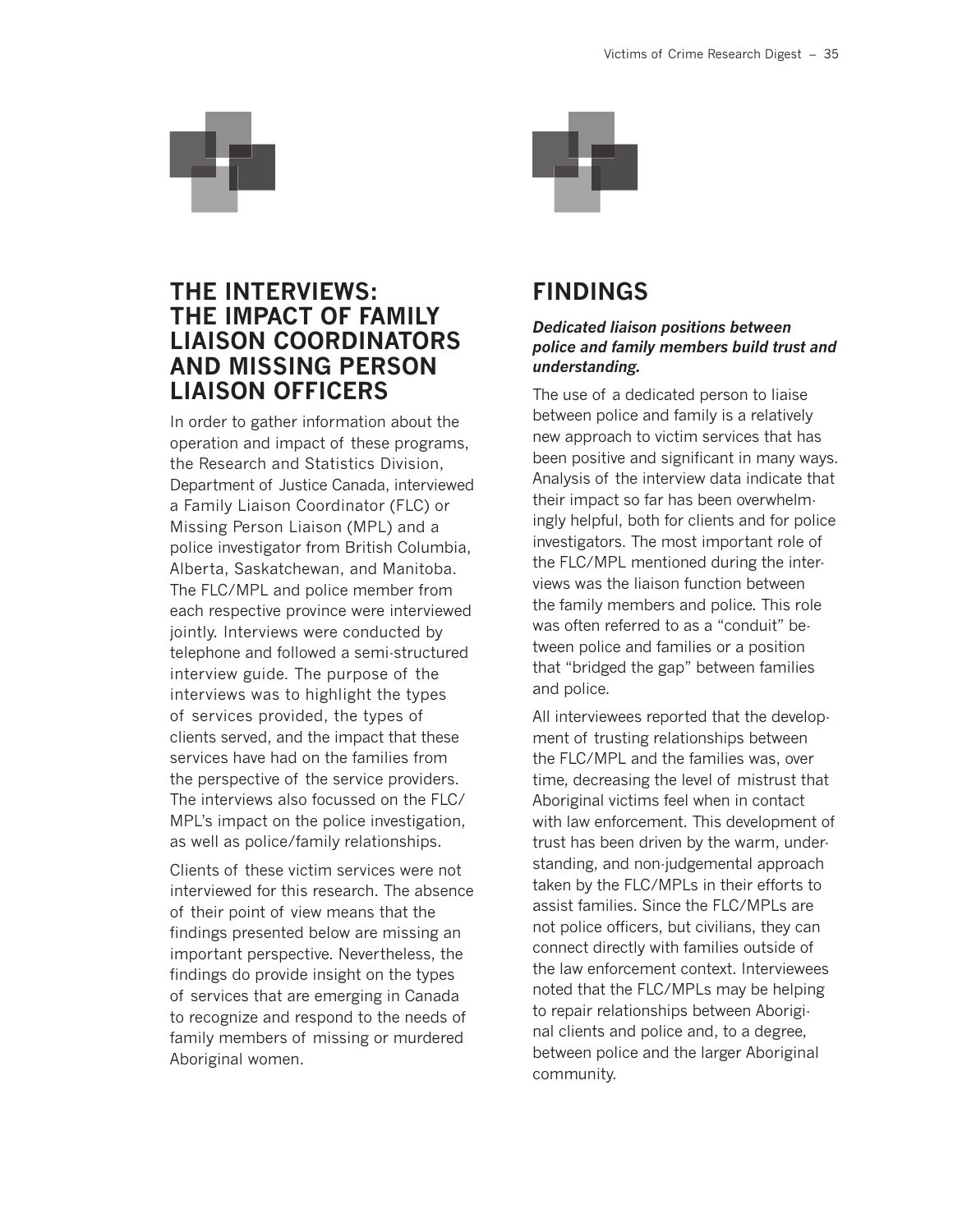### *Consistency is important in meeting the needs of families.*

Both police and the FLC/MPLs noted the importance of having a dedicated individual as a liaison with whom families can connect. Police units in many parts of the country operate on the basis of rotation through units. Police members spend limited periods in any one unit before moving on to another, which can result in high turnover of members and inconsistency in the investigational contact for the family members of victims. This can be troubling for family members of victims when investigations can span several years, and even longer when the victim is missing. Since the inception of each program, the FLC/MPL in each jurisdiction has been the same person throughout the investigation, which was described as a major comfort to clients.

### *FLC/MPLs permit the investigator to investigate knowing that family members have the support and information they need.*

Another major aspect of the liaison role of the FLC/MPL is to provide information to client families about the investigation. For this reason and others, the FLC/MPL in Manitoba, Saskatchewan, Alberta and British Columbia have been described as invaluable members of the investigation team. The majority of police interviewed recognized the importance of staying in contact with victims' families and to devoting the time to meet face-to-face with families, providing support, and listening to their worries and concerns. However, they also noted that they do not always have the ability to carry this out and believe that the FLC/MPL plays a critical role. With the FLC/MPL taking responsibility for the majority of commu-

nications with the victim's family (providing information and updates on the case as well as receiving and responding to inquiries from family members), police can concentrate on the investigation.

One police member explained the importance of the "first 48." This term refers to the first 48 hours of an investigation, which represents the most crucial period for collecting evidence and developing leads in a case. Police indicated that this is a time when they as investigators need to be able to act and react quickly and they may not be at liberty to share any information with family members.

This is also a crucial time for family members, who are often in great need of information. When information or case updates are not available, it is just as important for family members to know. FLC/MPLs provide all available information to families on behalf of police and ensure that family members are not left wondering about case developments. In addition, interviewees noted that this continuous flow in communication provides family members with reassurance that their loved one's case is being looked after, that he/she has not been forgotten about, an important comfort for families.

### *FLC/MPLs increase family members' awareness about investigation policies and process.*

Another significant impact of the FLC/ MPLs' role as liaison between police and families is the increased awareness among family members about the police investigation process. Police follow certain policies, practices and routines when investigating a major crime, but civilians are rarely privy to how the investigation process unfolds. When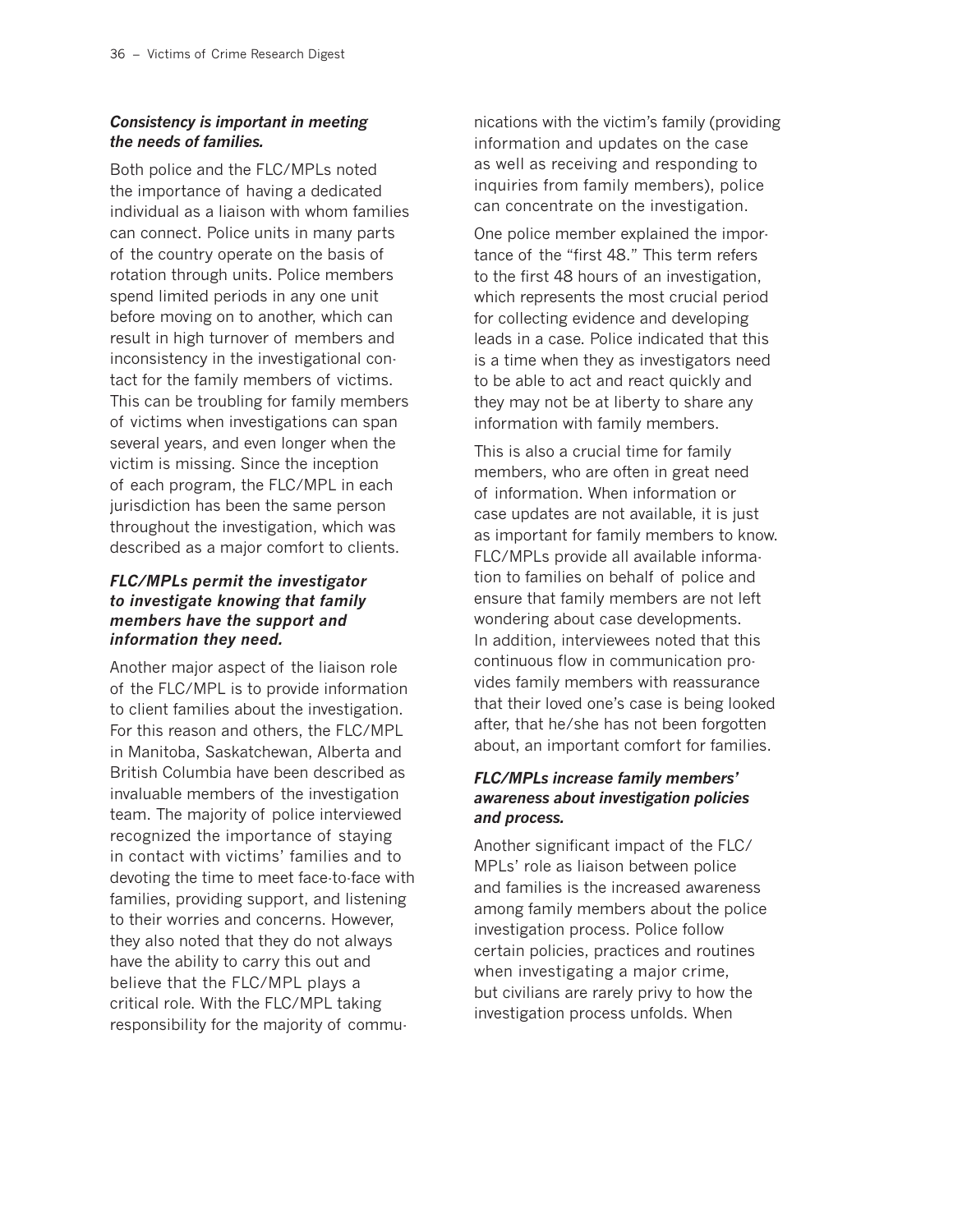a loved one has gone missing or has been murdered, a lack of communication from police combined with a lack of understanding of the investigation process generally can lead family members to assume that not enough is being done or that their loved one has been forgotten about; ultimately, it can affect their trust in the work of police. The FLC/ MPL addresses this before it becomes a concern by apprising family members of the investigation process: the timelines, the necessary policing practices, and the reasons for the intermittent lack of updates and information. By providing this information directly to the family, the FLC/MPL provides reassurance that the case is progressing and that the missing person has not been overlooked. Both police and FLC/MPLs interviewed agreed that this seemingly simple function has gone a long way in building confidence and trust in police among the victims' families, particularly among those families who were distrustful of police in the past.

#### *FLC/MPLs increase awareness about the experiences and needs of victims' family members.*

Another major impact of the FLC/MPL programs is raising awareness about the needs of families of missing and murdered persons and, in doing so, informing and improving policies and practices. In particular, FLC/MPLs are educating police investigators about the needs of victims' family members. Some police indicated that the increased knowledge and awareness is making them more sensitive to families' needs and that they have adapted their approach to witness and family management. As one investigator indicated, in the past their unit tried to restrict family contact to a single individual. This meant that all case com-

munications and updates flowed through one family member. Via the FLC/MPL, police began to understand that information was not always reaching other family members through the single contact (for various reasons, including the individual simply being apprehensive about sharing the information with other family members). This awareness has led to a change in police communication practices.

#### *Strengthened relationships lead to cooperation.*

Police investigators pointed out that the liaison work of the FLC/MPLs may also be contributing to the disclosure of pertinent information from family members. Both police and FLC/MPLs identified the strong relationships established through trust and understanding between the FLC/MPLs and families, including the "street family."3 These relationships may provide an avenue for family members to share new information pertinent to the investigation.

This information has come from families in several ways. Some FLC/MPLs noted that, in their regular meetings with family members, clients may share some piece of information about the victim that may be relevant to the case. At other times, the victim's "street family" may provide information to the FLC/MPL. In addition, those interviewed also mentioned that family members are often more forthcoming and cooperative with police after dealing with the FLC/MPL. For example, some police investigators noted that family members have become more comfortable going directly to them with information and, by the same token, may be more cooperative with police in providing DNA evidence and answering questions.

<sup>&</sup>lt;sup>3</sup> The "street family" refers to the support network that the missing or murdered person had while living off the street. Members of the "street family" may be involved in illegal activities and, for that reason, may be reluctant to go to police with information.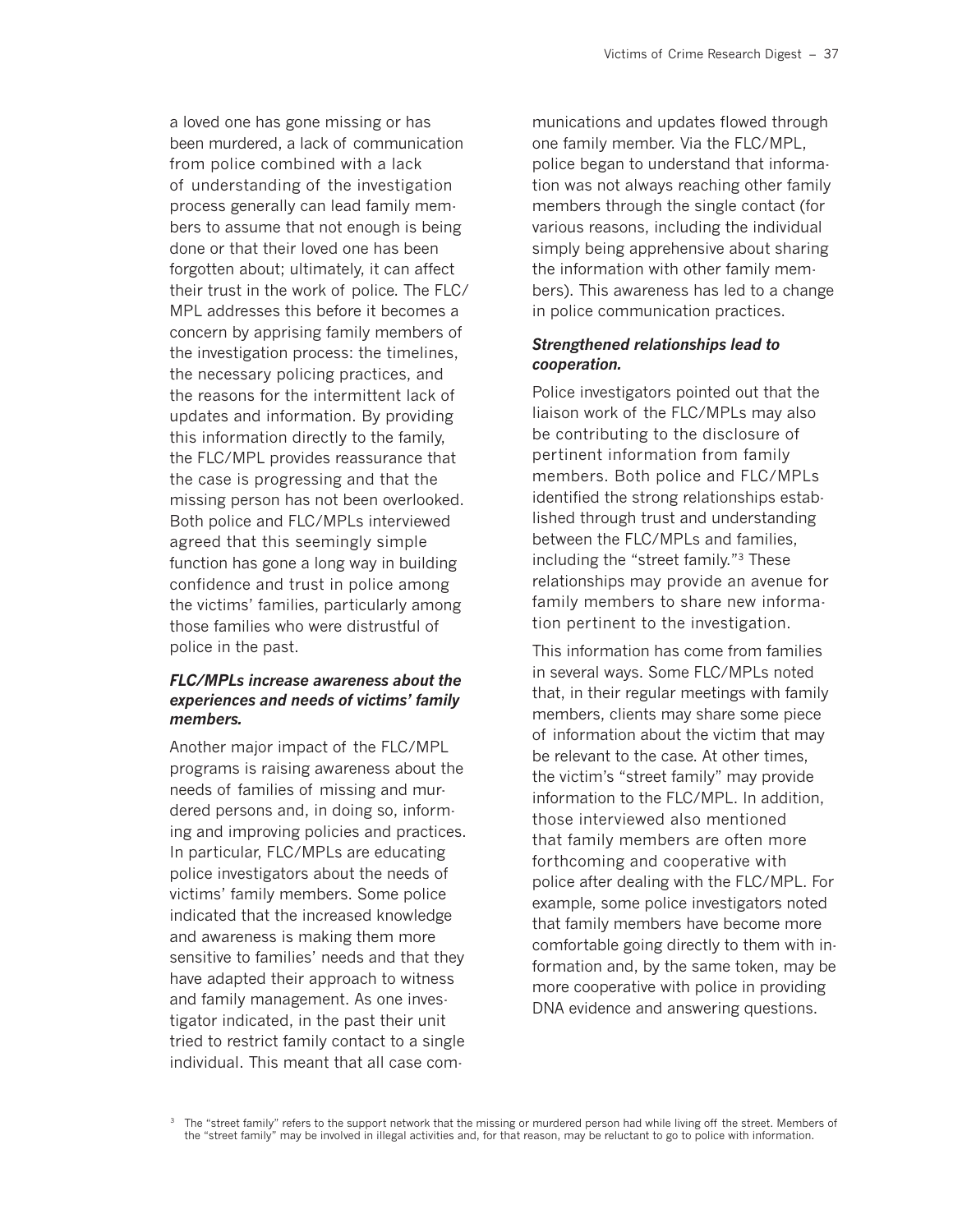### *There is a need to build capacity and develop expertise.*

Those interviewed indicated that this area of specialized victim services is relatively new and insights into best practices and standards of care are evolving, as is expertise. All those interviewed indicated that the needs of family members of missing persons differ in many ways from those of other victims. They may need long-term counselling, for example, something that may be difficult to obtain. Child care for the children of victims is another identified need. In the absence of appropriate care, children may be removed from the home and put under the care of child-protection services. The same may be true for the children of family members who are predisposed to mental health or addictions issues. The stress of a missing/murdered loved one can trigger these pre-existing problems, and the person may then need help not only for themselves, but also for their children. The FLC/MPLs are building a repertoire of knowledge of the needs of these clients and are working to establish connections to the supports and services that will fill these needs.

#### *There is a need to reach out and share knowledge.*

Part of the mandate of many FLC/MPLs is to promote awareness of the needs of their clients and to share expertise with non-specialized victim service providers across their jurisdiction. Services can be limited in rural and remote regions of any province. In some areas, victim services are staffed by volunteers who may not have the training that those in larger cities have. Victim service providers in these remote areas may have less experience dealing with certain types of victimization

and the needs of family members (in the case of homicide, for example). Many FLC/MPL programs are designed to help develop best practices and policies that can be shared with service providers in all towns and communities in order to ensure consistent services for those in need. In some cases, the FLC/MPL will travel to these areas to provide training.

The FLC/MPL is also sometimes considered "the face of police" for many families and, in some circumstances, for the entire community. The FLC/MPL attends family gatherings, community healing activities, and other community events with police members or on their own. Because the FLC/MPL is often seen as an extension of police, their presence at such events serves to demonstrate to the families and the community that the police regard the event – and those participating in it – as important. Police who were interviewed emphasized the importance of having an actual police presence at these types of events, but when this is not possible, they appreciate that the FLC/MPL represents them.

### *There is a need for inter-jurisdictional linkages and connections.*

The FLC/MPLs serve families within their respective cities/provinces, so it is important to be aware of what services are available across their jurisdiction and to establish connections with those agencies and service providers in order to ensure that clients are obtaining the supports and services they need. The FLC/MPL also needs to be aware of services available in other jurisdictions for cases when the family of a victim resides in another province or territory. Networking is an essential part of the job, and it requires establishing connections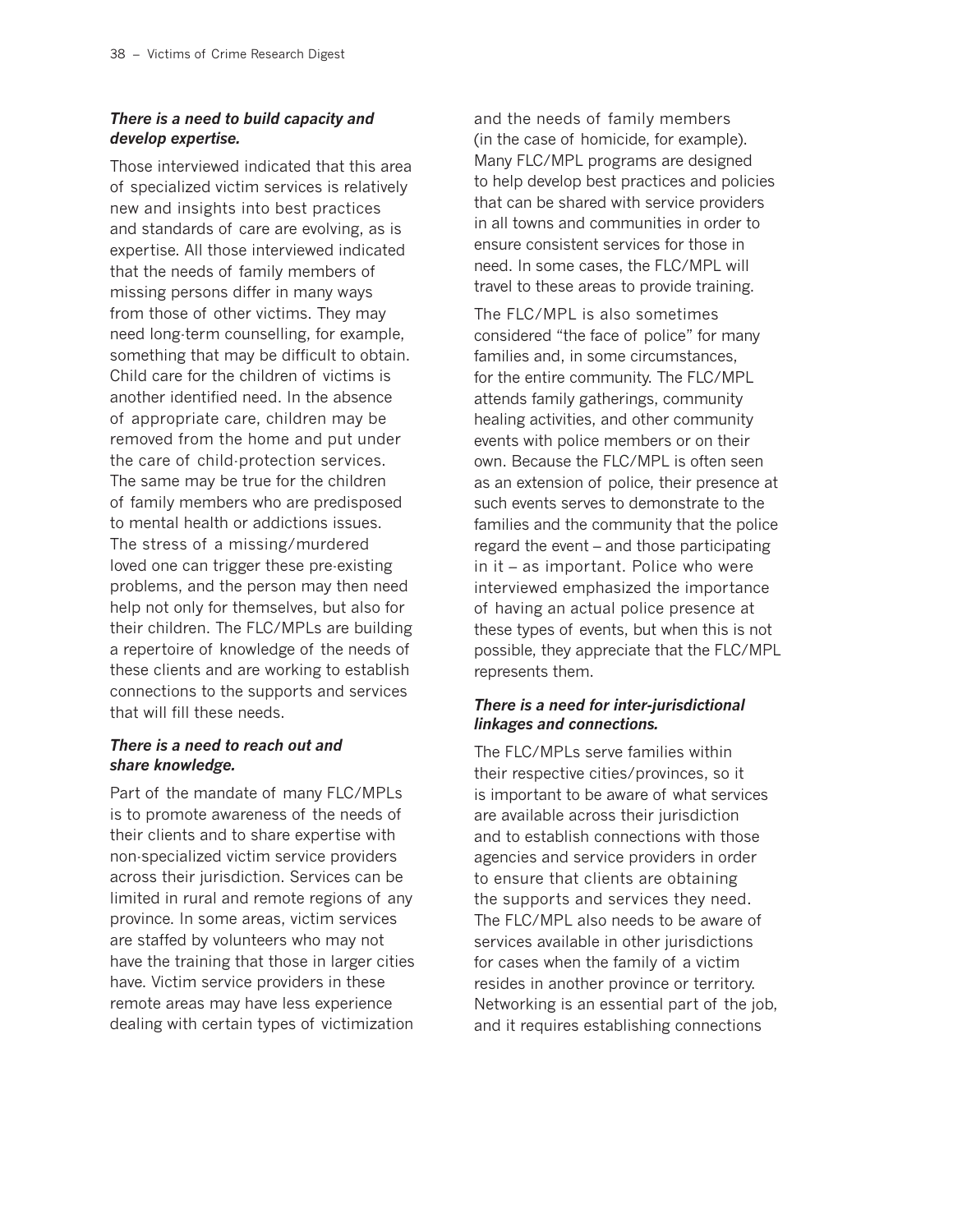with service providers in other parts of Canada and with FLC/MPL counterparts in other parts of Canada. Those interviewed all indicated that they have worked with their counterparts in other jurisdictions, or at least know them. The connection is important not only in terms of being able to coordinate services for families but also for sharing best practices in how to support these families. By maintaining a network of communication and resources among other FLC/MPLs and victim services across Canada, FLC/MPLs are working to increase access to services for families no matter where they reside in the country.



### **FLC/MPLS: A MODEL OF ADVOCACY FOR VICTIMS' FAMILIES**

The concept of a "victim advocate"<sup>4</sup> is an emerging model of specialized victim services in Canada, which varies in form according to the needs of victims and clients being served. For example, in the case of Children's Advocacy Centres (CACs), a specialized model of service delivery for child and youth victims of violent crime that is relatively new to Canada, the victim advocate plays a critical role in serving the needs of these highly vulnerable clients and their families. Evidence to date suggests that the victim advocate has a positive impact

as a central point of contact for victims and their families, and one which ensures that their specific needs are being met.5

The FLC/MPLs also serve as advocates for the victims' family members and they will put the needs and experiences of the family at the front and centre. For example, the FLC/MPLs recognize that every family is unique and so are their struggles. Given this, the services and support provided are individualized to every family and to every family member. Similarly, they can make referrals to counselling agencies, to elders, and to support groups, as well as to any other services which family members may need, such as child welfare, transportation, or addictions counselling. FLC/MPLs are also aware of the various types of financial resources that may be available to family members, such as compensation or funding to assist with travel to court, and they are able to help clients navigate the application process. FLC/MPLs may also assist families with their own investigation efforts by helping them get access to computers, printers and photocopiers to create tools or social media pages that will bring community attention to their missing loved one. These small acts can be empowering for family members and friends.

The FLC/MPL's role is not restricted to helping family members. Services may also be provided to non-family members, including the victim's "street family." While grieving is not restricted to immediate family, some of those interviewed mentioned that friends and extended family of the victim may not feel comfortable attending the same counselling sessions or family gatherings as the immediate family.

<sup>4</sup> Also referred to as "child advocate" or "family advocate."

<sup>5</sup> See McDonald et al. 2013.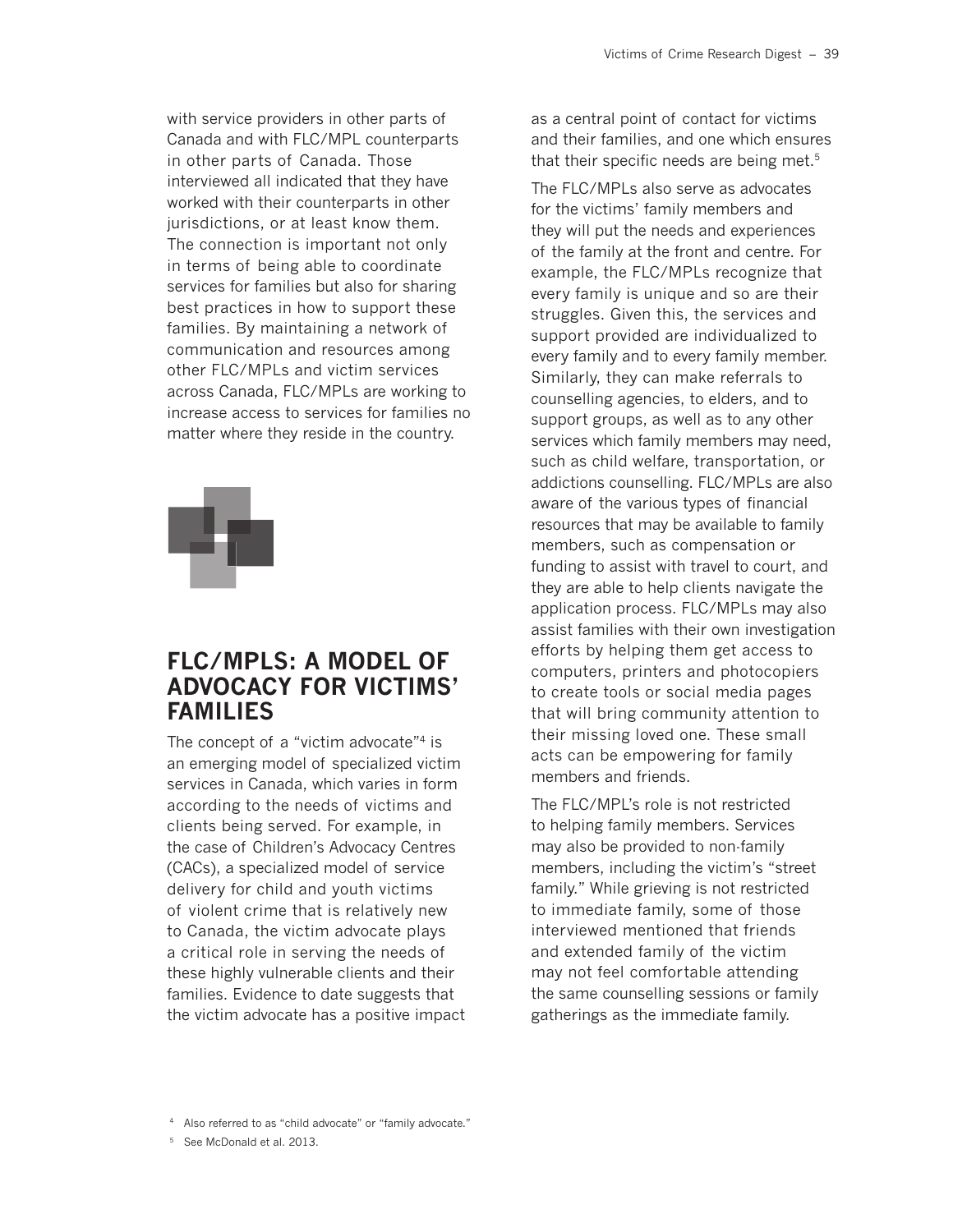The FLC/MPL can refer these people to other supports; in one instance a coordinator helped the friends of a missing person to set up their own support group.

As an advocate for the victim's family, one of the FLC/MPL's most important tasks is to ensure that family members do not "fall through the cracks." This means that he or she must be available to client families when they need support or simply to be heard. FLC/ MPLs mentioned that they commit a significant amount of time and effort to ensure they are responsive to the family members' needs. They meet the client at times and places that work for the family and they provide a caring and listening ear to families for both short and long-term conversations as needed, in support of their clients.

Interviewees mentioned that, in some circumstances, family members may be dealing with other traumatic life issues that are compounded when a family member goes missing or is murdered. Many clients have addictions and mental health issues or are involved in the criminal justice system as the result of issues or events unrelated to the missing or murdered loved one. FLC/ MPLs take these realities very seriously, and their multifaceted efforts to support clients illustrate the dedication they bring to their position. In one example, a client with pre-existing mental health issues had attempted suicide. The FLC/ MPL visited that client in the hospital and advocated for his cultural needs to hospital staff.



### **BEST PRACTICES**

While the FLC/MPLs are constantly developing capacity and expertise, those interviewed were able to identify some best practices they have learned to date. Among the most important were:

- being a presence in the community (e.g., attending community events);
- having face-to-face contact with clients, which requires travel when the client lives in another city, community, or province; and
- ensuring that the FLC/MPL is co-located with police.

This last point was noted as especially important to ensure that the FLC/MPL receives information about criminal incidents as soon as possible: for example, when remains that may be the victim's are found, it is important to be able to contact the victim's family immediately – whether or not the remains turn out to be the victim's. This is so family members do not learn of the discovery through the media.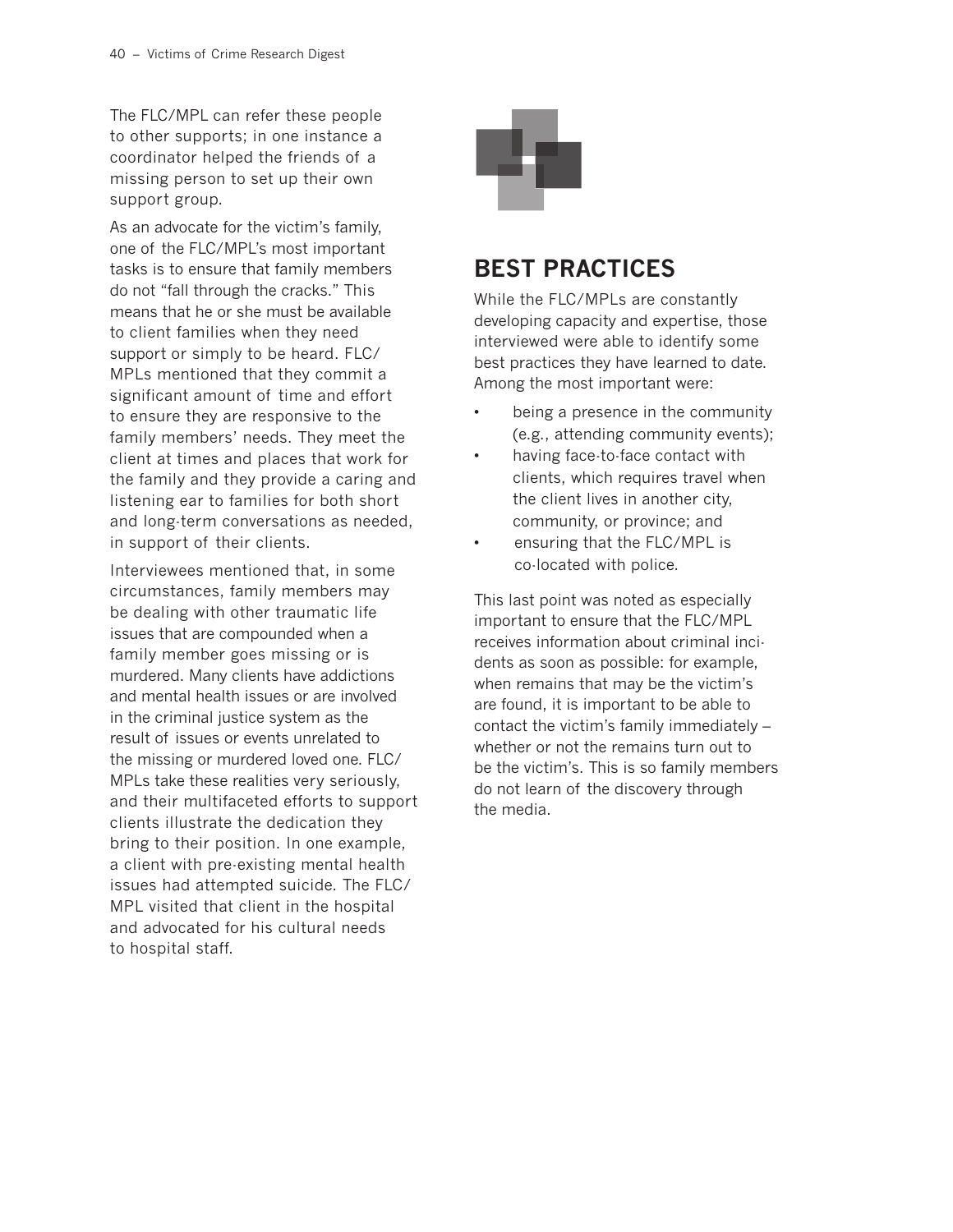

### **NEXT STEPS**

The FLC/MPLs noted the importance of establishing and maintaining a network of counterparts in other jurisdictions. This is important for coordinating services and supports for victims' family members who live in different provinces, but also for sharing expertise and best practices and building awareness of the needs of victims' families. Finally, most of those interviewed noted that an expansion of these specialized services into the more rural and remote areas of their respective provinces would go a long way towards ensuring that the needs of all victims' families were being met.



### **CONCLUSION**

This emerging area of victim assistance, sensitive to the context of violence against Aboriginal women and the needs of their surviving family members, is proving to be a much-needed and important response to the concerns and needs of families and investigating police officers.

While this overview was limited to the opinions of the victim service providers and police investigators interviewed, the consensus was that these specialized victim service programs are helping to meet the very unique needs of family members of missing and murdered victims. Police are finding the support beneficial, since it allows them to focus their time on investigation, reassured that the families are getting the support and information they need. The programs provide families and clients with timely information and dedicated, responsive assistance. All those interviewed agreed that these specialized victim services are having a positive impact on clients. All the FLC/MPLs were clearly dedicated to serving and supporting clients, which ultimately translates into a higher level of care for victims' families.

### **REFERENCES**

McDonald, Susan, with Katie Scrim and Lara Rooney. 2013. Building our capacity: Children's advocacy centres in Canada. *Victims of Crime Research Digest* 6:2-11. Accessed February 26, 2015, from http://www.justice.gc.ca/eng/rp-pr/cj-jp/victim/rd6-rr6/index.html.

Royal Canadian Mounted Police. n.d. KARE. Accessed November 14, 2014, from http://www.rcmp-grc.gc.ca/ab/community-communaute/kare/index-eng.htm.

**Katie Scrim** is a researcher with the Research and Statistics Division, Department of Justice Canada, in Ottawa. She works primarily on victims of crime research and has been developing the Division's GIS-based mapping capacity.

**Naomi Giff-MacKinnon** is Senior Policy Analyst in the Policy Centre for Victim Issues, Department of Justice Canada, in Ottawa.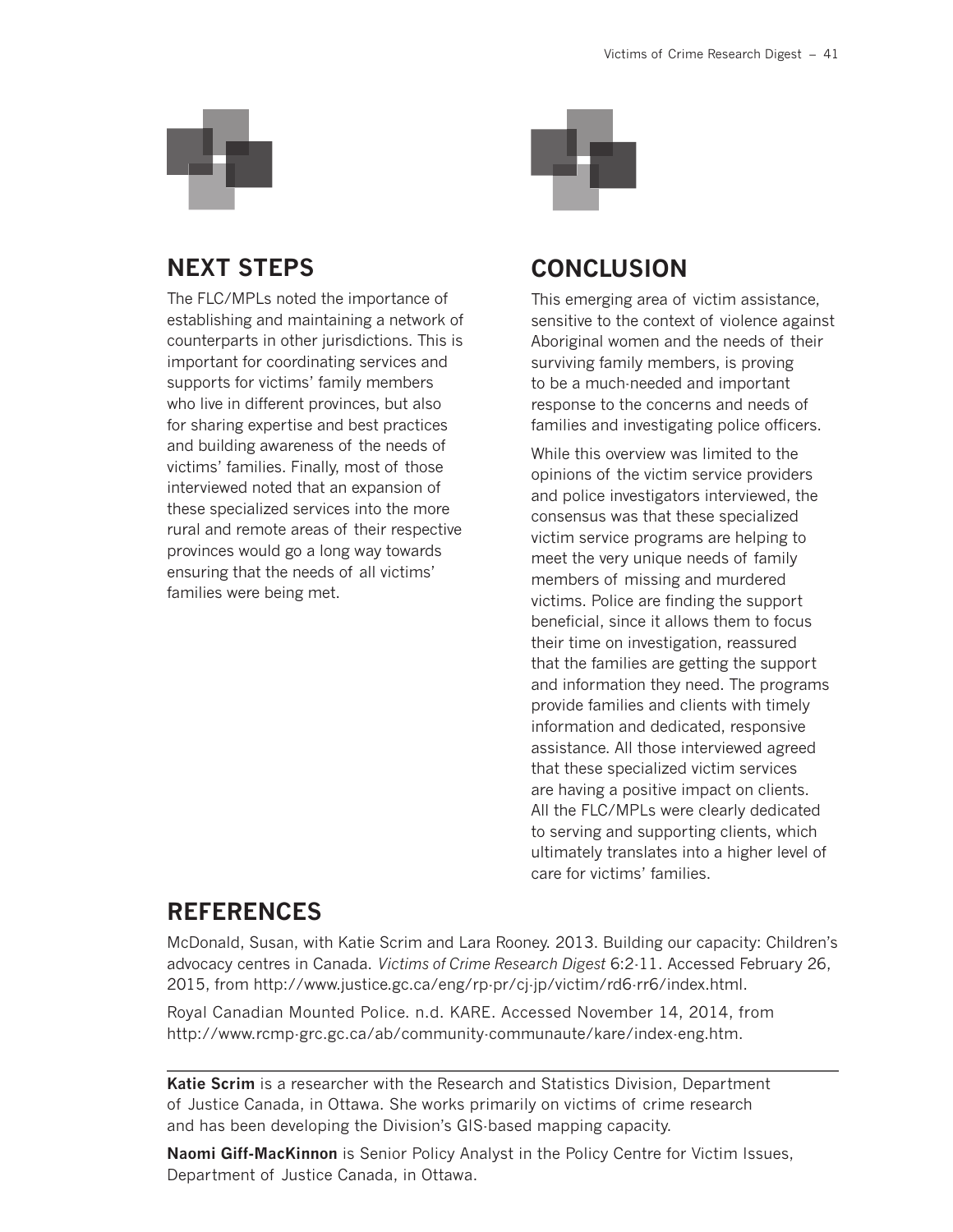# Victim-Related Conferences in 2015



### **2015 NASPA Violence Prevention**

**Conference** January 11–13 Harbor, MD, USA http://www.naspa.org/events/2015VPC

#### **Dallas Children's Advocacy Center: Improving Interviews in Child Sexual Assault Cases**

January 12 Dallas, TX, USA http://www.cvent.com/events/ improving-interviews-in-child-sexualassault-cases/event-summary-88a8cfd-04c3b42888d525e18778e46ec.aspx

### **The 29th Annual San Diego International Conference on Child and Family Maltreatment**

January 26–29 San Diego, CA, USA http://www.sandiegoconference.org/ pdf/15\_SDConf\_Brochure\_80714.pdf

### **29th Annual Conference on the Prevention of Child Abuse**

February 23–24 Las Colinas, TX, USA http://www.preventchildabusetexas.org/ nextconference.html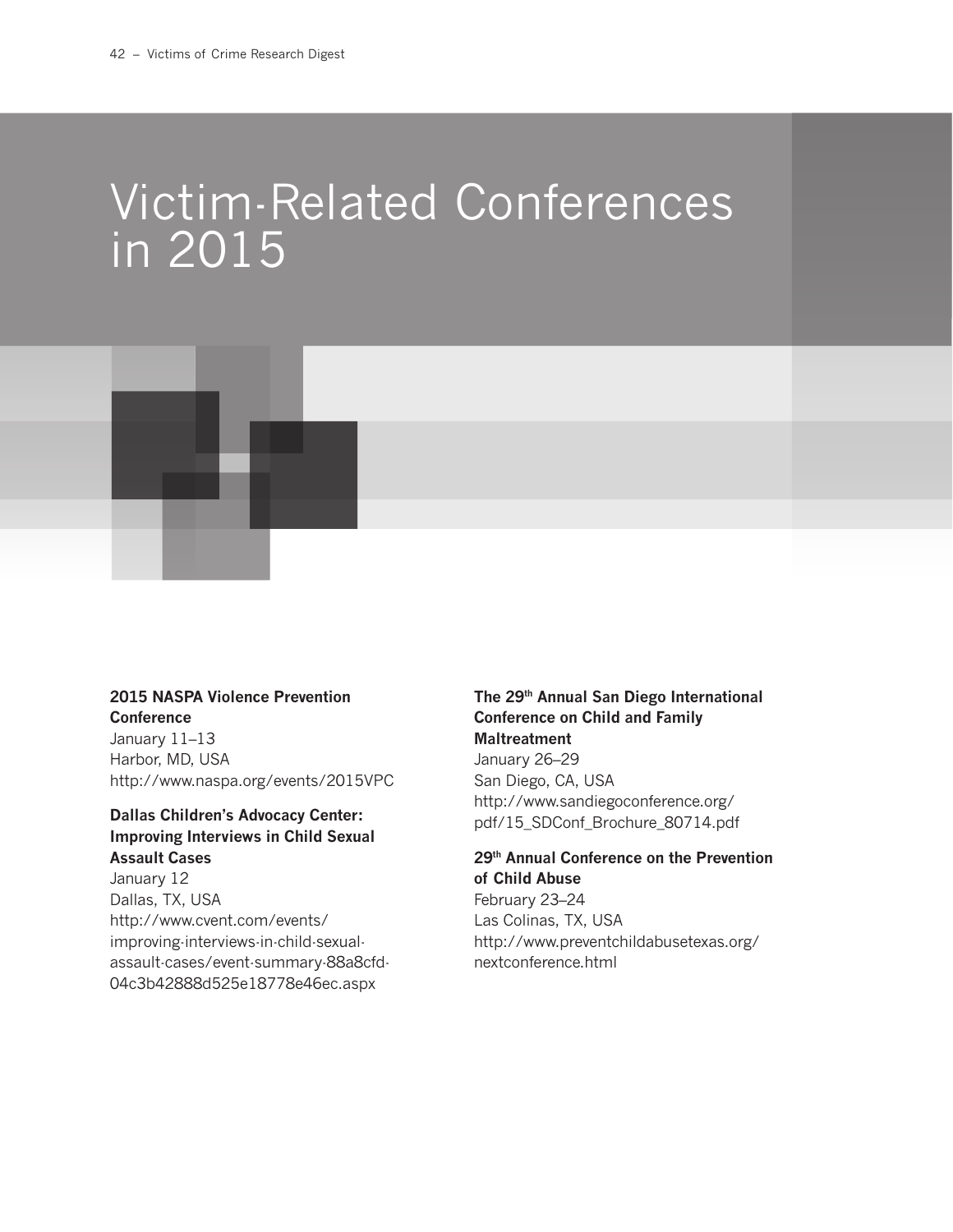### **2015 National Conference on Bullying**

February 24–27 Orlando, FL, USA http://www.schoolsafety911.org/event05. html

### **Texas Association against Sexual Assault 33nd Annual Conference**

March 1–5 Austin, TX, USA http://taasa.org/2014/07/23/33rdannual-conference-requests-for-proposals/

### **3rd Annual Innovations in Domestic and Sexual Violence Research and Practice Conference: "Effecting Change through Evidence-Based Practice and Engaged Scholarship"**

March 5–6 Greensboro, NC, USA http://hhs.uncg.edu/wordpress/cwhw/ innovationsconference/

### **27th Annual Race against Violence**

March 7 Houston, TX, USA http://www.hawc.org/en/support-us/ race-against-violence/

### **AISA International Child Protection**

**Symposium** March 9–10 Cape Town, South Africa http://www.aisa.or.ke/page.cfm?p=2705

### **10th Annual Conference on Crimes against Women**

March 16–18 Dallas, TX, USA http://www.cvent.com/events/2015 conference-on-crimes-against-women/ event-summary-c10a3a7cac7a4b-32b026e54fa90d291e.aspx

#### **WVCAN 2015 Conference**

March 18–19 Morgantown, WV, USA http://myemail.constantcontact.com/ Save-The-Date----WVCAN-2015-Conference-. html?soid=1110109102542&aid=H009pc RwEGE

### **7th Biennial National Conference on Health and Domestic Violence**

March 19–21 Washington, DC, USA https://www.creativegroupinc.com/nchdv/ Public/ShowPage.aspx?PageId=163191

### **31st International Symposium on**

**Child Abuse** March 23–26 Huntsville, AL, USA http://www.nationalcac.org/nationalconferences/symposium.html

#### **Nuestras Voces National Bilingual Sexual Assault Conference**

March 26–27 Laredo, TX, USA http://arte-sana.com/Nuestras\_ Voces\_2015.html

### **12th Annual Hawaii Training Summit: Preventing, Assessing, and Treating Trauma across the Lifespan.**

March 31–April 2 Honolulu, HI, USA http://www.ivatcenters.org/Documents/2015/Hawaii/STD-Posters-Speakers.pdf

#### **2015 International Conference on Sexual Assault, Domestic Violence and Campus responses**

April 7–9 New Orleans, LA, USA http://www.evawintl.org/conferencedetail. aspx?confid=26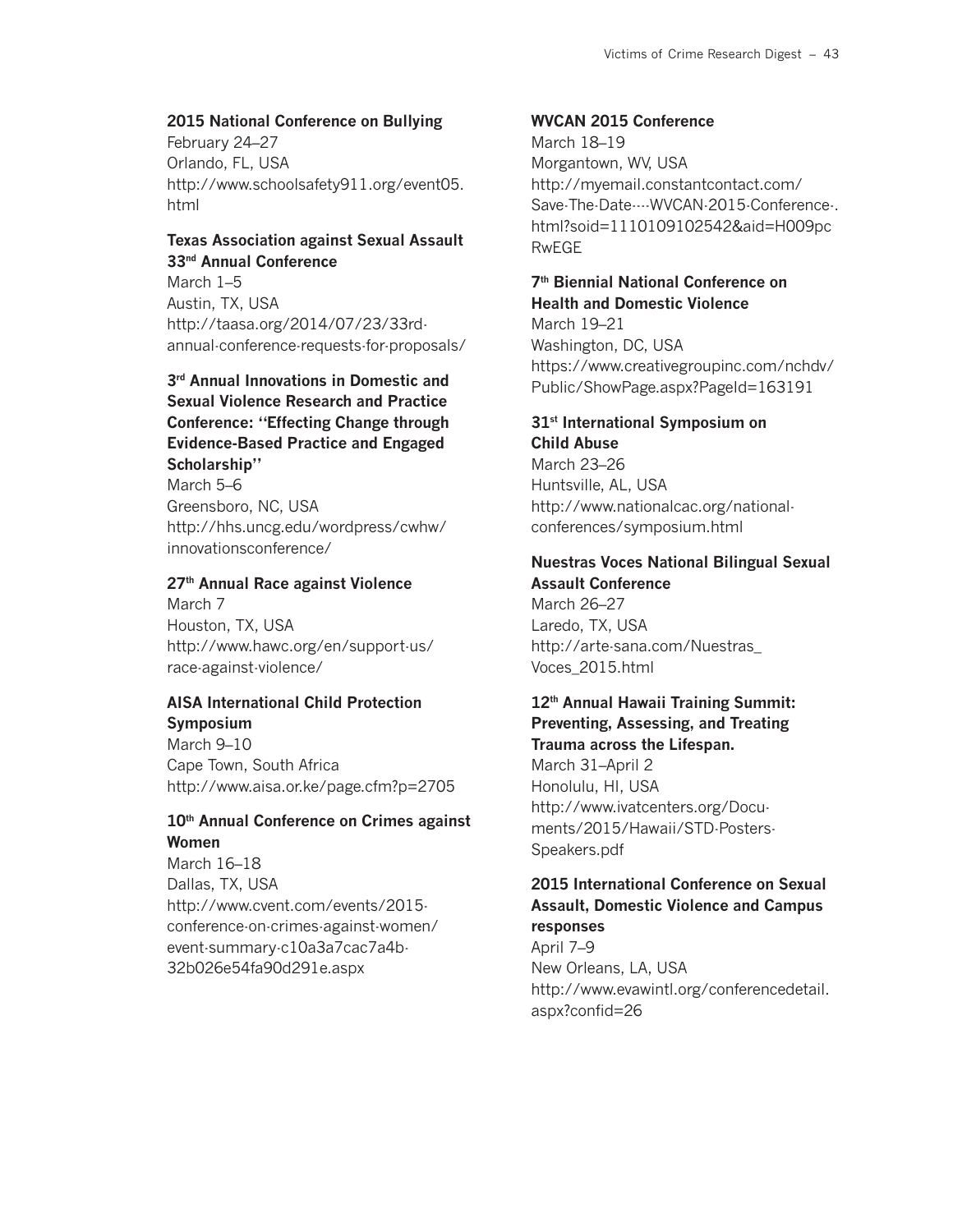### **Association for Death Education and Counselling 37th Annual conference**

April 8–11 San Antonio, TX, USA http://www.adec.org/annual\_conference\_ home.htm

### **20th Nursing Network on Violence against Women International (NNVAWI) Conference: Innovations in Violence Prevention**

April 9–11 Atlanta, GA, USA https://www.creativegroupinc.com/nchdv/ Public/ShowPage.aspx?PageId=163191

### **National Victims of Crime Awareness Week 2015: Shaping the Future Together/ Semaine Nationale De Sensibilisation Aux Victimes d'actes crimnels.**

April 19–25 19-25, Avril Ottawa, ON, Canada http://www.victimsweek.gc.ca/abt-apd/ index.html

**33rd Annual Protecting Our Children National American Indian Conference on Child Abuse and Neglect** April 19–22 Portland, OR, USA http://www.nicwa.org/conference/

### **15th Annual International Family Justice Center Conference**

April 21–23 San Diego, CA, USA http://www.familyjusticecenter.org/index. php/training-main/annual-conference/ upcoming-conferences.html

### **2015 Sexual Assault Summit: Start by Believing**

April 29–May 1 Laramie, WY, USA http://www.forensicnurses.org/event/ id/489299/2015-Sexual-Assault-Summit-XIV-Start-by-Believing.htm

### **2015 Child Aware Approaches Conference**

May 18–19 Melbourne, Australia http://www.childawareconference.org.au/ index.asp?IntCatId=14

#### **Wyoming Crimes against Children Conference**

May 26–28 Cheyenne, WY, USA http://ag.wyo.gov/victim-services-homepage/events-and-training

### **2015 Annual Crime Victim Law Conference**

May 28–29 Portland, OR, USA https://law.lclark.edu/centers/national\_ crime\_victim\_law\_institute/projects/ education and training/annual conference/archive/2015/overview.php

### **9th Annual National Conference on Girl Bullying and Relational Aggression**

June 22–24 Las Vegas, NV, USA http://www.stopgirlbullying.com/

### **No2 Bullying Conference**

June 29–30 Surfers Paradise, Queensland, Australia http://no2bullying.org.au/

### **15th International Symposium of the World Society of Victimology**

July 5–9 Perth, Australia http://www.aic.gov.au/events/aic%20upcoming%20events/2015/wsv.html

### **2015 American Professional Society on the Abuse of Children Annual Colloquium**

July 22–25 Boston, MA, USA http://www.apsac.org/